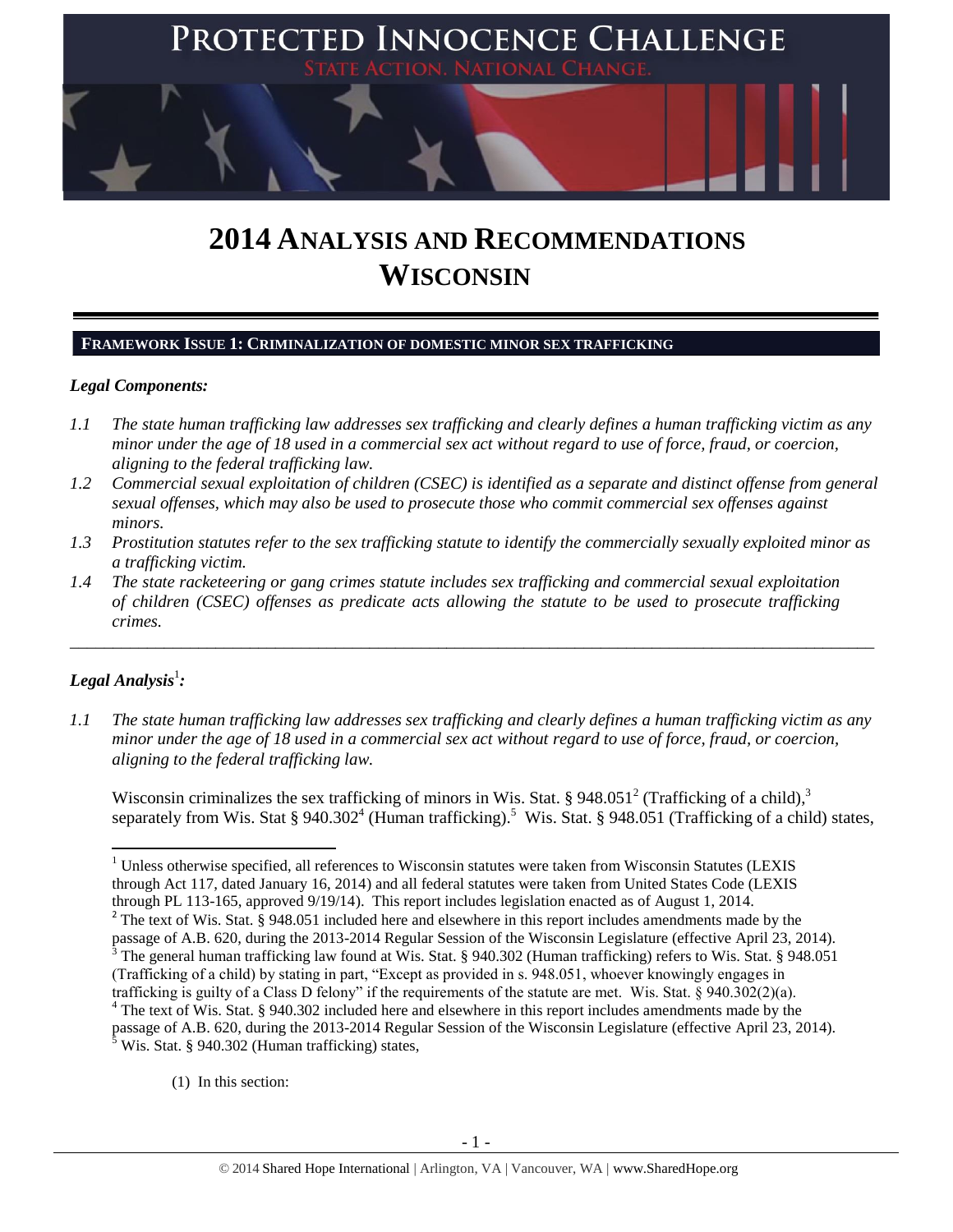<span id="page-1-0"></span>(1) Whoever knowingly recruits, entices, provides, obtains, or harbors, or knowingly attempts to recruit, entice, provide, obtain, or harbor, any child $^6$  for the purpose of commercial sex acts, as defined in s. 940.302 (1) (a)<sup>7</sup> is guilty of a Class C felony.

<span id="page-1-1"></span>(2) Whoever benefits in any manner from a violation of sub. (1) is guilty of a Class C felony if the person knows that the benefits come from an act described in sub. (1).

(3) Any person who incurs an injury or death as a result of a violation of sub. (1) or (2) may bring a civil action against the person who committed the violation. In addition to actual damages, the court may award punitive damages to the injured party, not to exceed treble the amount of actual damages incurred, and reasonable attorney fees.

Pursuant to Wis. Stat. § 939.50(3)(c) (Classification of felonies), a Class C felony is punishable by imprisonment up to 40 years, a fine not to exceed \$100,000, or both.

*1.2 Commercial sexual exploitation of children (CSEC) is identified as a separate and distinct offense from general sexual offenses, which may also be used to prosecute those who commit commercial sex offenses against minors.*

In addition to Wis. Stat. § 948.051<sup>8</sup> (Trafficking of a child), the following laws criminalize CSEC in Wisconsin:

- 1. Sexual contact.
- 2. Sexual intercourse.
- 3. Except as provided in sub. [\(2\) \(c\),](http://docs.legis.wisconsin.gov/document/statutes/940.302%282%29%28c%29) any of the following: a. Sexually explicit performance.
	- [940.302\(1\)\(a\)3.b.](http://docs.legis.wisconsin.gov/document/statutes/940.302%281%29%28a%293.b.) b. Any other conduct done for the purpose of sexual humiliation, degradation, arousal, or gratification.

(b) "Debt bondage" means the condition of a debtor arising from the debtor's pledge of services as a security for debt if the reasonable value of those services is not applied toward repaying the debt or if the length and nature of the services are not defined.

(c) "Services" means activities performed by one individual at the request, under the supervision, or for the benefit of another person.

(d) "Trafficking" means recruiting, enticing, harboring, transporting, providing, or obtaining, or attempting to recruit, entice, harbor, transport, provide, or obtain, an individual without consent of the individual.

(2)

l

(a) Except as provided in s. 948.051 [Trafficking of a child], whoever knowingly engages in trafficking is guilty of a Class D felony if all of the following apply:

- 1. One of the following applies:
	- a. The trafficking is for the purposes of labor or services.
	- b. The trafficking is for the purposes of a commercial sex act.

. . . .

(b) Whoever benefits in any manner from a violation of par. (a) is guilty of a Class D felony if the person knows that the benefits come from an act described in par. (a).

 $6$  Wis. Stat. § 948.01(1) (Definitions) defines a "child" as "a person who has not attained the age of 18 years, except that for purposes of prosecuting a person who is alleged to have violated a state or federal criminal law, 'child' does not include a person who has attained the age of 17 years," "unless the context of a specific section manifestly requires a different construction."

<sup>7</sup> Wis. Stat. § 940.302(1)(a) defines "commercial sex act" as a sexual act, sexual intercourse, sexually explicit performance, or "[a]ny other conduct done for the purpose of sexual humiliation, degradation, arousal, or gratification . . . for which anything of value is given to, promised, or received, directly or indirectly, by any person."

8 *See supra* note [2.](#page-0-0)

<sup>(</sup>a) "Commercial sex act" means any of the following for which anything of value is given to,

promised, or received, directly or indirectly, by any person: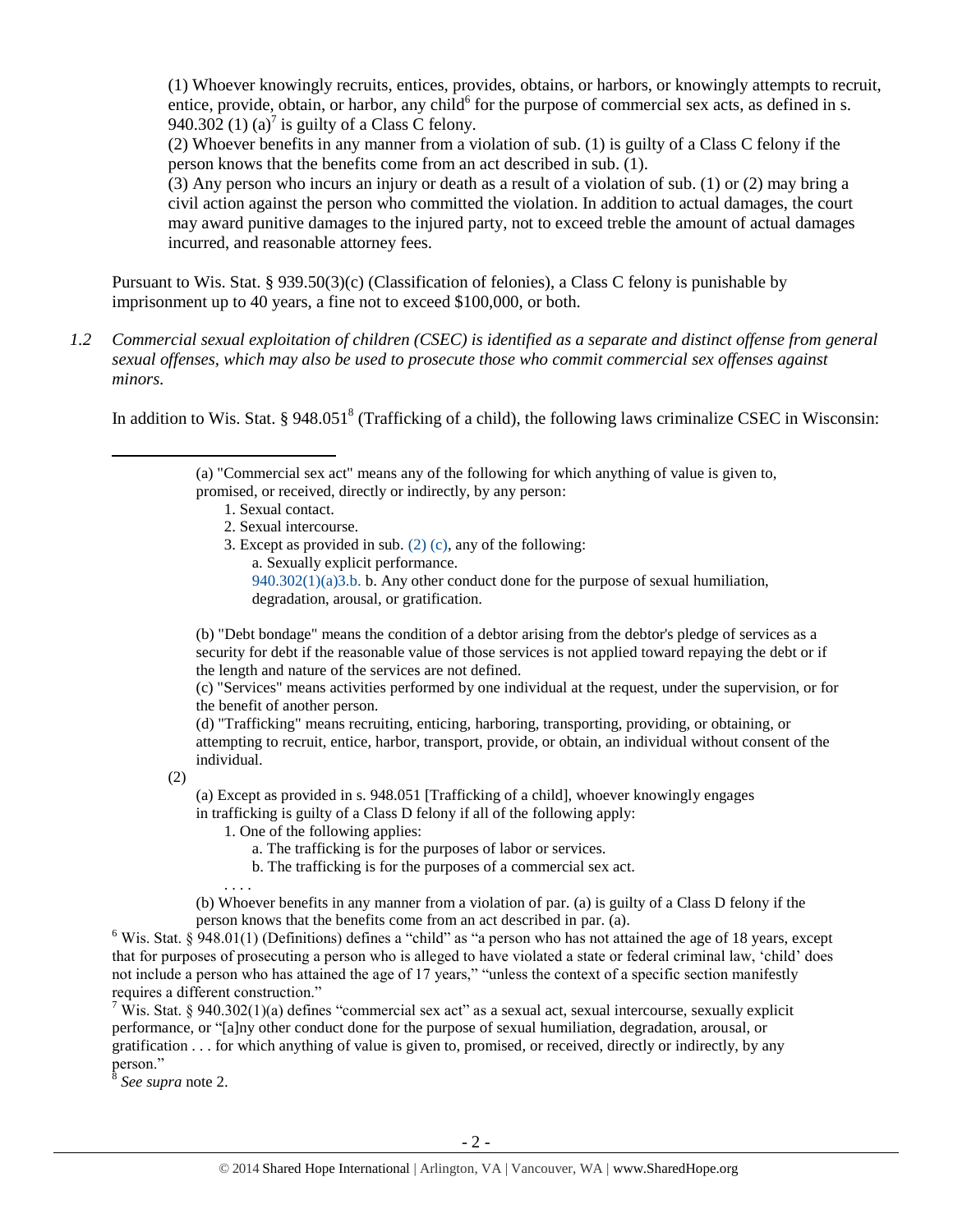- 1. Wis. Stat. § 948.08 (Soliciting a child for prostitution) states, "Whoever intentionally solicits or causes any child to engage in an act of prostitution<sup>9</sup> or establishes any child in a place of prostitution is guilty of a Class D felony." A Class D felony is punishable by imprisonment up to 25 years, a fine not to exceed \$100,000, or both. Wis. Stat. § 939.50(3)(d).
- 2. Wis. Stat. § 948.05 (Sexual exploitation of a child) states in part,

(1) Whoever does any of the following with knowledge of the character and content of the sexually explicit conduct involving the child may be penalized under sub. (2p):

(a) Employs, uses, persuades, induces, entices, or coerces any child to engage in sexually explicit conduct for the purpose of recording or displaying in any way the conduct.

(b) Records or displays in any way a child engaged in sexually explicit conduct.

(1m) Whoever produces, performs in, profits from, promotes, imports into the state, reproduces, advertises, sells, distributes, or possesses with intent to sell or distribute, any recording of a child engaging in sexually explicit conduct may be penalized under sub. (2p) if the person knows the character and content of the sexually explicit conduct involving the child and if the person knows or reasonably should know that the child engaging in the sexually explicit conduct has not attained the age of 18 years.

. . . .

A conviction is punishable as a Class C felony by imprisonment up to 40 years, a fine not to exceed \$100,000, or both. Wis. Stat. §§ 948.05(2p)(a), 939.50(3)(c). However, if the offender is under 18, it is a Class F felony punishable by imprisonment up to  $12 \frac{1}{2}$  years, a fine not to exceed \$25,000, or both. Wis. Stat. §§ 948.05(2p)(b), 939.50(3)(f).<sup>10</sup> Also, if the offender is 18 or older, "the court shall impose a bifurcated sentence" with a prison portion of no less than 5 years. However, if "the court finds that the best interests of the community will be served and the public will not be harmed," and "the person is no more than 48 months older than the child who is the victim of violation" a lesser sentence may be imposed. Wis. Stat. § 939.617(1),(2).

3. Wis. Stat. §  $948.07<sup>11</sup>$  (Child enticement) states,

<span id="page-2-0"></span>Whoever, with intent to commit any of the following acts, causes or attempts to cause any child who has not attained the age of 18 years to go into any vehicle, building, room or secluded place is guilty of a Class D felony:

(3) Is an inmate of a place of prostitution.

(4) Masturbates a person or offers to masturbate a person or requests to be masturbated by a person for anything of value.

(5) Commits or offers to commit or requests to commit an act of sexual contact for anything of value.

<sup>11</sup> The text of Wis. Stat. § 948.07 included here and elsewhere in this report includes amendments made by the passage of A.B. 620, during the 2013-2014 Regular Session of the Wisconsin Legislature (effective April 23, 2014).

 $\overline{\phantom{a}}$ <sup>9</sup> Although it does not specifically define "act of prostitution," Wis. Stat. § 944.30 (Prostitution) states,

<sup>(1</sup>m) Any person who intentionally does any of the following is guilty of a Class A misdemeanor: (1) Has or offers to have or requests to have nonmarital sexual intercourse for anything of value. (2) Commits or offers to commit or requests to commit an act of sexual gratification, in public or in private, involving the sex organ of one person and the mouth or anus of another for anything of value.

<sup>&</sup>lt;sup>10</sup> Under Wis. Stat. § 948.05(3), "It is an affirmative defense to prosecution for violation of sub. (1) (a) or (b) or (2) if the defendant had reasonable cause to believe that the child had attained the age of 18 years. A defendant who raises this affirmative defense has the burden of proving this defense by a preponderance of the evidence."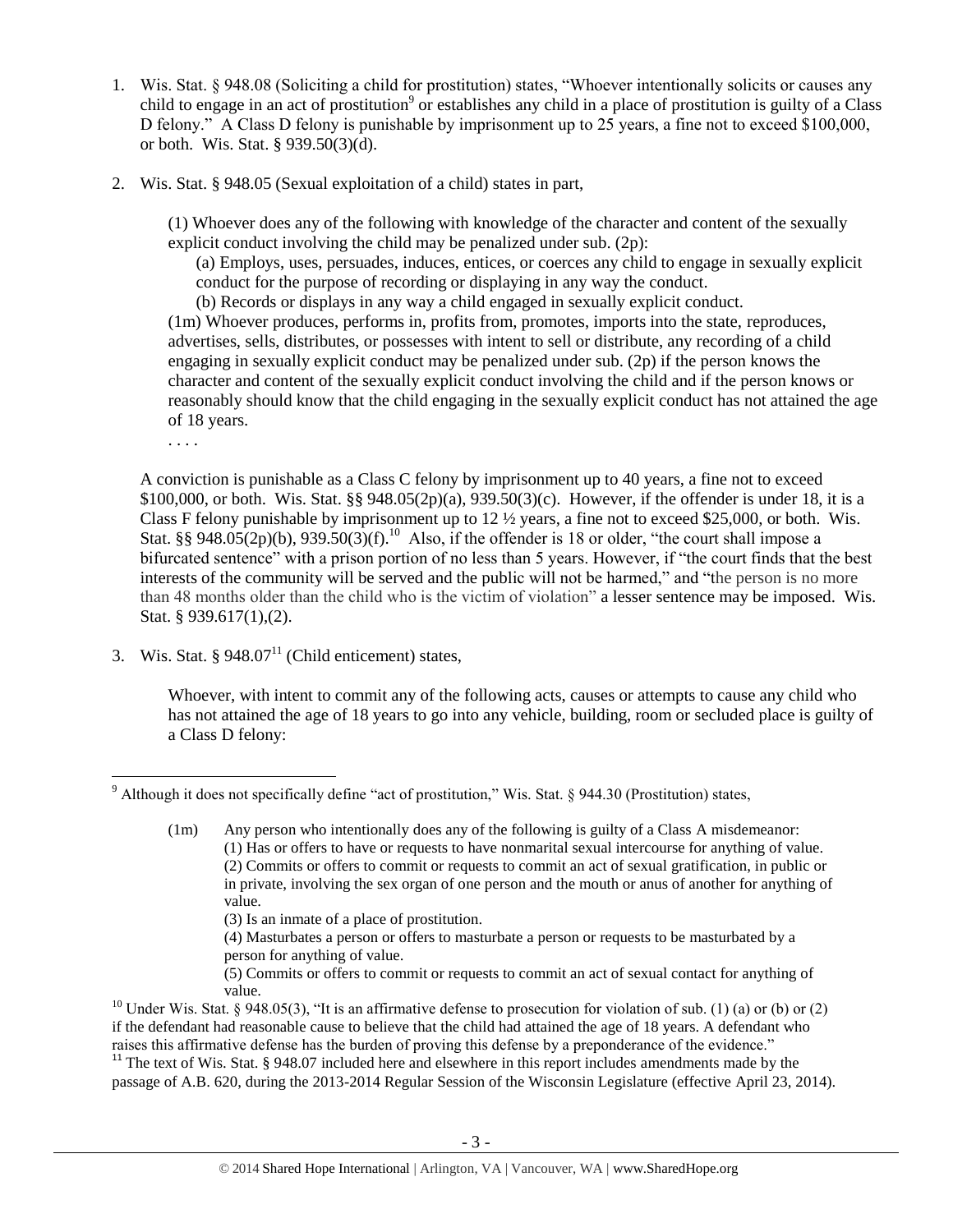(1) Having sexual contact or sexual intercourse with the child in violation of s. 948.02 [Sexual assault of a child], 948.085 [Sexual assault of a child placed in substitute care], or 948.095 [Sexual assault of a child by a school staff person or a person who works or volunteers with children].

(2) Causing the child to engage in prostitution.

(3) Exposing a sex organ to the child or causing the child to expose a sex organ in violation of s. 948.10.

(4) Recording the child engaging in sexually explicit conduct.

. . . .

l

A Class D felony is punishable by imprisonment up to 25 years, a fine not to exceed \$100,000, or both. Wis. Stat. § 939.50(3)(d).

Certain sexual offense laws may apply in CSEC cases although they do not specifically refer to commercial sex acts.

1. Wis. Stat. § 948.02 (Sexual assault of a child) consists of two degrees of sexual assault. Wis. Stat. § 948.02(1) establishes the offense of first degree sexual assault as including the following:

(b) Whoever has sexual intercourse with a person who has not attained the age of 12 years is guilty of a Class B felony.

(c) Whoever has sexual intercourse with a person who has not attained the age of 16 years by use or threat of force or violence is guilty of a Class B felony.

(d) Whoever has sexual contact with a person who has not attained the age of 16 years by use or threat of force or violence is guilty of a Class B felony if the actor is at least 18 years of age when the sexual contact occurs.

(e) Whoever has sexual contact with a person who has not attained the age of 13 years is guilty of a Class B felony.

If the victim is less than 12 years of age, a conviction under this statute is punishable as a Class B felony by imprisonment up to 60 years. A court "shall impose a bifurcated sentence under s. 973.01," and "[t]he term of confinement in prison portion of the bifurcated sentence shall be at least 25 years." Wis. Stat. §§ 939.616(1r), 939.50(3)(b), 948.02(1)(b), (c).

Second degree sexual assault is prohibited under Wis. Stat. § 948.02(2), which states, "Whoever has sexual contact or sexual intercourse with a person who has not attained the age of 16 years" is guilty of a Class C felony punishable by imprisonment up to 40 years, a fine not to exceed \$100,000, or both. Wis. Stat. §§ 948.02(2), 939.50(3)(c).

2. Wis. Stat. § 948.09 (Sexual intercourse with a child age 16 or older) states, "Whoever has sexual intercourse with a child who is not the defendants spouse and who has attained the age of 16 years is guilty of a Class A misdemeanor." A Class A misdemeanor is punishable by imprisonment up to 9 months, a fine not to exceed \$10,000, or both. Wis. Stat. § 939.51(3)(a).

## *1.3 Prostitution statutes refer to the sex trafficking statute to identify the commercially sexually exploited minor as a trafficking victim.*

<span id="page-3-0"></span>Wis. Stat. § 944.30<sup>12</sup> (Prostitution) does not refer to trafficking of a child when the person charged is a minor; however, Wis. Stat. § 939.46(1m) (Coercion) states, "A victim of a violation of s. 940.302 (2) [Human] trafficking] or 948.051 [Trafficking of a child] has an affirmative defense for any offense committed as a direct

 $12$  The text of Wis. Stat. § 944.30 included here and elsewhere in this report includes amendments made by the passage of A.B. 620, during the 2013-2014 Regular Session of the Wisconsin Legislature (effective April 23, 2014).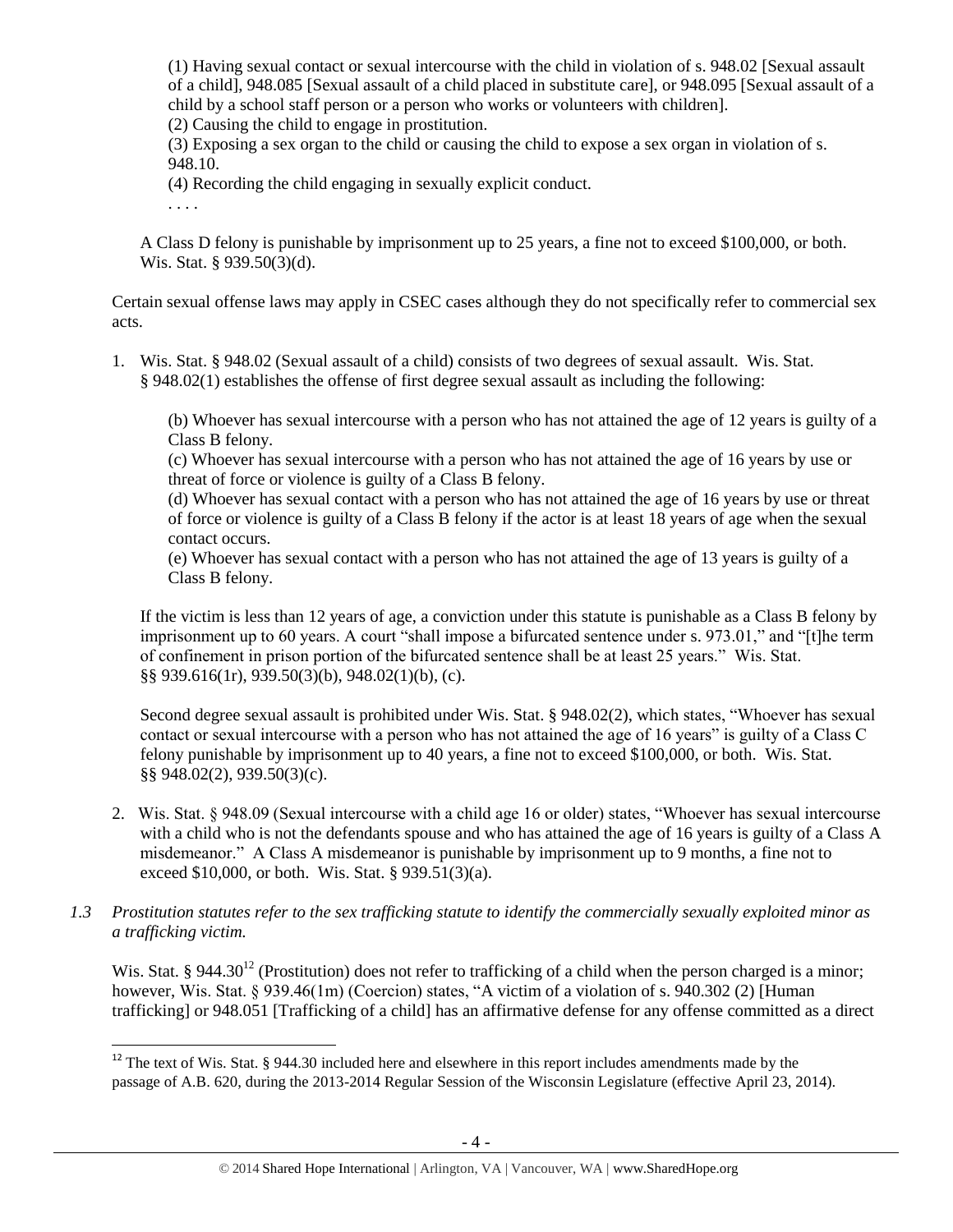result of the violation of s. 940.302 (2) or 948.051 without regard to whether anyone was prosecuted or convicted for the violation of s. 940.302 (2) or 948.051.

- 1.3.1 Recommendation: Amend Wis. Stat. § 944.30 (Prostitution) to refer cases of commercial sexual exploitation of minors to Wis. Stat. § 948.051 (Trafficking of a child) to ensure that minors engaged in prostitution are identified as trafficking victims.
- *1.4 The state racketeering or gang crimes statute includes sex trafficking and commercial sexual exploitation of children (CSEC) offenses as predicate acts allowing the statute to be used to prosecute trafficking crimes.*

Wisconsin Organized Crime Control Act, Wis. Stat. § 946.83 provides,

(1)No person who has received any proceeds with knowledge that they were derived, directly or indirectly, from a pattern of racketeering activity may use or invest, whether directly or indirectly, any part of the proceeds or the proceeds derived from the investment or use thereof in the acquisition of any title to, or any right, interest, or equity in, real property or in the establishment or operation of any enterprise.

(2) No person, through a pattern of racketeering activity, may acquire or maintain, directly or indirectly, any interest in or control of any enterprise or real property.

(3) No person employed by, or associated with, any enterprise may conduct or participate, directly or indirectly, in the enterprise through a pattern of racketeering activity.

Wis. Stat. § 946.82(3)<sup>13</sup> defines a "pattern of racketeering activity" as

 $\overline{\phantom{a}}$ 

engaging in at least 3 incidents of racketeering activity that have the same or similar intents, results, accomplices, victims or methods of commission or otherwise are interrelated by distinguishing characteristics, provided at least one of the incidents occurred after April 27, 1982 and that the last of the incidents occurred within 7 years after the first incident of racketeering activity. Acts occurring at the same time and place which may form the basis for crimes punishable under more than one statutory provision may count for only one incident of racketeering activity.

"Racketeering activity" is defined in Wis. Stat. § 946.82(4) as including "the attempt, conspiracy to commit, or commission of, any of the felonies specified in," among other things, Wis. Stat. § 948.05 (Sexual exploitation of a child), § 948.051<sup>14</sup> (Trafficking of a child), § 948.08 (Soliciting a child for prostitution), or § 948.12 (Possession of child pornography). Based on this definition of racketeering, acts of commercial sexual exploitation constitute predicate crimes under the racketeering law, making it available for combatting criminal enterprises that engage in domestic minor sex trafficking.

Conviction under this section is punishable as a Class E felony by imprisonment up to 15 years, a fine not to exceed \$50,000, or both. Wis. Stat. §§ 946.84(1), 939.50(3)(e). Instead of the fine listed in Wis. Stat. § 939.50(3)(e), "any person convicted of engaging in conduct in violation of s. 946.83, through which he or she derived pecuniary value,<sup>15</sup> or by which he or she caused personal injury or property damage or other loss, may be fined not to exceed 2 times the gross value gained or 2 times the gross loss caused, whichever is the greater, plus court costs and the costs of investigation and prosecution, reasonably incurred." Wis. Stat. § 946.84(2). However, subsection (2) also states, "In calculating the amount of fine based on personal injury, any measurement of pain and suffering shall be excluded." Wis. Stat. § 946.84(2).

 $13$  The text of Wis. Stat. § 946.82 included here and elsewhere in this report includes amendments made by the passage of A.B. 620, during the 2013-2014 Regular Session of the Wisconsin Legislature (effective April 23, 2014). <sup>14</sup> *See supra* note [2.](#page-0-0)

<sup>&</sup>lt;sup>15</sup> Wis. Stat. § 946.84(4)(a) defines "pecuniary value" as "Anything of value in the form of money, a negotiable instrument, or a commercial interest or anything else the primary significance of which is economic advantage; or (b) Any other property or service that has a value in excess of 100."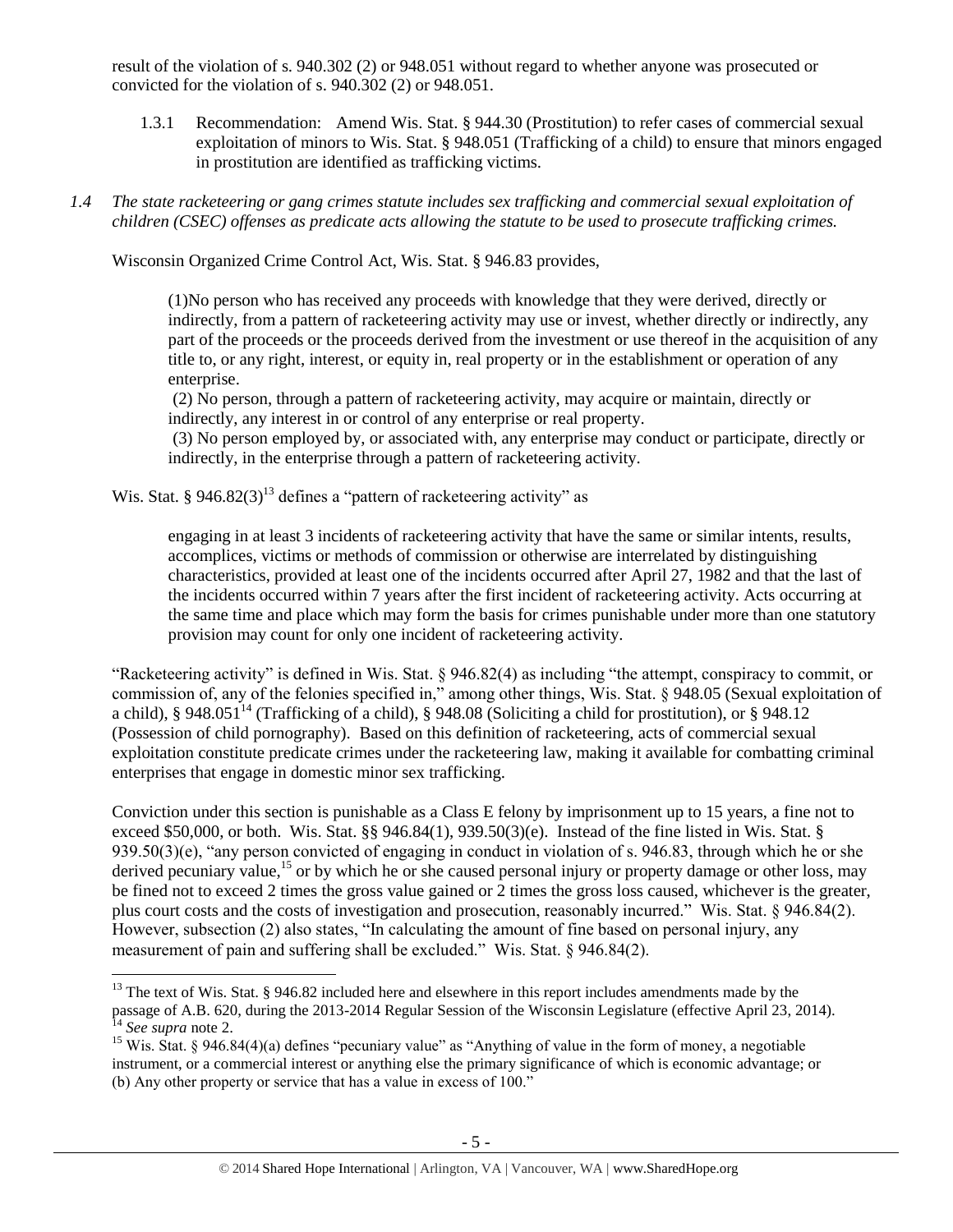Similarly, Wis. Stat. § 946.85(1) penalizes "[a]ny person who engages in a continuing criminal enterprise." Engaging in a continuing criminal enterprise is defined in Wis. Stat. § 946.85 as

(2) engage[ing] in a prohibited activity under [Wis. Stat. § 946.83 (Prohibited activities) of the Wisconsin Organized Crime Control Act] and;

(a) The activity is undertaken by the person in concert with 5 or more other persons, each of whom acted with intent to commit a crime and with respect to whom the person occupies a supervisory position; and

(b) The person obtains gross income or resources in excess of \$25,000 from the activity.

Engaging in a continuing criminal enterprise is a Class E felony punishable by imprisonment up to 15 years, a fine not to exceed \$50,000, or both. Wis. Stat. §§ 946.85(1), 939.50(3)(e).

A violation of Wis. Stat. § 946.83[Prohibited Activities] or Wis. Stat. § 946.85[Continuing criminal enterprise] shall be grounds for mandatory criminal forfeiture "of all real or personal property used in the course of, or intended for use in the course of, derived from or realized through conduct in violation of s. 946.83 or 946.85." Wis. Stat. § 946.86(1). "Any injured person has a right or claim to forfeited property or the proceeds derived therefrom superior to any right or claim the state has under this section in the same property or proceeds." Wis. Stat. § 946.86(4). In addition to criminal penalties and forfeiture, Wis. Stat. § 946.87(2)(a) (Civil remedies) provides for civil forfeiture to the state of "[a]ll property, real or personal, including money, used in the course of, intended for use in the course of, derived from, or realized through, conduct which has resulted in a conviction for violation of s. 946.83 or 946.85."

# **FRAMEWORK ISSUE 2: CRIMINAL PROVISIONS FOR DEMAND**

# *Legal Components:*

- *2.1 The state sex trafficking law can be applied to the buyers of commercial sex acts with a victim of domestic minor sex trafficking.*
- *2.2 Buyers of commercial sex acts with a minor can be prosecuted under commercial sexual exploitation of children (CSEC) laws.*
- *2.3 Solicitation laws differentiate buying sex acts with an adult and buying sex acts with a minor under 18.*
- *2.4 Penalties for buyers of commercial sex acts with minors are as high as federal penalties.*
- *2.5 Using the Internet to lure, entice, or purchase, or attempt to lure, entice, or purchase commercial sex acts with a minor is a separate crime or results in an enhanced penalty for buyers.*
- *2.6 No age mistake defense is permitted for a buyer of commercial sex acts with any minor under 18.*
- *2.7 Base penalties for buying sex acts with a minor under 18 are sufficiently high and not reduced for older minors.*
- *2.8 Financial penalties for buyers of commercial sex acts with minors are sufficiently high to make it difficult for buyers to hide the crime.*
- *2.9 Buying and possessing child pornography carries penalties as high as similar federal offenses.*
- *2.10 Convicted buyers of commercial sex acts with minors and child pornography are required to register as sex offenders.*

\_\_\_\_\_\_\_\_\_\_\_\_\_\_\_\_\_\_\_\_\_\_\_\_\_\_\_\_\_\_\_\_\_\_\_\_\_\_\_\_\_\_\_\_\_\_\_\_\_\_\_\_\_\_\_\_\_\_\_\_\_\_\_\_\_\_\_\_\_\_\_\_\_\_\_\_\_\_\_\_\_\_\_\_\_\_\_\_\_\_\_\_\_\_

## *Legal Analysis:*

*2.1 The state sex trafficking law can be applied to the buyers of commercial sex acts with a victim of domestic minor sex trafficking.*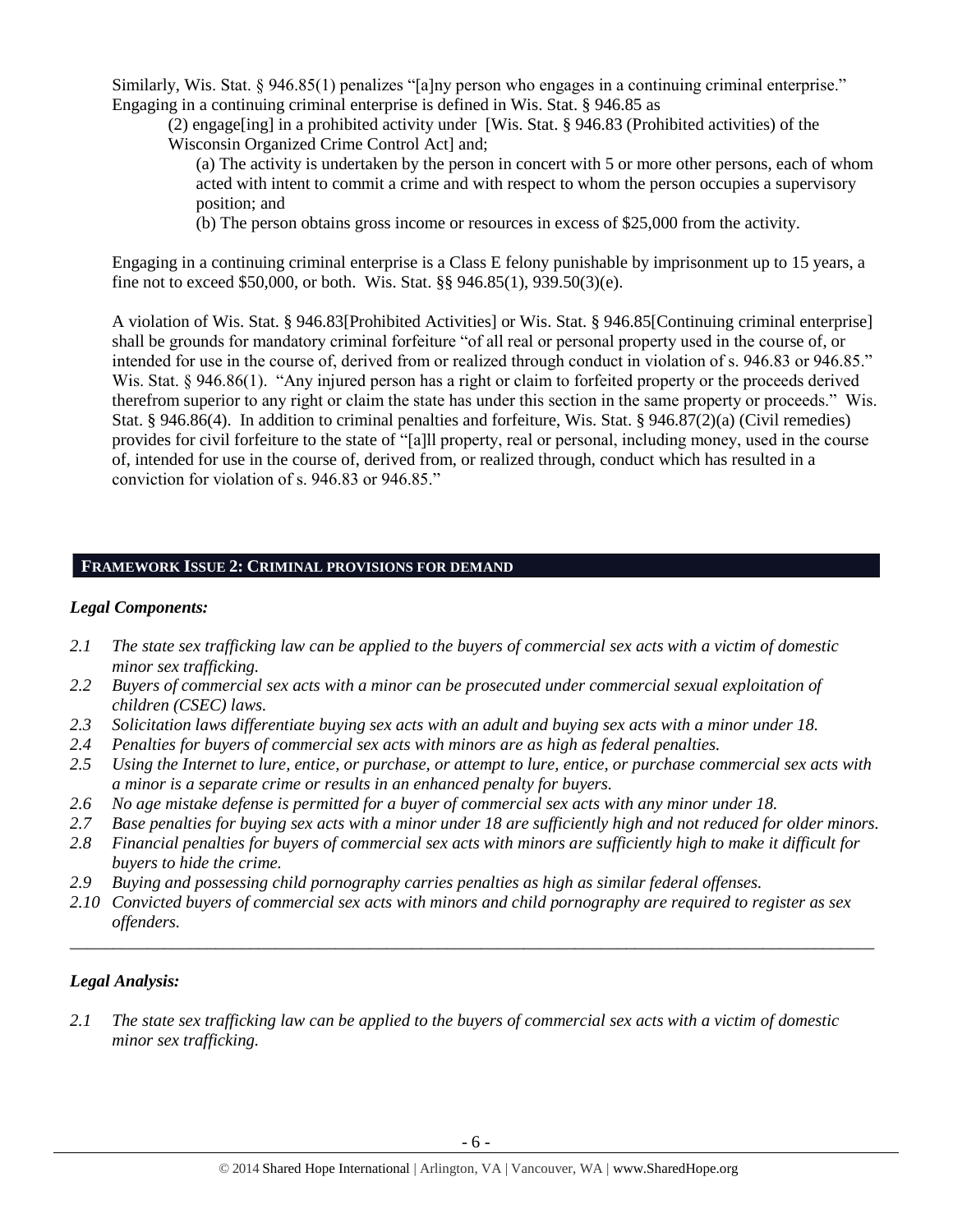<span id="page-6-0"></span>Wis. Stat. § 948.051<sup>16</sup> (Trafficking of a child) is potentially applicable to buyers. Wis. Stat. § 948.051(1) uses the word "obtains" in its definition of the crime, stating "(1) Whoever knowingly recruits, entices, provides, obtains, or harbors, or knowingly attempts to recruit, entice, provide, obtain<sup>17</sup>, or harbor, any child<sup>18</sup> for the purpose of commercial sex acts, as defined in s. 940.302  $(1)(a)^{19}$  is guilty of a Class C felony." Federal prosecutors, under the Trafficking Victims Protection Act  $(TVPA)$ ,  $^{20}$  have applied the crime of human trafficking to attempted buyers of commercial sex with minors by charging that the buyers attempted to "obtain"<sup>21</sup> a person under 18 to engage in commercial sex. It is unsettled whether the courts will uphold this interpretation of the TVPA. It is arguable, therefore, that the term "obtain" in Wisconsin's trafficking statute may be similarly applied, and could, therefore, implicate buyers under Wis. Stat. § 948.051.

## *2.2 Buyers of commercial sex acts with a minor can be prosecuted under commercial sexual exploitation of children (CSEC) laws.*

Wis. Stat. § 948.08 (Soliciting a child for prostitution) penalizes "[w]hoever intentionally solicits or causes<sup>22</sup> any child to engage in an act of prostitution . . . ." The interpretation of this statute as it applies to buyers has been impacted by amendments made by 2007 Wis. Act 80 § 17 and the case law interpreting the prior version of this statute and its "sister statute," Wis. Stat. § 944.32 (Soliciting prostitutes) suggest that the current version of Wis. Stat. § 948.08 would be applicable to buyers.<sup>23</sup> Wis. Stat. § 948.08 is a Class D felony punishable by imprisonment up to 25 years, a fine not to exceed \$100,000, or both. Wis. Stat. §§ 948.08, 939.50(3)(d).

l

<sup>18</sup> *See supra* note [6.](#page-1-0)

<sup>16</sup> *See supra* note [2.](#page-0-0)

<sup>&</sup>lt;sup>17</sup> See United States v. Jungers, 702 F.3d 1066 (8<sup>th</sup> Cir. 2013). In this case, the Eighth Circuit specifically addressed whether the federal sex trafficking law, 18 U.S.C. § 1591 (Sex trafficking of children or by force, fraud, or coercion) applies to buyers when it reversed a District of South Dakota ruling that Congress did not intend the string of verbs constituting criminal conduct under 18 U.S.C. § 1591(a)(1) ("recruits, entices, harbors, transports, provides, obtains, or maintains") to reach the conduct of buyers. United States v. Jungers, 834 F. Supp. 2d 930, 931 (D.S.D. 2011). Holding that the conduct of buyers who obtain a child for commercial sex can violate 18 U.S.C. § 1591(a)(1), the Eighth Circuit illustrated through hypothetical buyer scenarios that, under certain circumstances, most of the terms in the string of verbs constituting criminal conduct under 18 U.S.C. § 1591(a)(1) could apply to buyers. While other terms may apply to buyers' conduct under state law as well, the analysis here focuses on the term "obtains" which is most likely to apply in the majority of buyer cases. United States v. Jungers establishes persuasive authority for state courts interpreting the same language used under state law to the extent such interpretation does not conflict with the state constitution.

<sup>19</sup> *See supra* notes [4](#page-0-1) and [7.](#page-1-1)

<sup>&</sup>lt;sup>20</sup> Trafficking Victims Protection Act (TVPA) of 2000, Pub. L. No. 106-386, 114 Stat. 1464, 1466 (codified in scattered sections of 18 and 22 U.S.C.).

 $21$  18 U.S.C. 1591(a).

<sup>&</sup>lt;sup>22</sup> See State v. Payette, 756 N.W.2d 423, 433 (Wis. Ct. App. 2008) ("Although § 948.08 is colloquially referred to as prohibiting 'solicitation,' the statute also specifically, and alternatively, prohibits 'causing' a child to practice prostitution. As we have seen, "cause" is "a substantial factor" which need not be the first cause, nor the sole cause, of a child practicing prostitution.")

 $^{23}$  Prior to the enactment of Wis. Stat. § 948.08 in 1987, solicitation of prostitution involving a minor was punishable under Wis. Stat. § 944.32, which then stated, "Whoever intentionally solicits or causes any person to practice prostitution or establishes any person in a place of prostitution is guilty of a Class D felony. If the person is under the age of 18, the defendant is guilty of a Class C felony." 1987 Wis. Act 332 § 46. In applying this statute as written at the time, *State v. Huff*, 367 N.W.2d 226, 230 (Wis. Ct. App. 1985) held that application of Wis. Stat. § 944.32 was not restricted to a defendant who solicited a minor to practice prostitution with a third party and that financial gain need not have been the purpose of the solicitation. The court, however, did note its previous decision where it held that, given the statute's use of the word "practice," "sec. 944.32 proscribes inducing a person to engage in ongoing criminal conduct." *Id*. at 231 (citing State v. Johnson, 324 N.W. 2d 447, 451 (Wis. Ct. App. 1982). 1987 Wis. Act 332 created Wis. Stat. § 948.08 and made solicitation of a child to practice prostitution a separate crime. 1987 Wis. Act 332 § 55. The most recent amendment to that statute, 2007 Wis. Act 80 § 17, changed the language from causing a child to "practice prostitution" to causing a child to "engage in an act of prostitution." Interpreting the statute's language as it existed prior to the 2007 amendment, *State v. Payette*, 756 N.W.2d 423, 433 (Wis. Ct.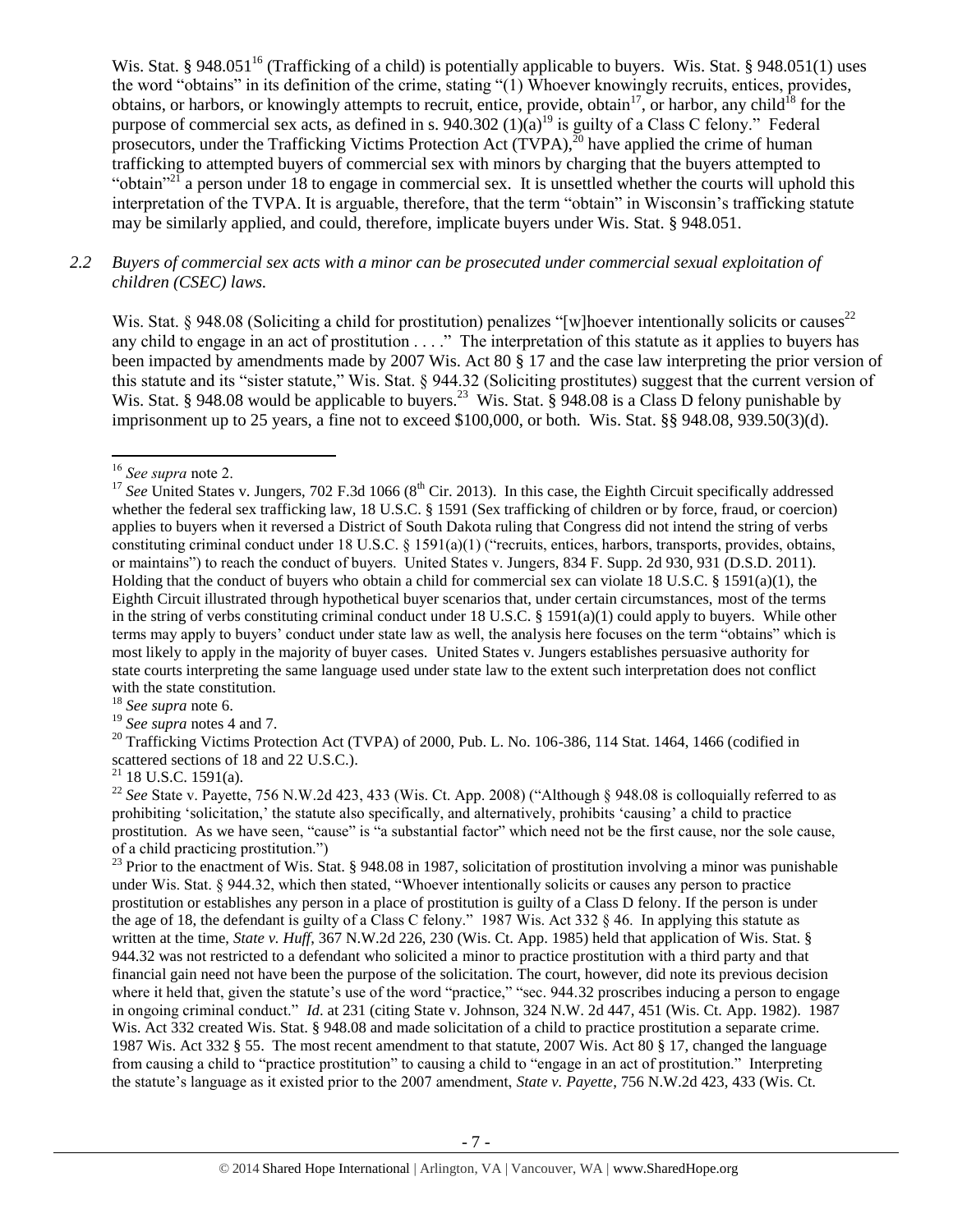Wis. Stat. § 948.07(1)<sup>24</sup> (Child enticement)<sup>25</sup> applies to a buyer who "with intent to commit any of the following acts, causes or attempts to cause any child who has not attained the age of 18 years to go into any vehicle, building, room or secluded place" to "[h]av[e] sexual contact or sexual intercourse with the child in violation of s. 948.02 [Sexual assault of a child], 948.085 [Sexual assault of a child placed in substitute care]." It may also apply to buyers who "with intent to commit any of the following acts, causes or attempts to cause any child who has not attained the age of 18 years to go into any vehicle, building, room or secluded place" to "[c]aus[e] the child to engage in prostitution." Wis. Stat. § 948.07(2). A conviction under Wis. Stat. § 948.07 is punishable as a Class D felony by imprisonment up to 25 years, a fine not to exceed \$100,000, or both. Wis. Stat. §§ 948.07, 939.50(3)(d).

The following sex offenses, described in detail in Section 1.2 above, would also apply to some buyers of sex acts with a minor: Wis. Stat. § 948.02 (Sexual assault of a child) and § 948.09 (Sexual intercourse with a child age 16 or older).

*2.3 Solicitation laws differentiate buying sex acts with an adult and buying sex acts with a minor under 18.*

Wis. Stat. § 948.08 (Soliciting a child for prostitution) is minor specific. However, Wis. Stat. § 944.31 (Patronizing prostitutes)<sup>26</sup> and § 944.33 (Pandering)<sup>27</sup> do not distinguish between acts with an adult versus acts with a child.

# *2.4 Penalties for buyers of commercial sex acts with minors are as high as federal penalties.*

A conviction under Wis. Stat. § 948.051<sup>28</sup> (Trafficking of a child) is punishable as a Class C felony by imprisonment up to 40 years, a fine not to exceed  $$100,000$ , or both. Wis. Stat. §§ 948.051(1), 939.50(3)(c). A conviction under Wis. Stat. § 948.08 (Soliciting a child for prostitution) is punishable as a Class D felony by imprisonment up to 25 years, a fine not to exceed \$100,000, or both. Wis. Stat. §§ 948.08, 939.50(3)(d). A conviction under Wis. Stat. § 948.07<sup>29</sup> (Child enticement) is punishable as a Class D felony punishable by imprisonment up to 25 years, a fine not to exceed \$100,000, or both. Wis. Stat. §§ 948.07, 939.50(3)(d).

Buyers who fall under Wisconsin's sexual offense statutes also face potentially lengthy prison sentences.<sup>30</sup>

App. 2008) explained that "'causes' is 'a 'substantial factor' which need not be the first cause, nor the sole cause, of a child practicing prostitution." The court found the defendant's conduct sufficient to meet that requirement. *Id*. The court also noted that "[t]he habitual nature of Payette's trading cocaine for sex with RS (over thirty times) satisfies the § 948.08 requisite that RS did 'practice prostitution' with Payette." *Id.* at 431. By replacing the word "practice" with the phrase "engage in an act of," the 2007 amendment seems to aim to criminalize the purchase of a single act of prostitution, rather than an extensive pattern of such acts. 2007 Wis. Act 80.

<sup>24</sup> *See supra* note [11.](#page-2-0)

<sup>25</sup> *See* discussion of this provision *supra* Section 1.2.

<sup>&</sup>lt;sup>26</sup> Wis. Stat. § 944.31 (Patronizing prostitutes) states, "Any person who enters or remains in any place of prostitution with intent to have nonmarital sexual intercourse or to commit an act of sexual gratification, in public or in private, involving the sex organ of one person and the mouth or anus of another, masturbation or sexual contact with a prostitute is guilty of a Class A misdemeanor."

<sup>&</sup>lt;sup>27</sup> Wis. Stat. § 944.33 (Pandering) states in part, "(1) Whoever does any of the following is guilty of a Class A misdemeanor: (a) Solicits another to have nonmarital sexual intercourse or to commit an act of sexual gratification, in public or in private, involving the sex organ of one person and the mouth or anus of another, masturbation or sexual contact with a person the solicitor knows is a prostitute . . . ."

The text of Wis. Stat. § 944.33 included here and elsewhere in this report includes amendments made by the passage of A.B. 620, during the 2013-2014 Regular Session of the Wisconsin Legislature (effective April 23, 2014).

<sup>28</sup> *See supra* note [2.](#page-0-0)

<sup>29</sup> *See supra* note [11.](#page-2-0)

<sup>&</sup>lt;sup>30</sup> See supra Section 1.2 for the sexual offense statutes that may apply to certain buyers.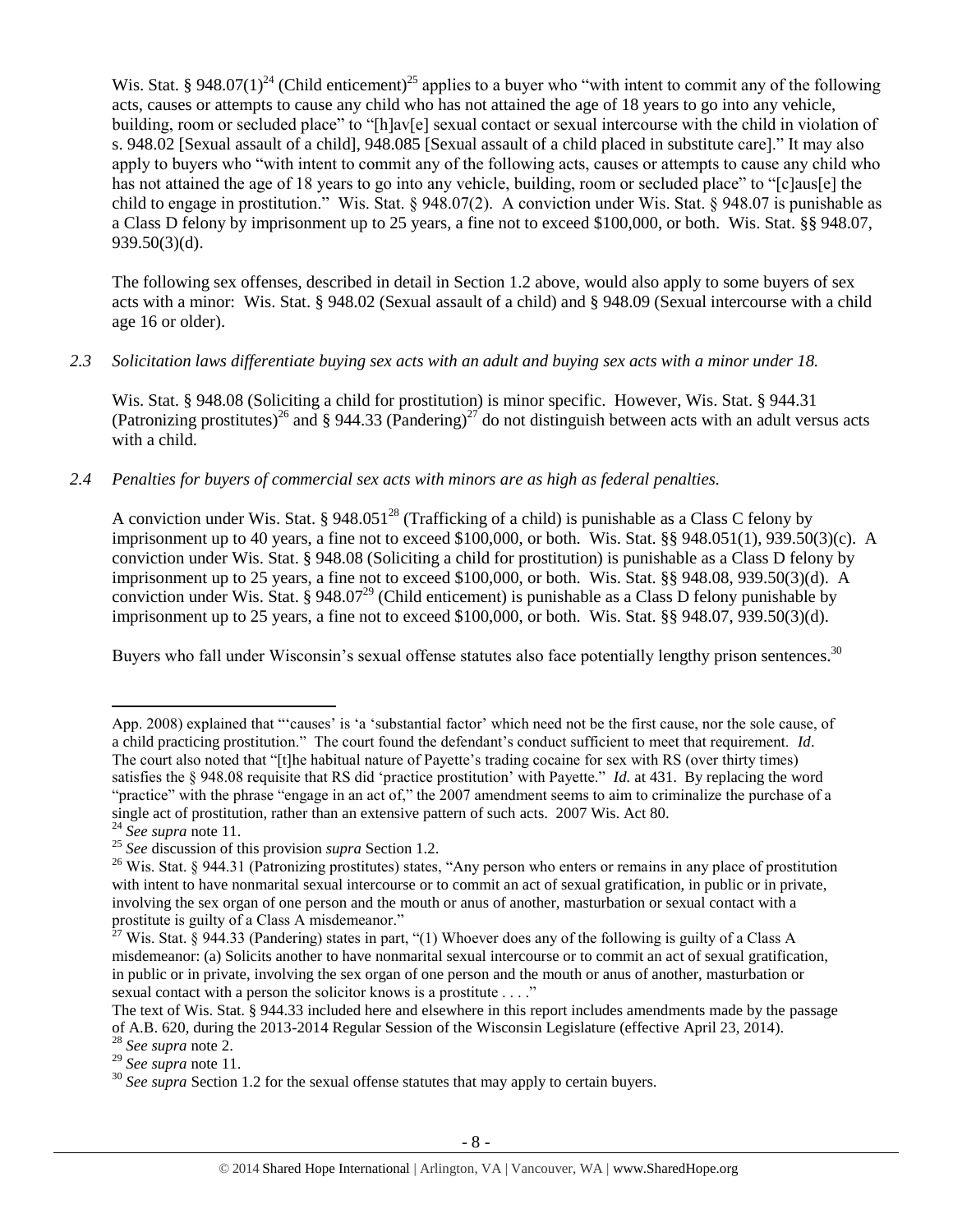<span id="page-8-0"></span>In comparison, if the victim is under the age of 14, a conviction under the TVPA for child sex trafficking is punishable by 15 years to life imprisonment and a fine not to exceed \$250,000. 18 U.S.C. §§ 1591(b)(1),  $3559(a)(1)$ ,  $3571(b)(3)$ . If the victim is between the ages of  $14-17$ , a conviction is punishable by 10 years to life imprisonment and a fine not to exceed \$250,000. 18 U.S.C. §§ 1591(b)(2), 3559(a)(1), 3571(b)(3). A conviction is punishable by mandatory life imprisonment, however, if the buyer has a prior conviction for a federal sex offense<sup>31</sup> against a minor. 18 U.S.C. § 3559(e)(1). To the extent buyers can be prosecuted under other federal CSEC laws,<sup>32</sup> a conviction is punishable by penalties ranging from a fine not to exceed \$250,000 to life imprisonment and a fine not to exceed  $$250,000$ .<sup>33</sup>

*2.5 Using the Internet to lure, entice, or purchase, or attempt to lure, entice, or purchase commercial sex acts with a minor is a separate crime or results in an enhanced penalty for buyers.*

Wisconsin criminalizes use of the Internet to lure or entice a minor to engage in sex acts under Wis. Stat. § 948.075 (Use of a computer to facilitate a child sex crime); however, Wis. Stat. § 948.075 does not refer specifically to a commercial sexual arrangement. Wis. Stat. § 948.075(1r) states, "Whoever uses a computerized communication system to communicate with an individual who the actor believes or has reason to believe has not attained the age of 16 years with intent to have sexual contact or sexual intercourse with the individual in violation of s. 948.02 (1) or (2) [Sexual assault of a child] is guilty of a Class C felony." Additionally, to obtain a conviction under Wis. Stat. § 948.075(1r), subsection (3) states "[p]roof that the actor did an act, other than use a computerized communication system to communicate with the individual, to effect the actor's intent under sub. (1r) shall be necessary to prove that intent." Additionally, pursuant to subsection (2), "This section does not apply if, at the time of the communication, the actor reasonably believed that the age of the person to whom the communication was sent was no more than 24 months less than the age of the actor." Wis. Stat. § 948.075(2).

A conviction under Wis. Stat. § 948.075 is punishable as a Class C felony punishable by imprisonment up to 40 years, a fine not to exceed \$100,000, or both. Wis. Stat. §§ 948.075(1r), 939.50(3)(c). For offenders 18 and older, Wis. Stat. § 939.617(1) (Minimum sentence for certain child sex offenses) requires imposition of a bifurcated sentence with a minimum prison sentence of 5 years for conviction under Wis. Stat. § 948.075. The court may impose a lesser sentence "only if the court finds that the best interests of the community will be served and the public will not be harmed and if the court places its reasons on the record." Wis. Stat. § 939.617(2).

 $\overline{\phantom{a}}$ 

<sup>32</sup> 18 U.S.C. §§ 2251A(b) (Selling or buying of children), 2251(a) (Sexual exploitation of children), 2423(a) (Transportation of a minor with intent for minor to engage in criminal sexual activity), 2422(a) (Coercion and enticement), 2252(a)(2), (a)(4) (Certain activities relating to material involving the sexual exploitation of minors).  $33$  18 U.S.C. §§ 2251A(b) (conviction punishable by imprisonment for 30 years to life and a fine), 2251(e) (conviction punishable by imprisonment for 15–30 years and a fine), 2423(a) (conviction punishable by imprisonment for 10 years to life and a fine), 2422(a) (conviction punishable by a fine, imprisonment up to 20 years, or both),  $2252(a)(2)$ , (4) (stating that a conviction under subsection (a)(2) is punishable by imprisonment for 5–20 years and a fine, while a conviction under subsection (a)(4) is punishable by imprisonment up to 10 years, a fine, or both); *see also* 18 U.S.C §§ 3559(a)(1) (classifying all of the above listed offenses as felonies), 3571(b)(3) (providing a fine up to \$250,000 for any felony conviction).

<sup>&</sup>lt;sup>31</sup> Pursuant to 18 U.S.C. § 3559(e)(2), "federal sex offense" is defined as

an offense under section 1591 [18 USCS § 1591] (relating to sex trafficking of children), 2241 [18 USCS § 2241] (relating to aggravated sexual abuse), 2242 [18 USCS § 2242] (relating to sexual abuse),  $2244(a)(1)$  [18 USCS §  $2244(a)(1)$ ] (relating to abusive sexual contact),  $2245$  [18 USCS § 2245] (relating to sexual abuse resulting in death), 2251 [18 USCS § 2251] (relating to sexual exploitation of children), 2251A [18 USCS § 2251A] (relating to selling or buying of children), 2422(b) [18 USCS § 2422(b)] (relating to coercion and enticement of a minor into prostitution), or 2423(a) [18 USCS § 2423(a)] (relating to transportation of minors).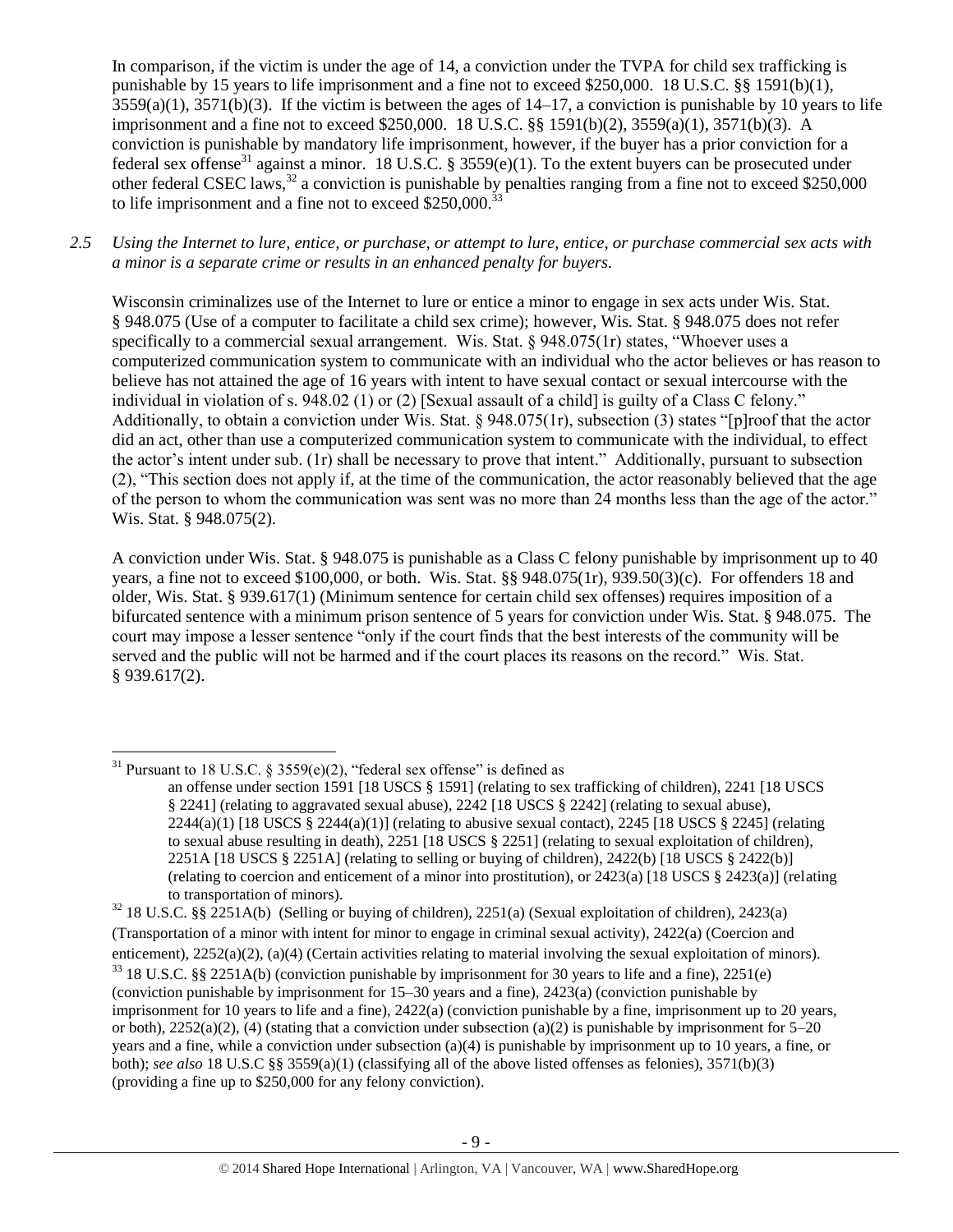2.5.1 Recommendation: Amend Wis. Stat. § 948.075 to prohibit use of the Internet to commit or attempt to commit a violation of Wis. Stat. 948.051 (Trafficking of a child) or § 948.08 (Soliciting a child for prostitution) and raise the age of a minor victim to under 18.

# *2.6 No age mistake defense is permitted for a buyer of commercial sex acts with any minor under 18.*

Wis. Stat. § 948.051<sup>34</sup> (Trafficking of a child), § 948.08 (Soliciting a child for prostitution), and § 948.07<sup>35</sup> (Child enticement) are silent on the availability of a defense based on age mistake. However, Wis. Stat. § 948.075 (Use of a computer to facilitate a child sex crime) "does not apply if, at the time of the communication, the actor reasonably believed that the age of the person to whom the communication was sent was no more than 24 months less than the age of the actor." Wis. Stat. § 948.075(2). Similarly, Wis. Stat. § 948.05(3) (Sexual exploitation of a child), which is applicable to traffickers rather than buyers, states, "It is an affirmative defense to prosecution for violation of sub. (1)(a) or (b) or (2) if the defendant had reasonable cause to believe that the child had attained the age of 18 years. A defendant who raises this affirmative defense has the burden of proving this defense by a preponderance of the evidence."

Even under criminal offense statutes that do not specifically provide a mistake of age defense, Wis. Stat. § 939.43(2) (Mistake) provides that "[a] mistake as to the age of a minor or as to the existence or constitutionality of the section under which the actor is prosecuted or the scope or meaning of the terms used in that section is not a defense." Wis. Stat. § 939.23(6) (Criminal intent) similarly provides that "[c]riminal intent does not require proof of knowledge of the age of a minor even though age is a material element in the crime in question."

- 2.6.1 Recommendation: Amend Wis. Stat. § 948.075 (Use of a computer to facilitate a child sex crime) and § 948.05 (Sexual exploitation of a child) to eliminate the mistake of age defense in cases involving trafficking of minors for commercial sexual exploitation.
- *2.7 Base penalties for buying sex acts with a minor under 18 are sufficiently high and not reduced for older minors.*

Wis. Stat. § 948.051<sup>36</sup> (Trafficking of a child) § 948.08 (Soliciting a child for prostitution), and § 948.07<sup>37</sup> (Child enticement) do not stagger penalties based on the minor victim's age, protecting all minors equally.

*2.8 Financial penalties for buyers of commercial sex acts with minors are sufficiently high to make it difficult for buyers to hide the crime.* 

Wis. Stat. § 948.051<sup>38</sup> (Trafficking of a child) imposes a fine of \$100,000. Wis. Stat. §§ 948.051(1), 939.50(3)(c). Buyers also face possible \$100,000 fines for convictions under Wis. Stat. § 948.08 (Soliciting a child for prostitution), § 948.07<sup>39</sup> (Child enticement), § 948.02(2) (Sexual assault of a child in the second degree), or § 948.075 (Use of a computer to facilitate a child sex crime). Wis. Stat. §§ 948.08, 948.05(2p)(a), 948.07, 948.02, 948.025, 948.075, 939.50(3)(c), (d). A \$10,000 fine may be assessed for convictions under Wis. Stat. § 948.09 (Sexual intercourse with a child age 16 or older). Wis. Stat. §§ 948.09, 939.51(3)(a).

<span id="page-9-0"></span>Wisconsin's generally applicable forfeiture provision could apply to buyers. Wis. Stat. § 973.075(1)(a)<sup>40</sup> states, "The following are subject to seizure and forfeiture under ss. 973.075 to 973.077: (a) All property, real or

<sup>34</sup> *See supra* note [2.](#page-0-0)

<sup>35</sup> *See supra* note [11.](#page-2-0)

<sup>36</sup> *See supra* note [2.](#page-0-0)

<sup>37</sup> *See supra* note [11.](#page-2-0)

<sup>38</sup> *See supra* note [2.](#page-0-0)

<sup>39</sup> *See supra* note [11.](#page-2-0)

<sup>&</sup>lt;sup>40</sup> The text of Wis. Stat. § 973.075 included here and elsewhere in this report includes amendments made by the passage of A.B. 620, during the 2013-2014 Regular Session of the Wisconsin Legislature (effective April 23, 2014).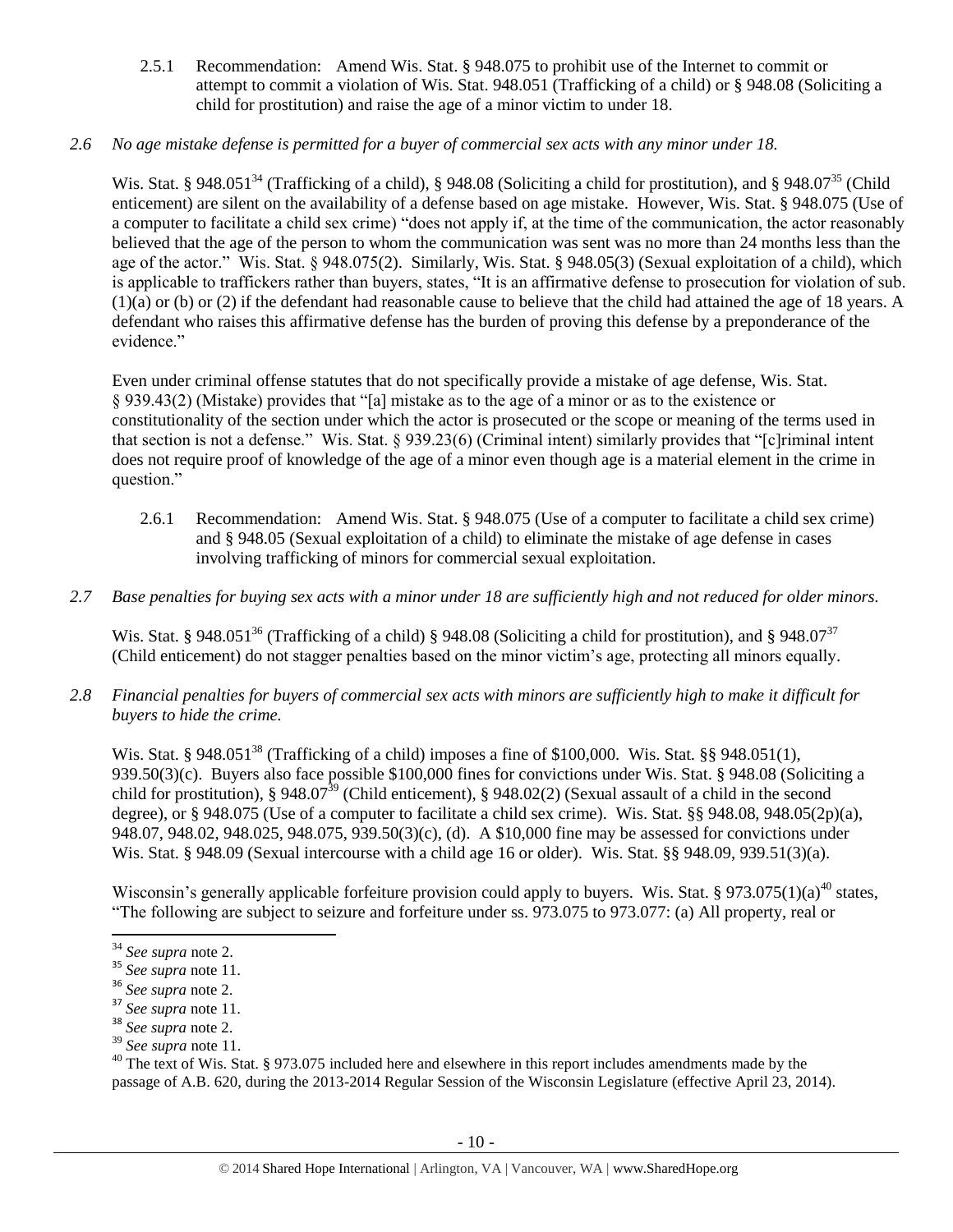personal, including money, directly or indirectly derived from or realized through the commission of any crime." Wis. Stat. § 973.075(1)(b)(1m)(a), (c) provides specifically for the criminal forfeiture of vehicles used "[t]o transport any property or weapon used or to be used or received in the commission of any felony," or "[i]n the commission of a crime in violation of s. 944.30 [Prostitution], 944.31 [Patronizing prostitutes], 944.32 [Soliciting prostitutes], 944.33 [Pandering], 944.34 [Keeping place of prostitution] 948.02 [Sexual assault of a child], 948.025 [Engaging in repeated acts of sexual assault of the same child], 948.05 [Sexual exploitation of a child], 948.051 [Trafficking of a child], 948.055 [Causing a child to view or listen to sexual activity], 948.06 [Incest with a child], 948.07 [Child enticement], 948.08 [Soliciting a child for prostitution], 948.09 [Sexual intercourse with a child age 16 or older], 948.10 [Exposing genitals, pubic area, or intimate parts], 948.12 [Possession of child pornography], or 948.14 [Registered sex offender and photographing minors]." Property may be seized, pursuant to Wis. Stat. § 973.075(2)(d), when there is ". . . probable cause to believe that the property was derived from or realized through a crime, or was used in a crime under s. 948.07, or that the property is a vehicle which was used to transport any property or weapon used or to be used or received in the commission of any felony," or pursuant to a court order or search warrant.

Pursuant to Wis. Stat. § 973.075(2) "A law enforcement officer may seize property subject to this section upon process issued by any court of record having jurisdiction over the property." Seizure without process is permissible under certain enumerated circumstances, but is not permissible for seizure of vehicles used in the commission of a violation of s. 944.30[Prostitution], 944.31 [Patronizing prostitutes], 944.32 [Soliciting prostitutes], 944.33 [Pandering], 944.34 [Keeping a place of prostitution], 948.02 [Sexual assault of a child], 948.025 [Engaging in repeated acts of sexual assault of the same child], 948.05 [Sexual exploitation of a child], 948.051 [Trafficking of a child], 948.055 [Causing a child to view or listen to sexual activity], 948.06 [Incest with a child], 948.07 [Child enticement], 948.08 [Soliciting a child for prostitution], 948.09 [Sexual intercourse with a child age 16 or older], 948.10 [Exposing genitals, pubic area, or intimate parts], 948.12 [Possession of child pornography], or 948.14 [Registered sex offender and photographing minors]. Wis. Stat. §973.075(2).

Distribution of forfeited property is governed by Wis. Stat. § 973.075(4), which states,

[T]he agency seizing the property may sell the property that is not required by law to be destroyed or transferred to another agency. The agency may retain any vehicle for official use or sell the vehicle. The agency seizing the property may deduct 50% of the amount received for administrative expenses of seizure, maintenance of custody, advertising and court costs and the costs of investigation and prosecution reasonably incurred. The remainder shall be deposited in the school fund as the proceeds of the forfeiture. If the property forfeited under ss 973.075 to 973.077 is money, all the money shall be deposited in the school fund.

Buyers are subject to mandatory restitution orders under Wis. Stat. § 973.20(1r) (Restitution), which provides in part,

"When imposing sentence or ordering probation for any crime, other than a crime involving conduct that constitutes domestic abuse under s.  $813.12(1)(am)$  or  $968.075(1)(a)$ , for which the defendant was convicted, the court, in addition to any other penalty authorized by law, shall order the defendant to make full or partial restitution under this section to any victim of a crime considered at sentencing or, if the victim is deceased, to his or her estate, unless the court finds substantial reason not to do so and states the reason on the record."<sup>41</sup>

Subsection (3)(a) states, "If a crime considered at sentencing resulted in bodily injury, the restitution order may require that the defendant do one or more" of the things listed in the statute, including "(a) Pay an amount equal to the cost of necessary medical and related professional services and devices relating to physical, psychiatric

 $\overline{a}$ <sup>41</sup> *See infra*, section 5.10 for full discussion of these restitution provisions.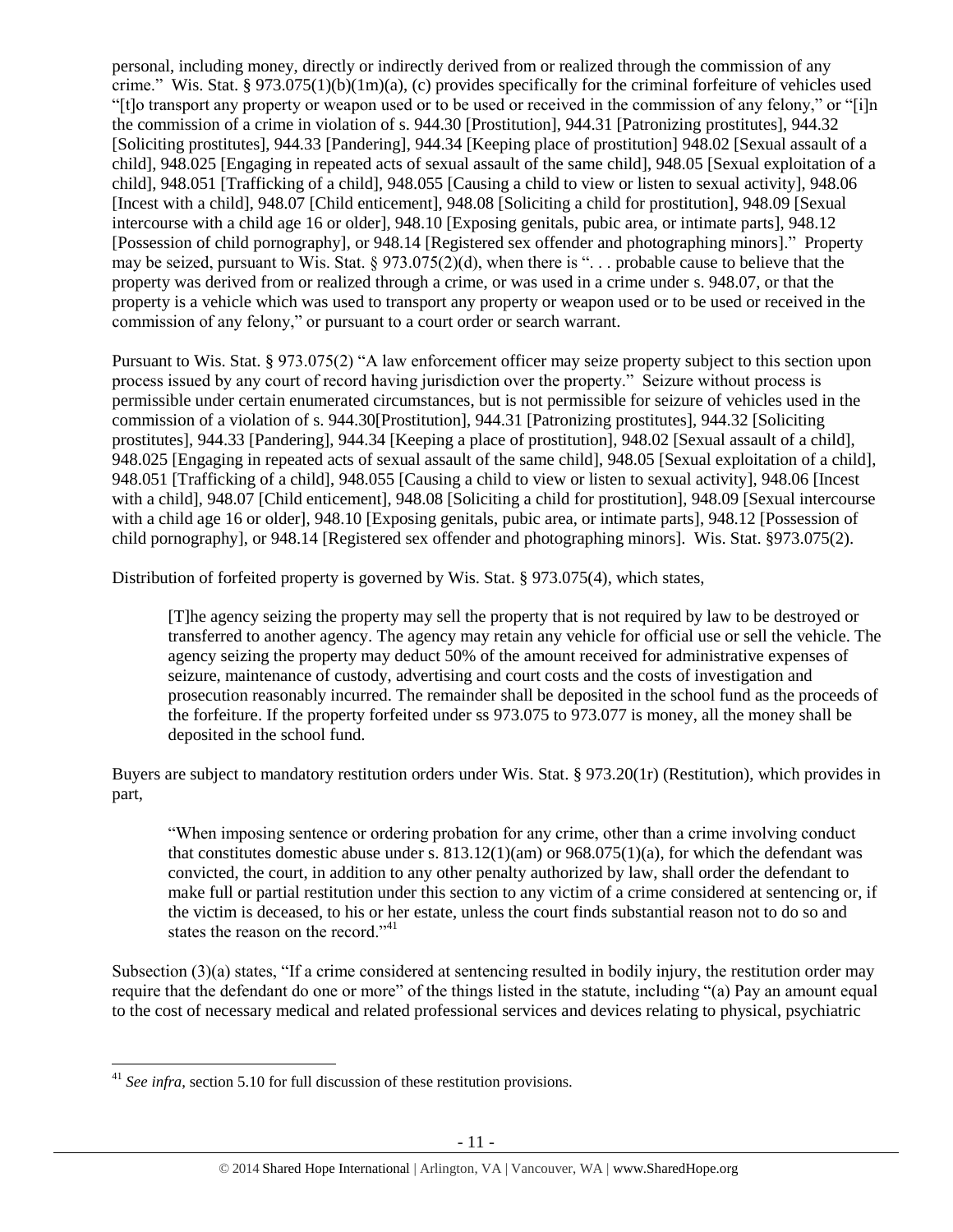and psychological care and treatment." In addition, subsection (4m) specifically provides restitution to minor victims of trafficking and states,

<span id="page-11-1"></span>If the defendant violated s. 940.225 [Sexual assault], 948.02 [Sexual assault of a child], 948.025 [Engaging in repeated acts of sexual assault of the same child], 948.05 [Sexual exploitation of a child], 948.051 [Trafficking of a child], 948.06 [Incest with a child], 948.07 [Child enticement], 948.08 [Soliciting a child for prostitution], or 948.085 [Sexual assault of a child placed in substitute care], or s. 940.302 (2) [Human trafficking], if the court finds that the crime was sexually motivated, as defined in s. 980.01(5), $^{42}$  and sub. (3)(a) does not apply, the restitution order may require that the defendant pay an amount, not to exceed 10,000, equal to the cost of necessary professional services relating to psychiatric and psychological care and treatment. The 10,000 limit under this subsection does not apply to the amount of any restitution ordered under sub. (3) or (5) for the cost of necessary professional services relating to psychiatric and psychological care and treatment.

Finally, if the child sex trafficking statute applies to buyers, Wis. Stat. 973.20(4o) states,

If the defendant violated s. 940.302 (2) [Human trafficking] or 948.051 [Trafficking of a child], and sub. (2) or (3) does not apply, the restitution order may require that the defendant pay an amount equal to any of the following:

(a) The costs of necessary transportation, housing, and child care for the victim.

(b) The greater of the following:

1. The gross income gained by the defendant due to the services of the victim.

2. The value of the victim's services as provided under the state minimum wage.

(c) Any expenses incurred by the victim if relocation for personal safety is determined to be necessary by the district attorney.

(d) The costs of relocating the victim to his or her city, state, or country of origin.

## *2.9 Buying and possessing child pornography carries penalties as high as similar federal offenses.*

Wis. Stat. § 948.12(1m) (Possession of child pornography) states,

 $\overline{a}$ 

Whoever possesses, or accesses in any way with the intent to view, any undeveloped film, photographic negative, photograph, motion picture, videotape, or other recording of a child engaged in sexually explicit conduct under all of the following circumstances penalized under sub. (3):

(a) The person knows that he or she possesses or has accessed the material.

(b) The person knows, or reasonably should know, that the material that is possessed or accessed contains depictions of sexually explicit conduct.

(c) The person knows or reasonably should know that the child depicted in the material who is engaged in sexually explicit conduct has not attained the age of 18 years.

In addition, pursuant to Wis. Stat. § 948.12(2m) (Possession of child pornography),

Whoever exhibits<sup>43</sup> or plays a recording of a child engaged in sexually explicit conduct, if all of the following apply, may be penalized under sub. (3):

<span id="page-11-0"></span>(a) The person knows that he or she has exhibited or played the recording.

(b) Before the person exhibited or played the recording, he or she knew the character and content of the sexually explicit conduct.

 $42$  Wis. Stat. § 980.01(5) states that "'[s]exually motivated' means that one of the purposes for an act is for the actors sexual arousal or gratification or for the sexual humiliation or degradation of the victim."

<sup>&</sup>lt;sup>43</sup> "Exhibit,' with respect to a recording of an image that is not viewable in its recorded form, means to convert the recording of the image into a form in which the image may be viewed." Wis. Stat. § 948.01(1d).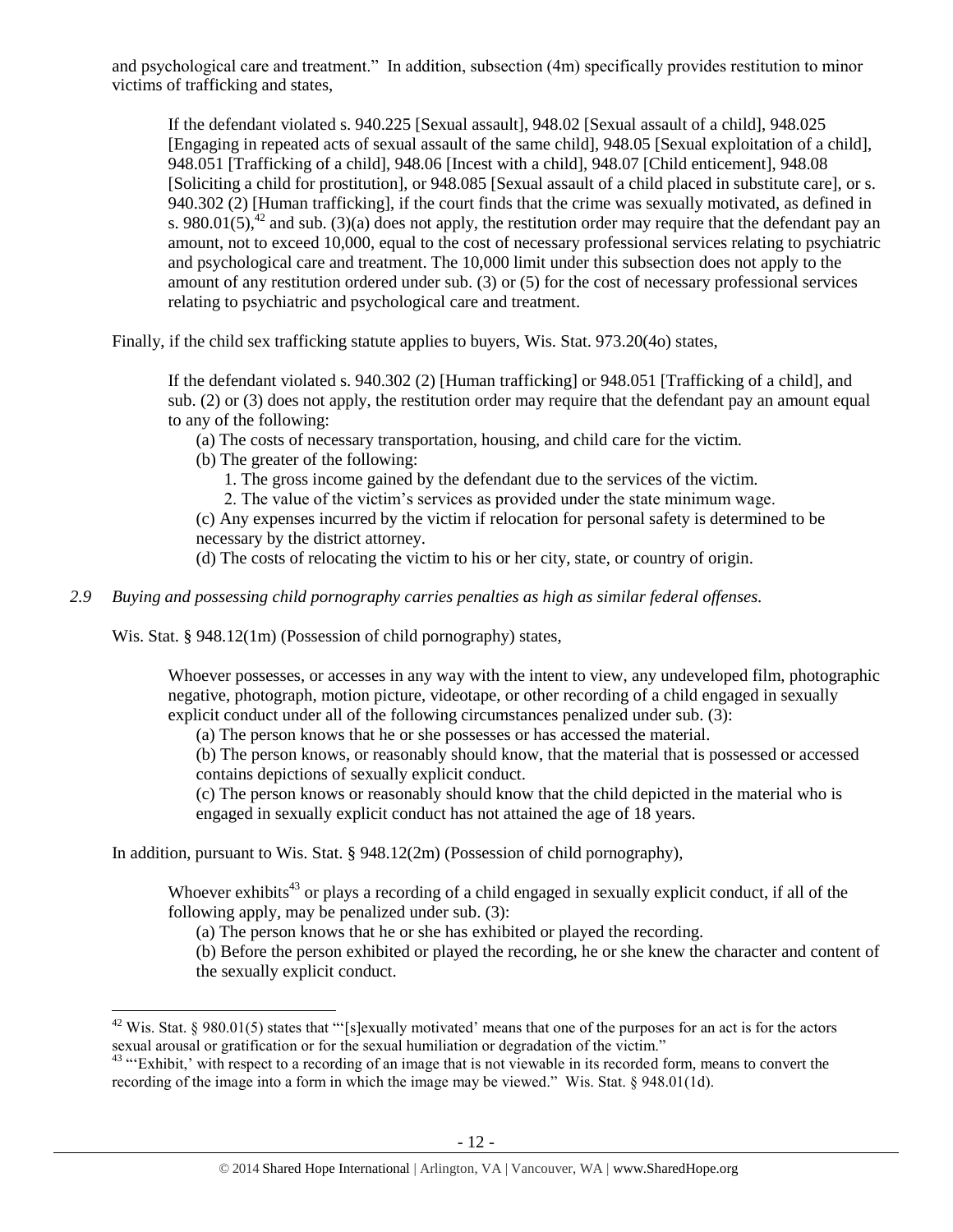<span id="page-12-0"></span>(c) Before the person exhibited or played the recording, he or she knew or reasonably should have known that the child engaged in sexually explicit conduct had not attained the age of 18 years."

Both of the above crimes are Class D felonies punishable by imprisonment up to 25 years, a fine not to exceed \$100,000, or both, unless the defendant is under 18, in which case they are Class I felonies punishable by imprisonment up to  $3\frac{1}{2}$  years, a fine not to exceed \$10,000, or both. Wis. Stat. §§ 948.12(3)(a), (b), 939.50(3)(d), (i).

Wis. Stat. § 973.042(2) (Child pornography surcharge) provides, "If a court imposes a sentence or places a person on probation for a crime under s. 948.05 [Sexual exploitation of a child] or 948.12 [Possession of child pornography] and the person was at least 18 years of age when the crime was committed, the court shall impose a child pornography surcharge of \$500 for each image or each copy of an image<sup>44</sup> associated with the crime. The court shall determine the number of images or copies of images associated with the crime by a preponderance of the evidence and without a jury."

In comparison, a federal conviction for possession of child pornography<sup>45</sup> is generally punishable by imprisonment for 5–20 years and a fine not to exceed \$250,000.<sup>46</sup> Subsequent convictions, however, are punishable by imprisonment up to 40 years and a fine not to exceed  $$250,000.<sup>47</sup>$ 

- 2.9.1 Recommendation: Amend Wis. Stat. § 948.12 to include the offense of purchasing child pornography and to make the penalties equivalent to those for convictions under Wis. Stat. § 948.051 (Trafficking of a child).
- *2.10 Convicted buyers of commercial sex acts with minors and child pornography are required to register as sex offenders.*

<span id="page-12-1"></span>Wis. Stat. § 301.45<sup>48</sup> (Sex offender registration) sets out the circumstances under which sex offenders must register. Pursuant to Wis. Stat.  $\S 301.45(1g)(a)$ , with certain exceptions, "[A] person shall comply with the reporting requirements under this section if he or she . . . [i]s convicted or adjudicated delinquent on or after December 25, 1993, for a sex offense." The definition of "sex offense" in Wis. Stat. § 301.45(1d)(b), includes "a violation, or the solicitation, conspiracy, or attempt to commit a violation" of, among other things, Wis. Stat.

 $\overline{\phantom{a}}$ 

<sup>48</sup> The text of Wis. Stat. § 301.45 included here and elsewhere in this report includes amendments made by the passage of A.B. 620, during the 2013-2014 Regular Session of the Wisconsin Legislature (effective April 23, 2014).

<sup>&</sup>lt;sup>44</sup> "In this section, 'image' includes a video recording, a visual representation, a positive or negative image on exposed film, and data representing a visual image." Wis. Stat. § 973.042(1).

<sup>&</sup>lt;sup>45</sup> 18 U.S.C. §§ 2252(a)(2), (a)(4) (Certain activities relating to material involving the sexual exploitation of minors),  $2252A(a)(2)$ –(3) (Certain activities relating to material constituting or containing child pornography), 1466A(a), (b) (Obscene visual representations of the sexual abuse of children).

 $46$  18 U.S.C. §§ 2252(b) (stating that a conviction under subsection (a)(2) is punishable by imprisonment for 5–20 years and a fine, while a conviction under subsection (a)(4) is punishable by imprisonment up to 10 years, a fine, or both),  $2252A(b)(1)$  (a conviction is punishable by imprisonment for 5–20 years and a fine),  $1466A(a)$ , (b) (stating that a conviction under subsection (a) is "subject to the penalties provided in section  $2252A(b)(1)$ ," imprisonment for 5–20 years and a fine, while a conviction under subsection (b) is "subject to the penalties provided in section 2252A(b)(2)," imprisonment up to 10 years, a fine, or both); *see also* 18 U.S.C §§ 3559(a)(1) (classifying all of the above listed offenses as felonies), 3571(b)(3) (providing a fine up to \$250,000 for any felony conviction).

<sup>&</sup>lt;sup>47</sup> 18 U.S.C. §§ 2252(b) (stating if a person has a prior conviction under subsection (a)(2), or a list of other statutes, a conviction is punishable by a fine and imprisonment for 15–40 years, but if a person has a prior conviction under subsection (a)(4), or a list of other statutes, a conviction is punishable by a fine and imprisonment for  $10-20$  years),  $2252A(b)(1)$  (stating if a person has a prior conviction under subsection (a)(2), (a)(3), or a list of other statutes, a conviction is punishable by a fine and imprisonment for  $15-40$  years),  $1466A(a)$ , (b) (stating that the penalty scheme for section 2252A(b) applies); *see also* 18 U.S.C. §§ 3559(a)(1) (classifying all of the above listed offenses as felonies), 3571(b)(3) (providing a fine up to \$250,000 for any felony conviction).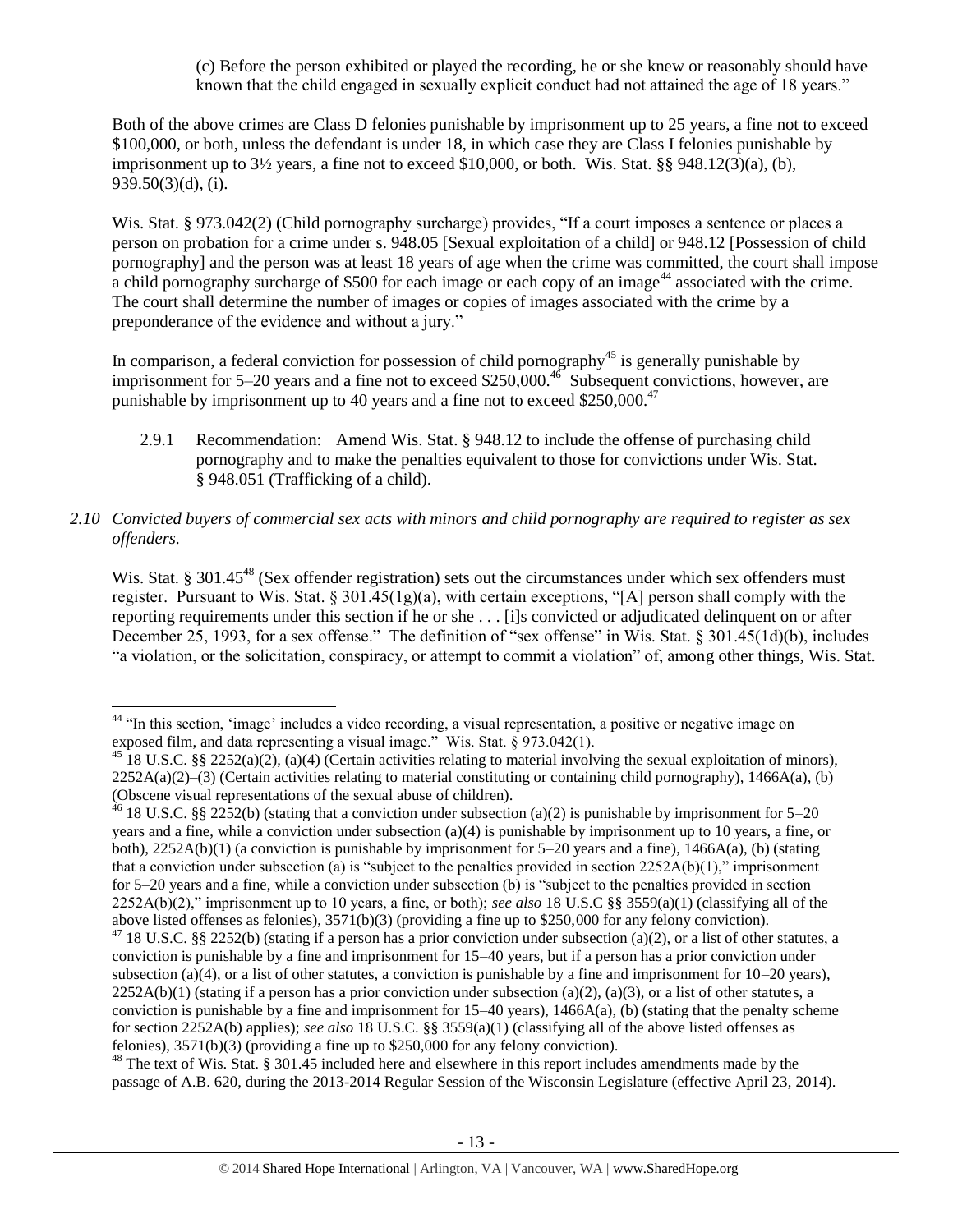§ 948.02(1) or (2) (Sexual assault of a child), § 948.051<sup>49</sup> (Trafficking of a child), § 948.07(1)–(4)<sup>50</sup> (Child enticement), § 948.075 (Use of a computer to facilitate a child sex crime), § 948.08 (Soliciting a child for prostitution), and § 948.12 (Possession of child pornography). However, pursuant to subsection (1m)(a),

A person is not required to comply with the reporting requirements under this section if all of the following apply:

1. The person meets the criteria under sub.  $(1g)$  (a) to (dd) based on any violation, or on the solicitation, conspiracy or attempt to commit any violation, of s. 948.02 (1) or (2) [Sexual assault of a child], 948.025, or 948.085 (2).

1g. The violation, or the solicitation, conspiracy or attempt to commit the violation, of s. 948.02 (1) or (2), 948.025, or 948.085 (2) did not involve sexual intercourse, as defined in s. 948.01 (6), either by the use or threat of force or violence or with a victim under the age of 12 years.

2. At the time of the violation, or of the solicitation, conspiracy or attempt to commit the violation, of s. 948.02 (1) or (2), 948.025, or 948.085 (2), the person had not attained the age of 19 years and was not more than 4 years older or not more than 4 years younger than the child.

3. It is not necessary, in the interest of public protection, to require the person to comply with the reporting requirements under this section.

Furthermore, Wis. Stat. § 939.615(2)(a) (Lifetime supervision of serious sex offenders) states in part that, unless the individual has already been placed on lifetime supervision that has not been terminated, "if a person is convicted of a serious sex offense . . . the court may, in addition to sentencing the person . . . place the person on lifetime supervision by the department . . . ." According to Wis. Stat. § 939.615(1)(b), "serious sex offenses" includes, among other things, violations of Wis. Stat. § 948.02 (Sexual assault of a child), § 948.051 (Trafficking of a child), § 948.07 (Child enticement), § 948.075 (Use of a computer to facilitate a child sex crime), § 948.08 (Soliciting a child for prostitution), and § 948.12 (Possession of child pornography).

# **FRAMEWORK ISSUE 3: CRIMINAL PROVISIONS FOR TRAFFICKERS**

## *Legal Components:*

- *3.1 Penalties for trafficking a child for sexual exploitation are as high as federal penalties.*
- *3.2 Creating and distributing child pornography carries penalties as high as similar federal offenses.*
- *3.3 Using the Internet to lure, entice, recruit or sell commercial sex acts with a minor is a separate crime or results in an enhanced penalty for traffickers.*
- *3.4 Financial penalties for traffickers, including asset forfeiture, are sufficiently high.*
- *3.5 Convicted traffickers are required to register as sex offenders.*
- *3.6 Laws relating to termination of parental rights for certain offenses include sex trafficking or commercial sexual exploitation of children (CSEC) offenses in order to remove the children of traffickers from their control and potential exploitation.*

*\_\_\_\_\_\_\_\_\_\_\_\_\_\_\_\_\_\_\_\_\_\_\_\_\_\_\_\_\_\_\_\_\_\_\_\_\_\_\_\_\_\_\_\_\_\_\_\_\_\_\_\_\_\_\_\_\_\_\_\_\_\_\_\_\_\_\_\_\_\_\_\_\_\_\_\_\_\_\_\_\_\_\_\_\_\_\_\_\_\_\_\_\_\_*

# *Legal Analysis:*

l

*3.1 Penalties for trafficking a child for sexual exploitation are as high as federal penalties.* 

<sup>49</sup> *See supra* note [2.](#page-0-0)

<sup>50</sup> *See supra* note [11.](#page-2-0)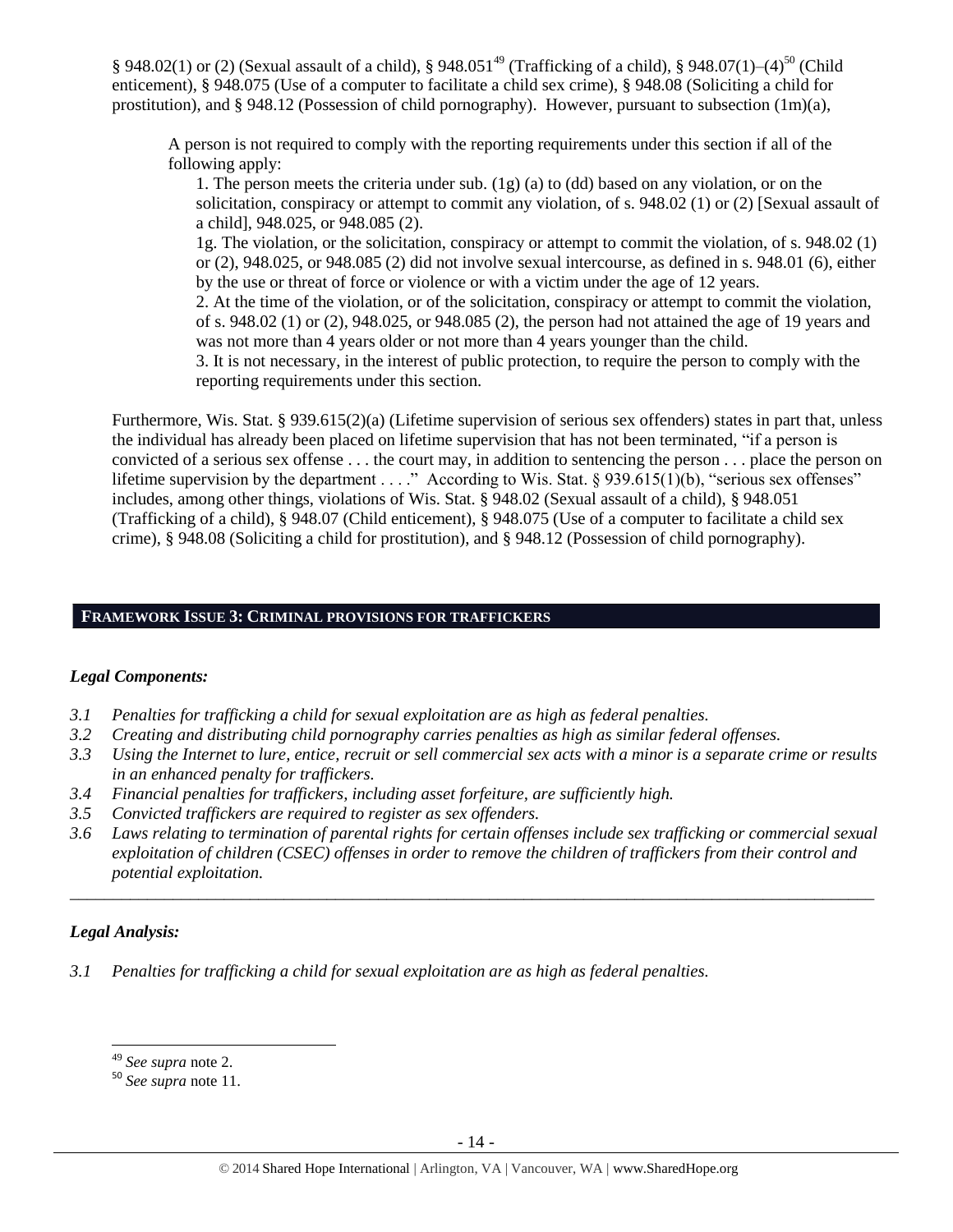Wis. Stat. § 948.051(1)<sup>51</sup> (Trafficking of a child) provides, "Whoever knowingly recruits, entices, provides, obtains, or harbors, or knowingly attempts to recruit, entice, provide, obtain, or harbor, any child for the purpose of commercial sex acts, as defined in s. 940.302 (1) (a)<sup>52</sup> is guilty of a Class C felony." A Class C felony is punishable by imprisonment up to 40 years, a fine not to exceed \$100,000, or both. Wis. Stat. § 939.50(3)(c).

Convictions for violating Wis. Stat. § 948.08 (Soliciting a child for prostitution) or § 948.07<sup>53</sup> (Child enticement) are Class D felonies punishable by imprisonment up to 25 years, a fine not to exceed \$100,000, or both. Wis. Stat. §§ 948.08, 948.07, 939.50(3)(d).

In comparison, if the victim is under the age of 14, a conviction under the Trafficking Victims Protection Act  $(TVPA)^{54}$  for child sex trafficking is punishable by 15 years to life imprisonment and a fine not to exceed \$250,000. 18 U.S.C. §§ 1591(b)(1), 3559(a)(1), 3571(b)(3). If the victim is between the ages of 14–17, a conviction is punishable by 10 years to life imprisonment and a fine not to exceed \$250,000. 18 U.S.C. §§ 1591(b)(2), 3559(a)(1), 3571(b)(3). A conviction is punishable by mandatory life imprisonment, however, if the trafficker has a prior conviction for a federal sex offense<sup>55</sup> against a minor.

# *3.2 Creating and distributing child pornography carries penalties as high as similar federal offenses.*

Wis. Stat. § 948.05 (Sexual exploitation of a child) states in part,

(1) Whoever does any of the following with knowledge of the character and content of the sexually explicit conduct involving the child may be penalized under sub. (2p):

- (a) Employs, uses, persuades, induces, entices, or coerces any child to engage in sexually explicit conduct for the purpose of recording or displaying in any way the conduct.
- (b) Records or displays in any way a child engaged in sexually explicit conduct.

(1m) Whoever produces, performs in, profits from, promotes, imports into the state, reproduces, advertises, sells, distributes, or possesses with intent to sell or distribute, any recording of a child engaging in sexually explicit conduct may be penalized under sub. (2p) if the person knows the character and content of the sexually explicit conduct involving the child and if the person knows or reasonably should know that the child engaging in the sexually explicit conduct has not attained the age of 18 years.

. . . .

A conviction is punishable as a Class C felony by imprisonment up to 40 years, a fine not to exceed \$100,000, or both. Wis. Stat. §§ 948.05(2p)(a), 939.50(3)(c). However, if the offender is under 18, it is a Class F felony punishable by imprisonment up to  $12\frac{1}{2}$  years, a fine not to exceed \$25,000, or both. Wis. Stat. §§ 948.05(2p)(b), 939.50(3)(f). Also, if the offender is 18 or older, "the court shall impose a bifurcated sentence" with a prison portion of no less than 5 years. If "the court finds that the best interests of the community will be served and the public will not be harmed" and "the person is no more than 48 months older than the child who is the victim of violation," a lesser sentence may be imposed. Wis. Stat. § 939.617(1),(2).

Wis. Stat. § 948.12(2m) (Possession of child pornography) states,

<sup>51</sup> *See supra* note [2.](#page-0-0)

<sup>52</sup> *See supra* notes [4](#page-0-1) and [7.](#page-1-1)

<sup>53</sup> *See supra* note [11.](#page-2-0)

<sup>54</sup> *See supra* note [20.](#page-6-0)

<sup>55</sup> *See supra* note [31.](#page-8-0)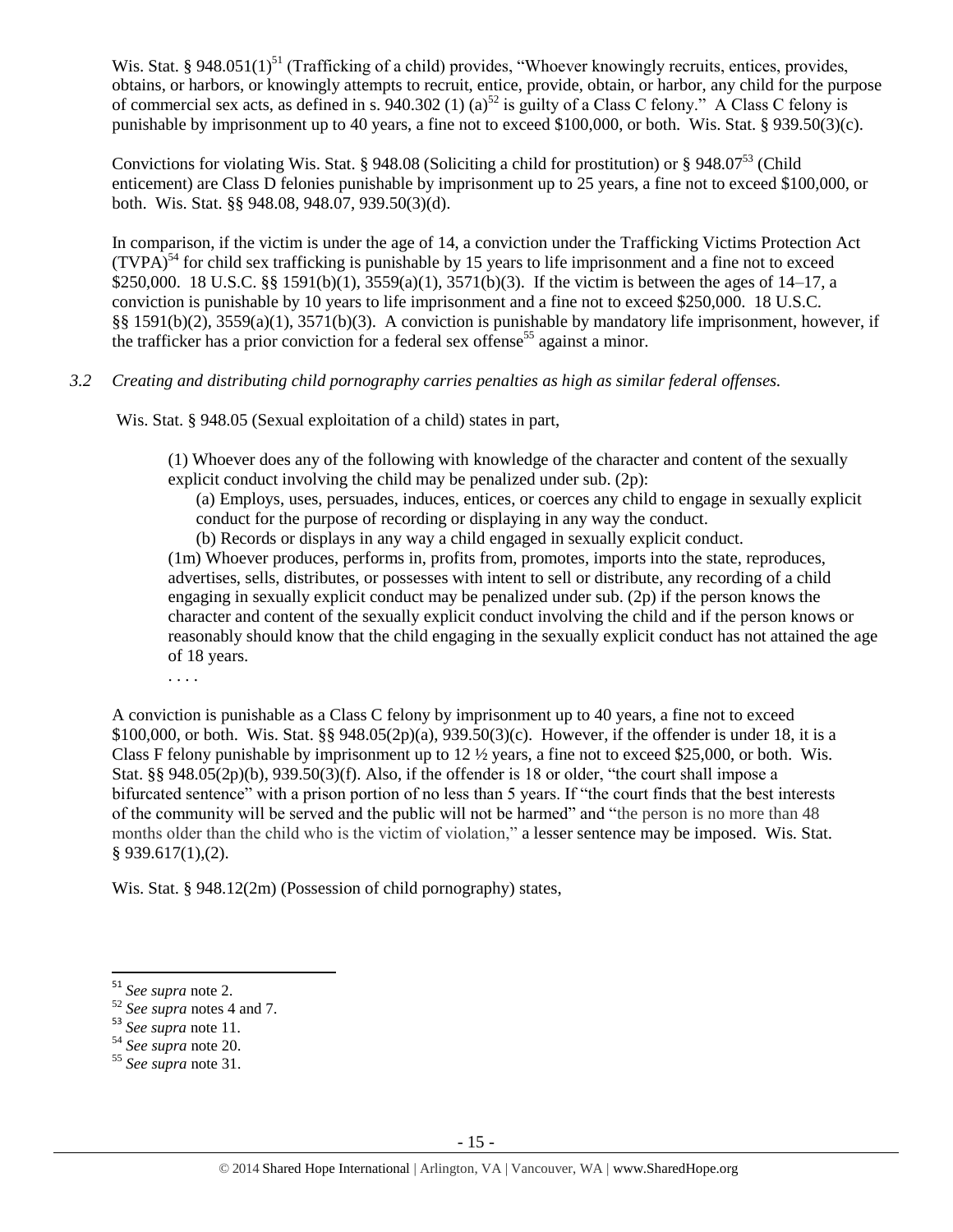Whoever exhibits<sup>56</sup> or plays a recording of a child engaged in sexually explicit conduct, if all of the following apply, may be penalized under sub. (3):

(a) The person knows that he or she has exhibited or played the recording.

(b) Before the person exhibited or played the recording, he or she knew the character and content of the sexually explicit conduct.

(c) Before the person exhibited or played the recording, he or she knew or reasonably should have known that the child engaged in sexually explicit conduct had not attained the age of 18 years.

A defendant convicted under Wis. Stat. § 948.12(2m) is guilty of a Class D felony punishable by imprisonment up to 25 years, a fine not to exceed \$100,000, or both, unless the defendant is under 18, in which case he is guilty of a Class I felony punishable by imprisonment up to 3 ½ years, a fine not to exceed \$10,000, or both. Wis. Stat. §§ 948.12(3)(a), (b), 939.50(3)(d), (i).

In comparison, if the victim is under the age of 14, a conviction under the TVPA for child sex trafficking is punishable by 15 years to life imprisonment and a fine not to exceed \$250,000. 18 U.S.C. §§ 1591(b)(1),  $3559(a)(1)$ ,  $3571(b)(3)$ . If the victim is between the ages of  $14-17$ , a conviction is punishable by 10 years to life imprisonment and a fine not to exceed \$250,000. 18 U.S.C. §§ 1591(b)(2), 3559(a)(1), 3571(b)(3). A conviction is punishable by mandatory life imprisonment, however, if the trafficker has a prior conviction for a federal sex offense<sup>57</sup> against a minor. Additionally, a federal conviction for distribution of child pornography<sup>58</sup> is generally punishable by imprisonment for 5–20 years and a fine not to exceed \$250,000.<sup>59</sup> Subsequent convictions, however, are punishable by imprisonment up to 40 years and a fine not to exceed \$250,000.<sup>60</sup>

*3.3 Using the Internet to lure, entice, recruit or sell commercial sex acts with a minor is a separate crime or results in an enhanced penalty for traffickers.*

Wisconsin's law criminalizing use of the Internet to lure or entice a minor to engage in sex acts, Wis. Stat. § 948.075 (Use of a computer to facilitate a child sex crime), does not refer expressly to a commercial arrangement. Also, the statute requires the defendant to lure the child "with intent to have sexual contact or sexual intercourse with the individual in violation of 948.02 (1) or (2)." Therefore, it seems unlikely that traffickers would be prosecuted under this provision. Wis. Stat. § 948.075(1r) states, "Whoever uses a computerized communication system to communicate with an individual who the actor believes or has reason to believe has not attained the age of 16 years with intent to have sexual contact or sexual intercourse with the individual in violation of s. 948.02 (1) or (2) [Sexual assault of a child] is guilty of a Class C felony." Additionally, under subsection (3), "[p]roof that the actor did an act, other than use a computerized

<sup>56</sup> *See supra* note [43.](#page-11-0)

<sup>57</sup> *See supra* note [31.](#page-8-0)

<sup>58</sup> 18 U.S.C. §§ 2252(a)(1), (a)(2), (a)(3) (Certain activities relating to material involving the sexual exploitation of minors),  $2252A(a)(2)$ , (a)(3) (Certain activities relating to material constituting or containing child pornography), 1466A(a) (Obscene visual representations of the sexual abuse of children).

<sup>&</sup>lt;sup>59</sup> 18 U.S.C. §§ 2252(b) (stating that a conviction under subsection (a)(1), (a)(2), or (a)(3) is punishable by imprisonment for  $5-20$  years and a fine),  $2252A(b)(1)$  (a conviction is punishable by imprisonment for  $5-20$  years and a fine), 1466A(a), (b) (stating that a conviction under subsection (a) is "subject to the penalties provided in section 2252A(b)(1)," imprisonment for 5–20 years and a fine, while a conviction under subsection (b) is "subject to the penalties provided in section 2252A(b)(2)," imprisonment up to 10 years, a fine, or both); *see also* 18 U.S.C §§ 3559(a)(1) (classifying all of the above listed offenses as felonies),  $3571(b)(3)$  (providing a fine up to \$250,000 for any felony conviction).

<sup>&</sup>lt;sup>60</sup> 18 U.S.C. §§ 2252(b) (stating if a person has a prior conviction under subsection (a)(1), (a)(2), or (a)(3) or a list of other statutes, a conviction is punishable by a fine and imprisonment for 15–40 years), 2252A(b)(1) (stating if a person has a prior conviction under subsection (a)(2), (a)(3), or a list of other statutes, a conviction is punishable by a fine and imprisonment for  $15-40$  years),  $1466A(a)$ , (b) (stating that the penalty scheme for section  $2252A(b)$ applies); *see also* 18 U.S.C §§ 3559(a)(1) (classifying all of the above listed offenses as felonies), 3571(b)(3) (providing a fine up to \$250,000 for any felony conviction).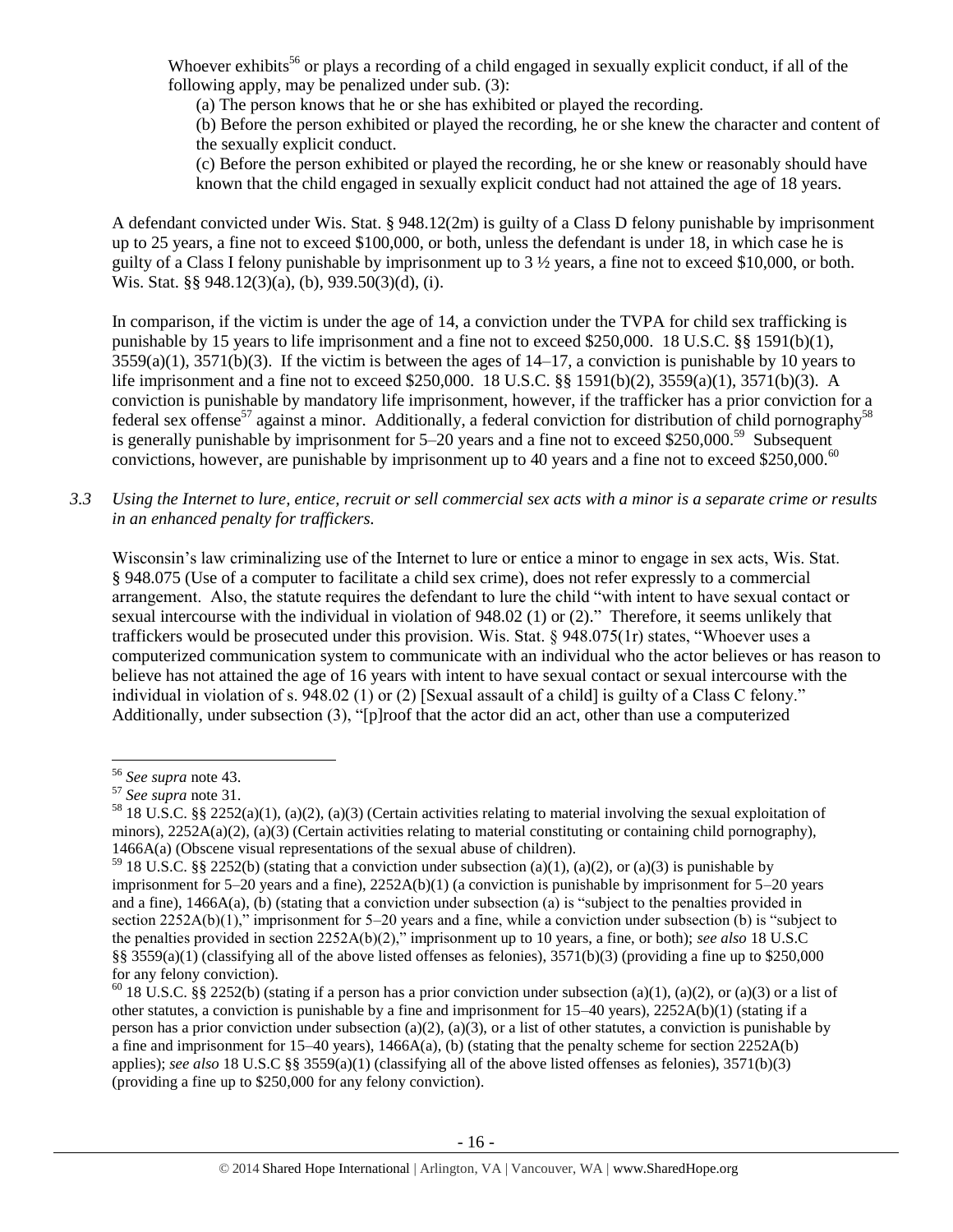communication system to communicate with the individual, to effect the actor's intent under sub. (1r) shall be necessary to prove that intent."

3.3.1 Recommendation: Amend Wis. Stat. § 948.075 (Use of a computer to facilitate a child sex crime) to include use of the Internet for the purpose of violating Wis. Stat. § 948.051 (Trafficking of a child) to ensure application of Wis. Stat. § 948.075 to traffickers.

# *3.4 Financial penalties for traffickers, including asset forfeiture, are sufficiently high.*

A trafficker convicted under Wis. Stat. § 948.051<sup>61</sup> (Trafficking of a child) may face a fine of \$100,000. Wis. Stat. § 948.051(1), 939.50(3)(c). Traffickers may also face \$100,000 fines for convictions under Wis. Stat. § 948.08 (Soliciting a child for prostitution), § 948.05 (Sexual exploitation of a child), and § 948.07<sup>62</sup> (Child enticement). Wis. Stat. §§ 948.08, 948.05(2p)(a), 948.07, 939.50(3)(c), (d).

Criminal forfeiture of a trafficker's assets may be required, at the discretion of the court, under Wis. Stat. § 973.075<sup>63</sup> (Forfeiture of property derived from crime and certain vehicles), which provides for forfeiture of "[a]ll property, real or personal, including money, directly or indirectly derived from or realized through the commission of any crime," and any vehicles used, among other purposes, "[t]o transport any property or weapon used or to be used or received in the commission of any felony" or used "[i]n the commission of a crime in violation of s. 944.30 [Prostitution], 944.31 [Patronizing prostitutes], 944.32 [Soliciting prostitutes], 944.33 [Pandering], 944.34 [Keeping place of prostitution], 948.02 [Sexual assault of a child], 948.025 [Engaging in repeated acts of sexual assault of the same child], 948.05 [Sexual exploitation of a child], 948.051 [Trafficking of a child], 948.055 [Causing a child to view or listen to sexual activity], 948.06 [Incest with a child], 948.07 [Child enticement], 948.08 [Soliciting a child for prostitution], 948.09 [Sexual intercourse with a child age 16 or older], 948.10 [Exposing genitals, pubic area, or intimate parts], 948.12 [Possession of child pornography], or 948.14 [Registered sex offender and photographing minors]." Wis. Stat. § 973.075(1)(a),  $(b)(1m)(a)$ , (c). Property may be seized, pursuant to Wis. Stat. § 973.075(2)(d), when there is "... probable cause to believe that the property was derived from or realized through a crime, or was used in a crime under s. 948.07, or that the property is a vehicle which was used to transport any property or weapon used or to be used or received in the commission of any felony," or pursuant to a court order or search warrant.

Pursuant to Wis. Stat. §973.075(2) "A law enforcement officer may seize property subject to this section upon process issued by any court of record having jurisdiction over the property." Seizure without process is permissible under certain enumerated circumstances, but is not permissible for vehicles used in the commission of a violation of s. 944.30[Prostitution], 944.31 [Patronizing prostitutes], 944.32 [Soliciting prostitutes], 944.33 [Pandering], 944.34 [Keeping a place of prostitution], 948.02 [Sexual assault of a child], 948.025 [Engaging in repeated acts of sexual assault of the same child], 948.05 [Sexual exploitation of a child], 948.051 [Trafficking of a child], 948.055 [Causing a child to view or listen to sexual activity], 948.06 [Incest with a child], 948.07 [Child enticement], 948.08 [Soliciting a child for prostitution], 948.09 [Sexual intercourse with a child age 16 or older], 948.10 [Exposing genitals, pubic area, or intimate parts], 948.12 [Possession of child pornography], or 948.14 [Registered sex offender and photographing minors]. Wis. Stat. §973.075(2). Distribution of forfeited property is governed by Wis. Stat. § 973.075(4), which states,

[T]he agency seizing the property may sell the property that is not required by law to be destroyed or transferred to another agency. The agency may retain any vehicle for official use or sell the vehicle. The agency seizing the property may deduct 50% of the amount received for administrative expenses of seizure, maintenance of custody, advertising and court costs and the costs of investigation and prosecution reasonably incurred. The remainder shall be deposited in the school fund as the proceeds of

<sup>61</sup> *See supra* note [2.](#page-0-0)

<sup>62</sup> *See supra* note [11.](#page-2-0)

<sup>63</sup> *See supra* note [40.](#page-9-0)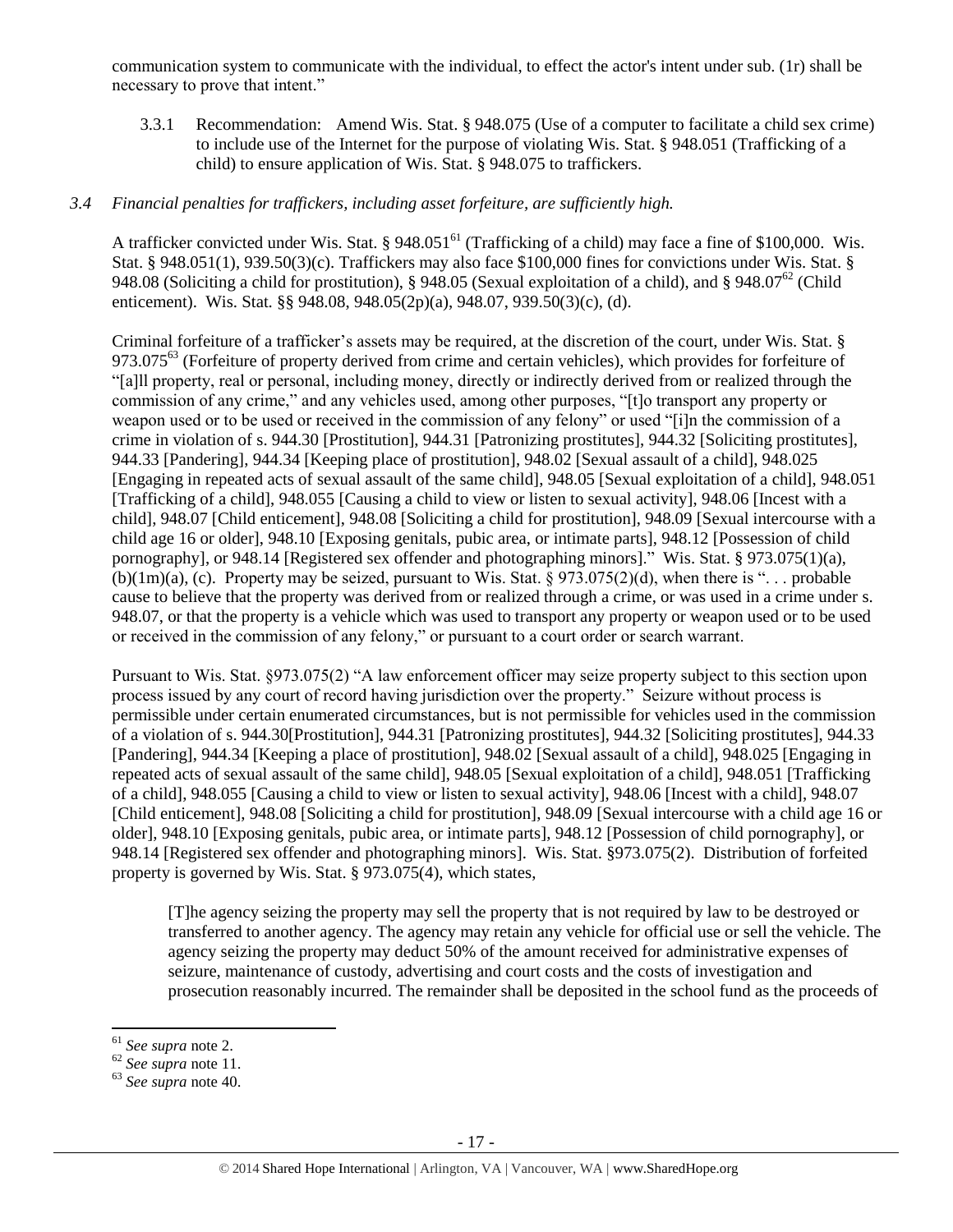the forfeiture. If the property forfeited under ss. 973.075 to 973.077 is money, all the money shall be deposited in the school fund.

Traffickers are subject to mandatory restitution orders, pursuant to Wis. Stat. § 973.20(1r) (Restitution), which provides in part,

When imposing sentence or ordering probation for any crime, other than a crime involving conduct that constitutes domestic abuse under s.  $813.12$  (1) (am) or  $968.075$  (1) (a), for which the defendant was convicted, the court, in addition to any other penalty authorized by law, shall order the defendant to make full or partial restitution under this section to any victim of a crime considered at sentencing or, if the victim is deceased, to his or her estate, unless the court finds substantial reason not to do so and states the reason on the record.<sup>64</sup>

Subsection (3)(a) states, "If a crime considered at sentencing resulted in bodily injury, the restitution order may require that the defendant," among other things, "(a) Pay an amount equal to the cost of necessary medical and related professional services and devices relating to physical, psychiatric and psychological care and treatment." In addition, subsection (4m) specifically provides restitution to minor victims of trafficking and states,

If the defendant violated . . . 948.05 [Sexual exploitation of a child], 948.051 [Trafficking of a child] . . . 948.07 [Child enticement], 948.08 [Soliciting a child for prostitution] . . . and sub. (3) (a) does not apply, the restitution order may require that the defendant pay an amount, not to exceed \$10,000, equal to the cost of necessary professional services relating to psychiatric and psychological care and treatment. The \$10,000 limit under this subsection does not apply to the amount of any restitution ordered under sub. (3) or (5) for the cost of necessary professional services relating to psychiatric and psychological care and treatment.

Also, Wis. Stat. 973.20(4o) states,

If the defendant violated s. 940.302 (2) [Human trafficking] or 948.051 [Trafficking of a child], and sub. (2) or (3) does not apply, the restitution order may require that the defendant pay an amount equal to any of the following:

- (a) The costs of necessary transportation, housing, and child care for the victim.
- (b) The greater of the following:
	- 1. The gross income gained by the defendant due to the services of the victim.
	- 2. The value of the victims services as provided under the state minimum wage.

(c) Any expenses incurred by the victim if relocation for personal safety is determined to be necessary by the district attorney.

(d) The costs of relocating the victim to his or her city, state, or country of origin.

Wis. Stat. § 973.042(2) (Child pornography surcharge) provides, "If a court imposes a sentence or places a person on probation for a crime under s. 948.05 [Sexual exploitation of a child] or 948.12 [Possession of child pornography] and the person was at least 18 years of age when the crime was committed, the court shall impose a child pornography surcharge of \$500 for each image<sup> $65$ </sup> or each copy of an image associated with the crime. The court shall determine the number of images or copies of images associated with the crime by a preponderance of the evidence and without a jury."

Lastly, traffickers who receive a sentence or probation are also subject to Wis. Stat. § 973.045(1) (Crime victim and witness assistance surcharge), which provides that a "crime victim and witness assistance surcharge" of \$67 for every "misdemeanor count on which a conviction occurred" and \$92 for every "felony count on which a

l <sup>64</sup> See infra section 5.10 for full discussion of these restitution provisions.

<sup>65</sup> *See supra* note [44.](#page-12-0)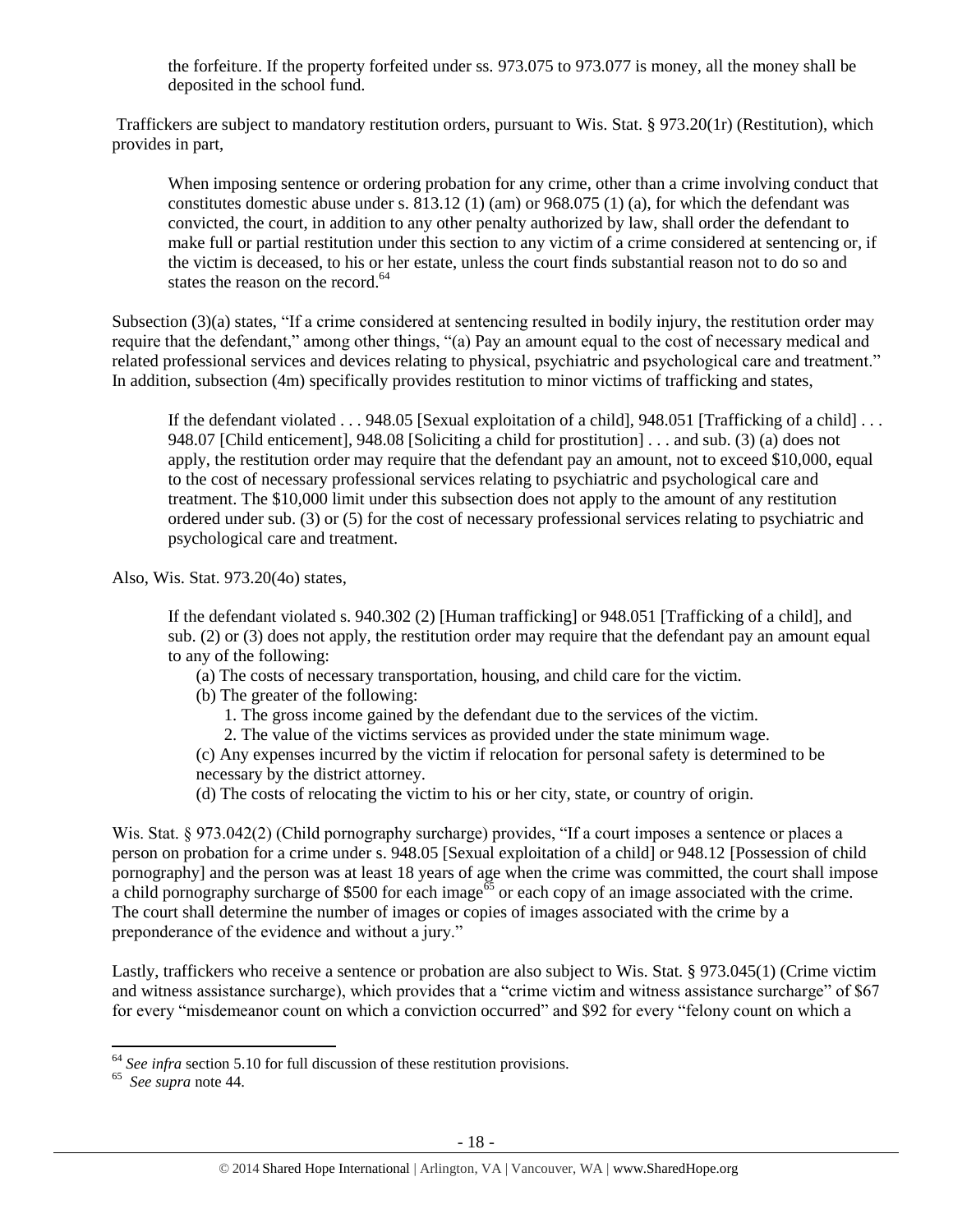conviction occurred" shall be imposed. The surcharge is the total amount of adding up the amount for every misdemeanor count and every felony count. It "may not be waived, reduced, or forgiven for any reason." § 973.045(1).

*3.5 Convicted traffickers are required to register as sex offenders.*

Pursuant to Wis. Stat. § 301.45(1g)(a)<sup>66</sup>, with certain exceptions, "[A] person shall comply with the reporting requirements under this section if he or she . . . [i]s convicted or adjudicated delinquent on or after December 25, 1993, for a sex offense." The definition of "sex offense" at Wis. Stat. § 301.45(1d)(b), includes "a violation, or the solicitation, conspiracy, or attempt to commit a violation" of, among other things, Wis. Stat. § 948.05 (Sexual exploitation of a child), § 948.051<sup>67</sup> (Trafficking of a child), § 948.07(1)–(4)<sup>68</sup> (Child enticement), § 948.075 (Use of a computer to facilitate a child sex crime), and § 948.08 (Soliciting a child for prostitution).

Furthermore, Wis. Stat. § 939.615 (Lifetime supervision of serious sex offenders) states in part that , unless the individual has already been placed on lifetime supervision that has not been terminated, "if a person is convicted of a serious sex offense . . . the court may, in addition to sentencing the person . . . place the person on lifetime supervision by the department . . . ." According to Wis. Stat. § 939.615(1)(b), "serious sex offenses" includes, among other things, violations of Wis. Stat. § 948.05(1), (1m) (Sexual exploitation of a child), § 948.051 (Trafficking of a child), § 948.07 (Child enticement), § 948.075 (Use of a computer to facilitate a child sex crime), and § 948.08 (Soliciting a child for prostitution).

*3.6 Laws relating to termination of parental rights for certain offenses include sex trafficking or commercial sexual exploitation of children (CSEC) offenses in order to remove the children of traffickers from their control and potential exploitation.* 

Pursuant to Wis. Stat. § 48.415 (Grounds for involuntary termination of parental rights),

Grounds for termination of parental rights shall be one of the following:

. . . . (9m) Commission of a felony against a child

. . . .

(am) Commission of a violation of s. 948.051 (Trafficking of a child) involving any child or a violation of the law of any other state or federal law, if that violation would be a violation of s. 948.051 involving any child if committed in this state.

 $\overline{a}$ 

<sup>66</sup> *See supra* note [48.](#page-12-1)

<sup>67</sup> *See supra* note [2.](#page-0-0)

<sup>68</sup> *See supra* note [11.](#page-2-0)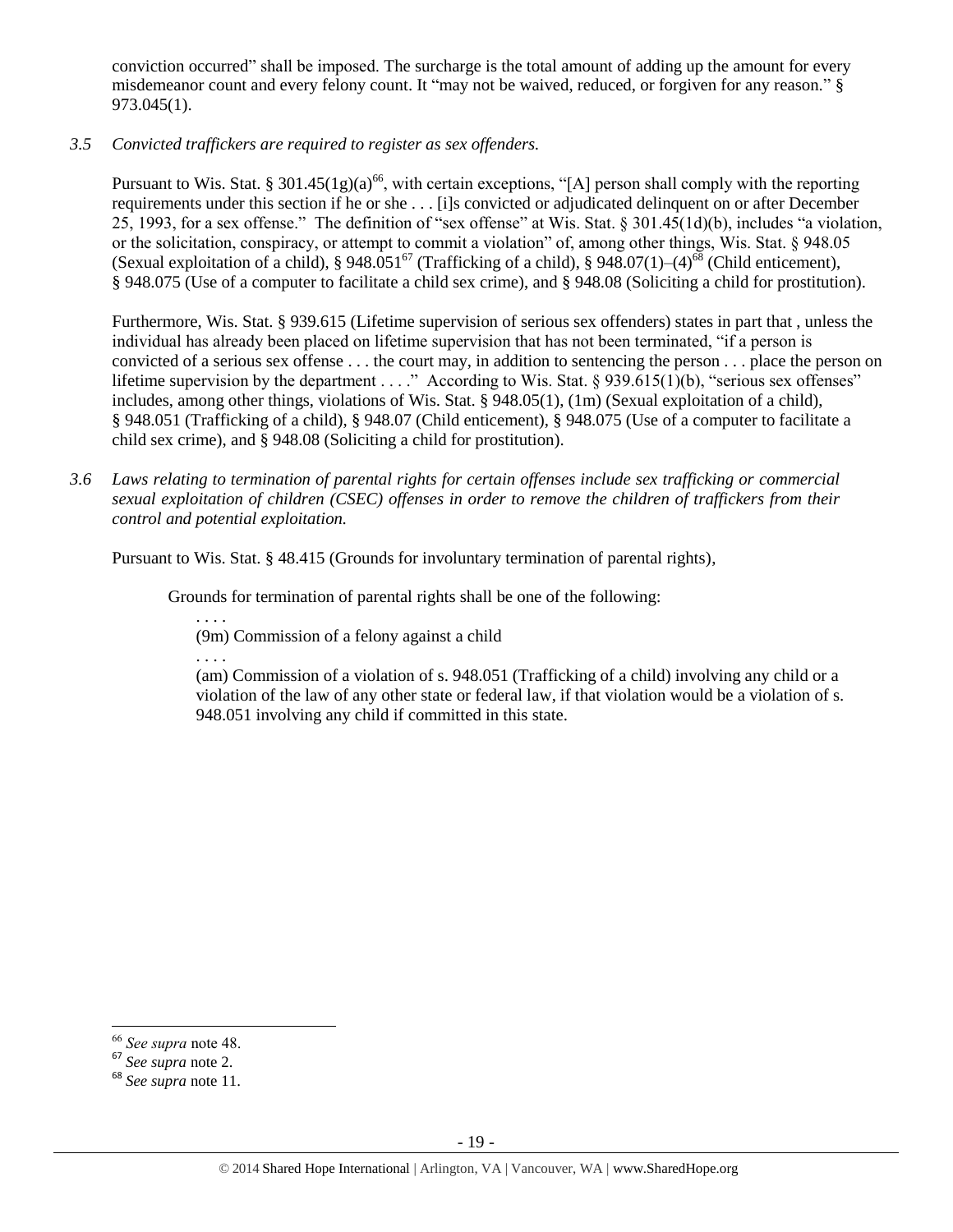#### **FRAMEWORK ISSUE 4: CRIMINAL PROVISIONS FOR FACILITATORS**

#### *Legal Components:*

- *4.1 The acts of assisting, enabling, or financially benefitting from child sex trafficking are included as criminal offenses in the state sex trafficking statute.*
- *4.2 Financial penalties, including asset forfeiture laws, are in place for those who benefit financially from or aid and assist in committing domestic minor sex trafficking.*

*\_\_\_\_\_\_\_\_\_\_\_\_\_\_\_\_\_\_\_\_\_\_\_\_\_\_\_\_\_\_\_\_\_\_\_\_\_\_\_\_\_\_\_\_\_\_\_\_\_\_\_\_\_\_\_\_\_\_\_\_\_\_\_\_\_\_\_\_\_\_\_\_\_\_\_\_\_\_\_\_\_\_\_\_\_\_\_\_\_\_\_\_\_\_*

- *4.3 Promoting and selling child sex tourism is illegal.*
- *4.4 Promoting and selling child pornography is illegal.*

## *Legal Analysis:*

*4.1 The acts of assisting, enabling, or financially benefitting from child sex trafficking are included as criminal offenses in the state sex trafficking statute.*

Facilitators of trafficking and those who benefit financially may be charged with trafficking under Wis. Stat. § 948.051<sup>69</sup> (Trafficking of a child). Subsection (1) states, "Whoever knowingly recruits, entices, provides, obtains, or harbors, or knowingly attempts to recruit, entice, provide, obtain or harbor, any child for the purpose of commercial sex acts, as defined in s. 940.302 (1) (a)<sup>70</sup> is guilty of a Class C felony." Subsection (2) states, "Whoever benefits in any manner from a violation of sub. (1) is guilty of a Class C felony if the person knows that the benefits come from an act described in sub. (1)." A conviction under either subsection is punishable as a Class C felony punishable by imprisonment up to 40 years, a fine not to exceed \$100,000, or both. Wis. Stat. §§ 948.051(1), (2), 939.50(3)(c).

*4.2 Financial penalties, including asset forfeiture laws, are in place for those who benefit financially from or aid and assist in committing domestic minor sex trafficking.*

A conviction of Wis. Stat. § 948.051<sup>71</sup> (Trafficking of a child) carries a fine of \$100,000. Wis. Stat. §§ 948.051(1), 939.50(3)(c).

Facilitators may be subject to discretionary, criminal asset forfeiture under Wis. Stat. § 973.075<sup>72</sup>, which provides for forfeiture of "[a]ll property, real or personal, including money, directly or indirectly derived from or realized through the commission of any crime," and any vehicles used, among other purposes, "[t]o transport any property or weapon used or to be used or received in the commission of any felony" or vehicles used "[i]n the commission of a crime in violation of s. 944.30 [Prostitution], 944.31 [Patronizing prostitutes], 944.32 [Soliciting prostitutes], 944.33 [Pandering], 944.34 [Keeping place of prostitution], 948.02 [Sexual assault of a child], 948.025 [Engaging in repeated acts of sexual assault of the same child], 948.05 [Sexual exploitation of a child], 948.051 [Trafficking of a child], 948.055 [Causing a child to view or listen to sexual activity], 948.06 [Incest with a child], 948.07 [Child enticement], 948.08 [Soliciting a child for prostitution], 948.09 [Sexual intercourse with a child age 16 or older], 948.10 [Exposing genitals, pubic area, or intimate parts], 948.12 [Possession of child pornography], or 948.14 [Registered sex offender and photographing minors]." Wis. Stat. § 973.075(1)(a), (b)(1m)(a), (c). Property may be seized, pursuant to Wis. Stat. § 973.075(2)(d), when there is ". . . probable cause to believe that the property was derived from or realized through a crime, or was used in a crime under s. 948.07, or that the property is a vehicle which was used to transport any property or weapon used or to be used or received in the commission of any felony," or pursuant to a court order or search warrant.

 $\overline{a}$ 

<sup>69</sup> *See supra* note [2.](#page-0-0)

<sup>70</sup> *See supra* note [4.](#page-0-1)

<sup>71</sup> *See supra* note [2.](#page-0-0)

<sup>72</sup> *See supra* note [40.](#page-9-0)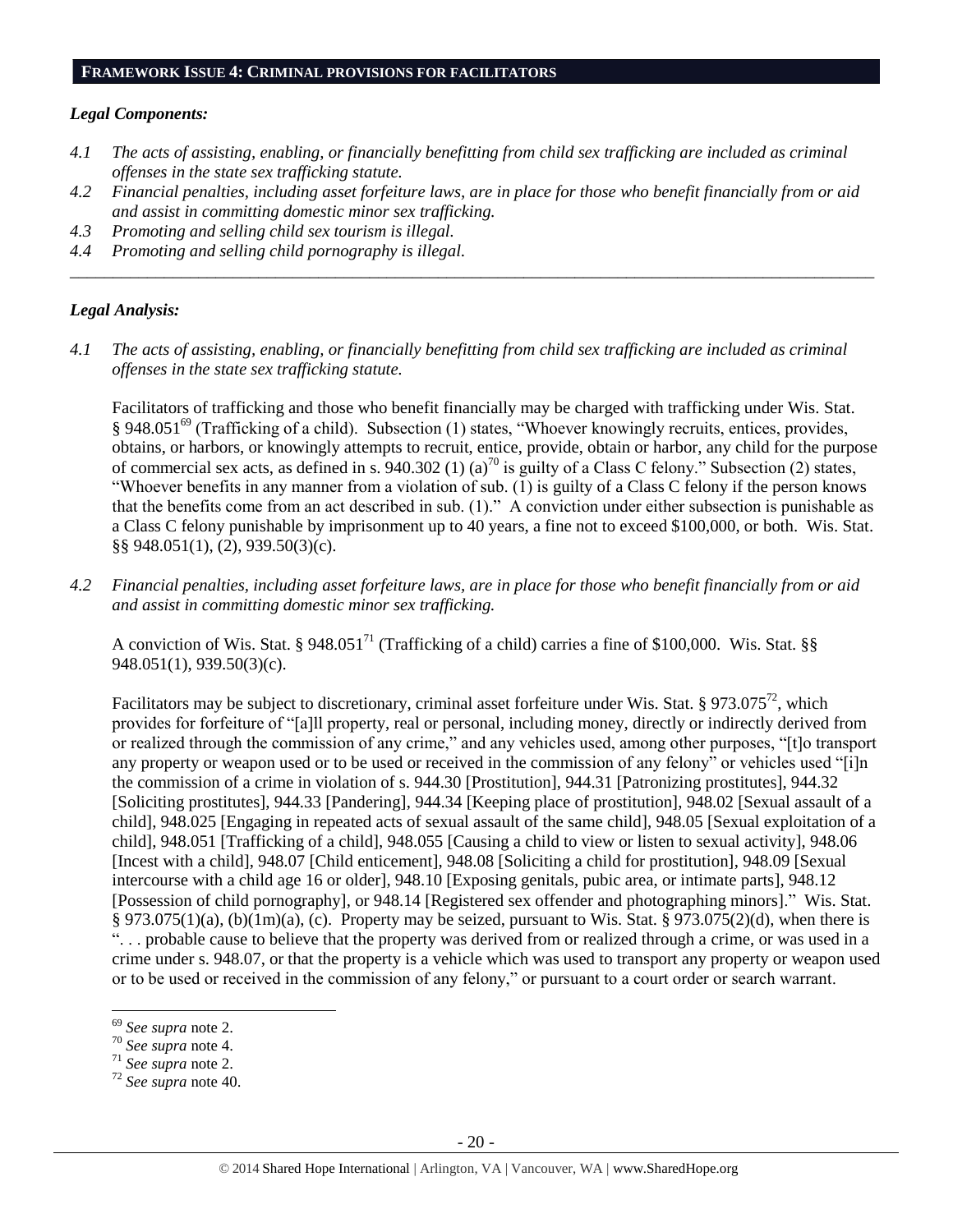Pursuant to Wis. Stat. §973.075(2) "A law enforcement officer may seize property subject to this section upon process issued by any court of record having jurisdiction over the property." Seizure without process is permissible under certain enumerated circumstances, but is not permissible for vehicles used in the commission of a violation of s. 944.30[Prostitution], 944.31 [Patronizing prostitutes], 944.32 [Soliciting prostitutes], 944.33 [Pandering], 944.34 [Keeping a place of prostitution] 948.02 [Sexual assault of a child], 948.025 [Engaging in repeated acts of sexual assault of the same child], 948.05 [Sexual exploitation of a child], 948.051 [Trafficking of a child], 948.055 [Causing a child to view or listen to sexual activity], 948.06 [Incest with a child], 948.07 [Child enticement], 948.08 [Soliciting a child for prostitution], 948.09 [Sexual intercourse with a child age 16 or older], 948.10 [Exposing genitals, pubic area, or intimate parts], 948.12 [Possession of child pornography], or 948.14 [Registered sex offender and photographing minors]. Wis. Stat. §973.075(2). Distribution of forfeited property is governed by Wis. Stat. § 973.075(4), which states,

[T]he agency seizing the property may sell the property that is not required by law to be destroyed or transferred to another agency. The agency may retain any vehicle for official use or sell the vehicle. The agency seizing the property may deduct 50% of the amount received for administrative expenses of seizure, maintenance of custody, advertising and court costs and the costs of investigation and prosecution reasonably incurred. The remainder shall be deposited in the school fund as the proceeds of the forfeiture. If the property forfeited under ss. 973.075 to 973.077 is money, all the money shall be deposited in the school fund.

To the extent that it applies to facilitators, a conviction under Wis. Stat. § 946.83(3) (Prohibited activities) of the Wisconsin Organized Crime Control Act, is punishable as a Class E felony by a maximum fine of \$50,000. Wis. Stat. §§ 946.84(1), 939.50(3)(e). Instead of the fine listed in Wis. Stat. § 939.50(3)(e), "any person convicted of engaging in conduct in violation of s. 946.83, through which he or she derived pecuniary value, or by which he or she caused personal injury or property damage or other loss, may be fined not to exceed 2 times the gross value gained or 2 times the gross loss caused, whichever is the greater, plus court costs and the costs of investigation and prosecution, reasonably incurred." Wis. Stat. § 946.84(2).

Additionally, violation of Wis. Stat. § 946.83 or Wis. Stat. § 946.85 shall be grounds for mandatory criminal forfeiture "of all real or personal property used in the course of, or intended for use in the course of, derived from or realized through conduct in violation of s. 946.83 or 946.85." Wis. Stat. § 946.86(1). "Any injured person has a right or claim to forfeited property or the proceeds derived therefrom superior to any right or claim the state has under this section in the same property or proceeds." Wis. Stat. § 946.86(4). In addition to criminal penalties and forfeiture, Wis. Stat. § 946.87(2)(a) (Civil remedies) provides for civil forfeiture to the state of "[a]ll property, real or personal, including money, used in the course of, intended for use in the course of, derived from, or realized through, conduct which has resulted in a conviction for violation of s. 946.83 or 946.85."

Facilitators are subject to mandatory restitution orders pursuant to Wis. Stat. § 973.20(1r) (Restitution), which provides in part,

When imposing sentence or ordering probation for any crime, other than a crime involving conduct that constitutes domestic abuse under s.  $813.12$  (1) (am) or  $968.075$  (1) (a), for which the defendant was convicted, the court, in addition to any other penalty authorized by law, shall order the defendant to make full or partial restitution under this section to any victim of a crime considered at sentencing or, if the victim is deceased, to his or her estate, unless the court finds substantial reason not to do so and states the reason on the record.

Subsection (3)(a) states, "If a crime considered at sentencing resulted in bodily injury, the restitution order may require that the defendant," among other things, "(a) Pay an amount equal to the cost of necessary medical and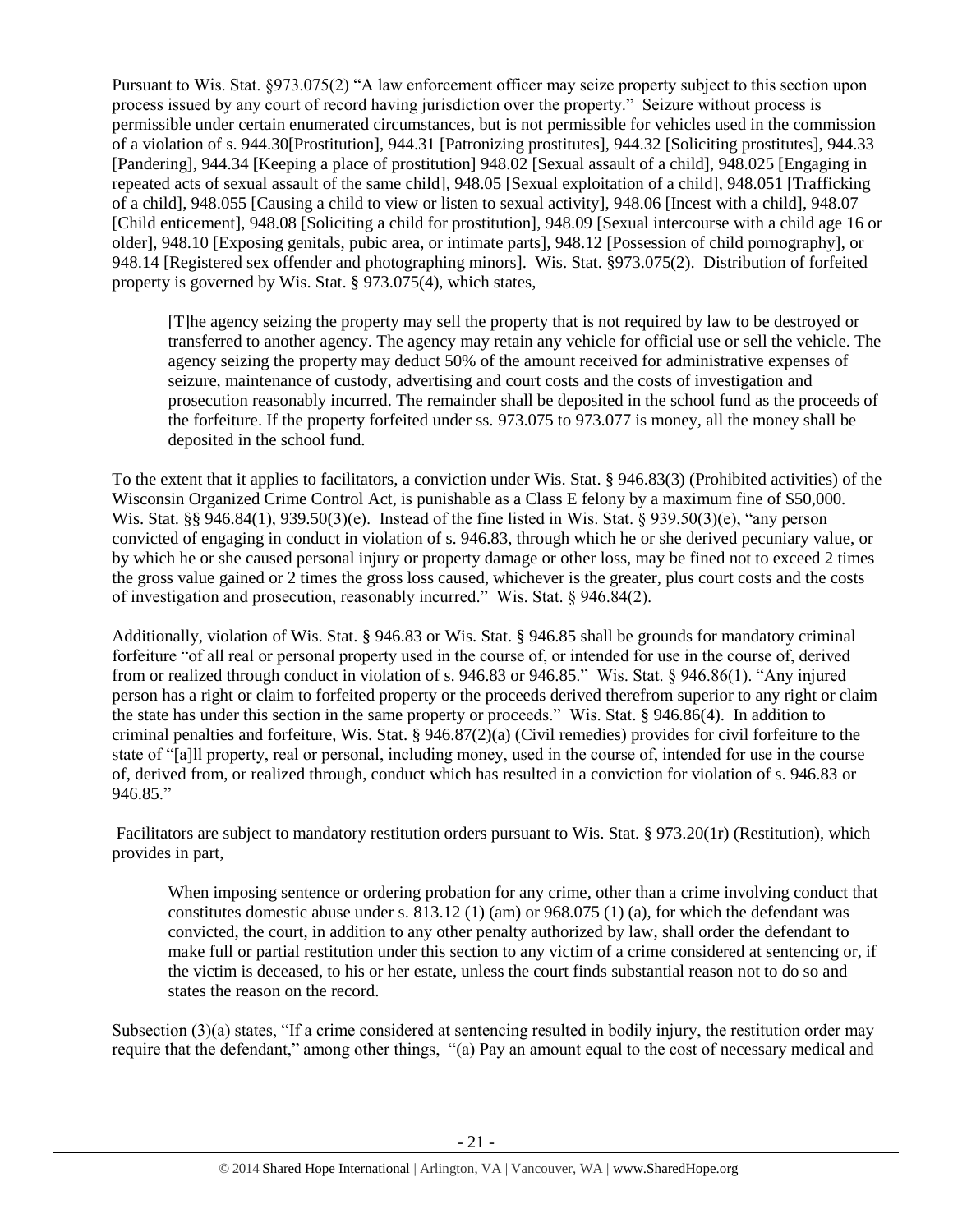related professional services and devices relating to physical, psychiatric and psychological care and treatment." In addition, subsection (4m) specifically provides restitution to minor victims of trafficking and states in part,

If the defendant violated . . . 948.051 [Trafficking of a child] . . . and sub. (3) (a) does not apply, the restitution order may require that the defendant pay an amount, not to exceed \$10,000, equal to the cost of necessary professional services relating to psychiatric and psychological care and treatment. The \$10,000 limit under this subsection does not apply to the amount of any restitution ordered under sub. (3) or (5) for the cost of necessary professional services relating to psychiatric and psychological care and treatment.

Also, Wis. Stat. § 973.20(4o) states,

If the defendant violated s. 940.302 (2) [Human trafficking] or 948.051 [Trafficking of a child], and sub. (2) or (3) does not apply, the restitution order may require that the defendant pay an amount equal to any of the following:

- (a) The costs of necessary transportation, housing, and child care for the victim.
- (b) The greater of the following:
	- 1. The gross income gained by the defendant due to the services of the victim.
	- 2. The value of the victims services as provided under the state minimum wage.
- (c) Any expenses incurred by the victim if relocation for personal safety is determined to be necessary by the district attorney.

(d) The costs of relocating the victim to his or her city, state, or country of origin.

*4.3 Promoting and selling child sex tourism is illegal.*

Wisconsin has no statute specifically related to sex tourism.

- 4.3.1 Recommendation: Enact a law prohibiting selling or offering to sell travel services that include or facilitate travel for the purpose of engaging in commercial sexual exploitation of a minor or prostitution of a minor in Wisconsin.
- *4.4 Promoting and selling child pornography is illegal.*

Wis. Stat. § 948.05 (Sexual exploitation of a child) provides penalties for promoting or selling child pornography. Wis. Stat. § 948.05(1)(b) states, "Whoever . . . with knowledge of the character and content of the sexually explicit conduct involving the child . . . . Records or displays in any way a child engaged in sexually explicit conduct." In addition, Wis. Stat. § 948.05(1m) states, "Whoever produces, performs in, profits from, promotes, imports into the state, reproduces, advertises, sells, distributes, or possesses with intent to sell or distribute, any recording of a child engaging in sexually explicit conduct may be penalized under sub. (2p) if the person knows the character and content of the sexually explicit conduct involving the child and if the person knows or reasonably should know that the child engaging in the sexually explicit conduct has not attained the age of 18 years." Convictions by those over 18 of the above provisions are punishable as Class C felonies by imprisonment up to 40 years, a fine not to exceed  $$100,000$ , or both. Wis. Stat. §§  $948.05(2p)(a)$ ,  $939.50(3)(c)$ . Also, "the court shall impose a bifurcated sentence" with a prison portion of no less than 5 years. If "the court finds that the best interests of the community will be served and the public will not be harmed," and "the person is no more than 48 months older than the child who is the victim of violation" a lesser sentence may be imposed. Wis. Stat. § 939.617(1), (2). If the actor is under 18, a conviction of either provision is punishable as a Class F felony punishable by imprisonment up to 12½ years, a fine not to exceed \$25,000, or both. Wis. Stat. §§ 948.05(2p)(b), 939.50(3)(f).

Wis. Stat. § 948.12(2m) states,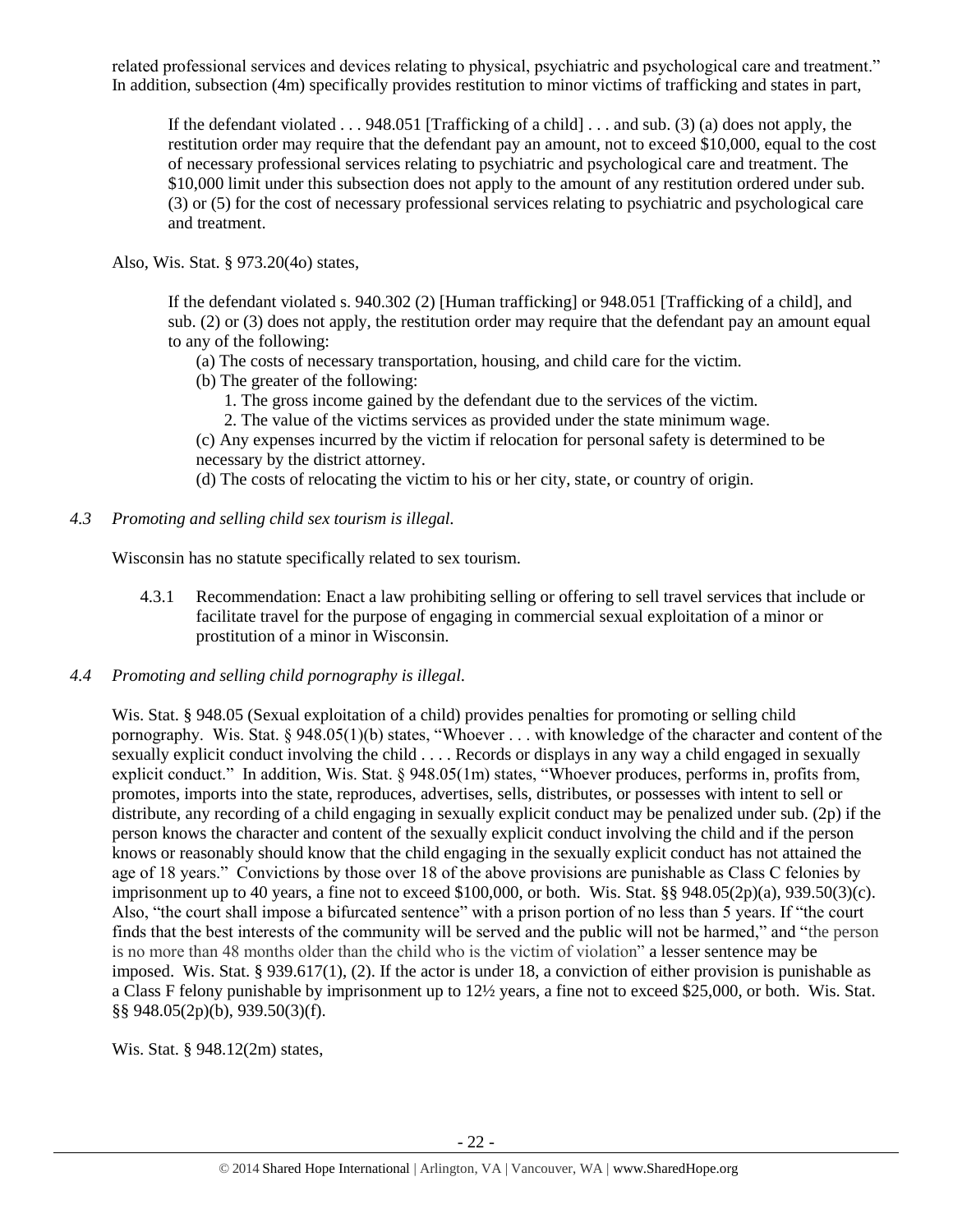Whoever exhibits or plays a recording of a child engaged in sexually explicit conduct, if all of the following apply, may be penalized . . . :

(a) The person knows that he or she has exhibited or played the recording.

(b) Before the person exhibited or played the recording, he or she knew the character and content of the sexually explicit conduct.

(c) Before the person exhibited or played the recording, he or she knew or reasonably should have known that the child engaged in sexually explicit conduct had not attained the age of 18 years.

A conviction under Wis. Stat. § 948.12(2m) is punishable as a Class D felony by imprisonment up to 25 years, a fine not to exceed \$100,000, or both, unless the defendant is under 18, in which case it is punishable as a Class I felony by imprisonment up to  $3\frac{1}{2}$  years, a fine not to exceed \$10,000, or both. Wis. Stat. §§ 948.12(3)(a), (b),  $939.50(3)(d)$ , (i).

Wis. Stat. § 973.042(2) (Child pornography surcharge) provides,

If a court imposes a sentence or places a person on probation for a crime under s. 948.05 [Sexual exploitation of a child] or 948.12 [Possession of child pornography] and the person was at least 18 years of age when the crime was committed, the court shall impose a child pornography surcharge of \$500 for each image or each copy of an image associated with the crime. The court shall determine the number of images or copies of images associated with the crime by a preponderance of the evidence and without a jury.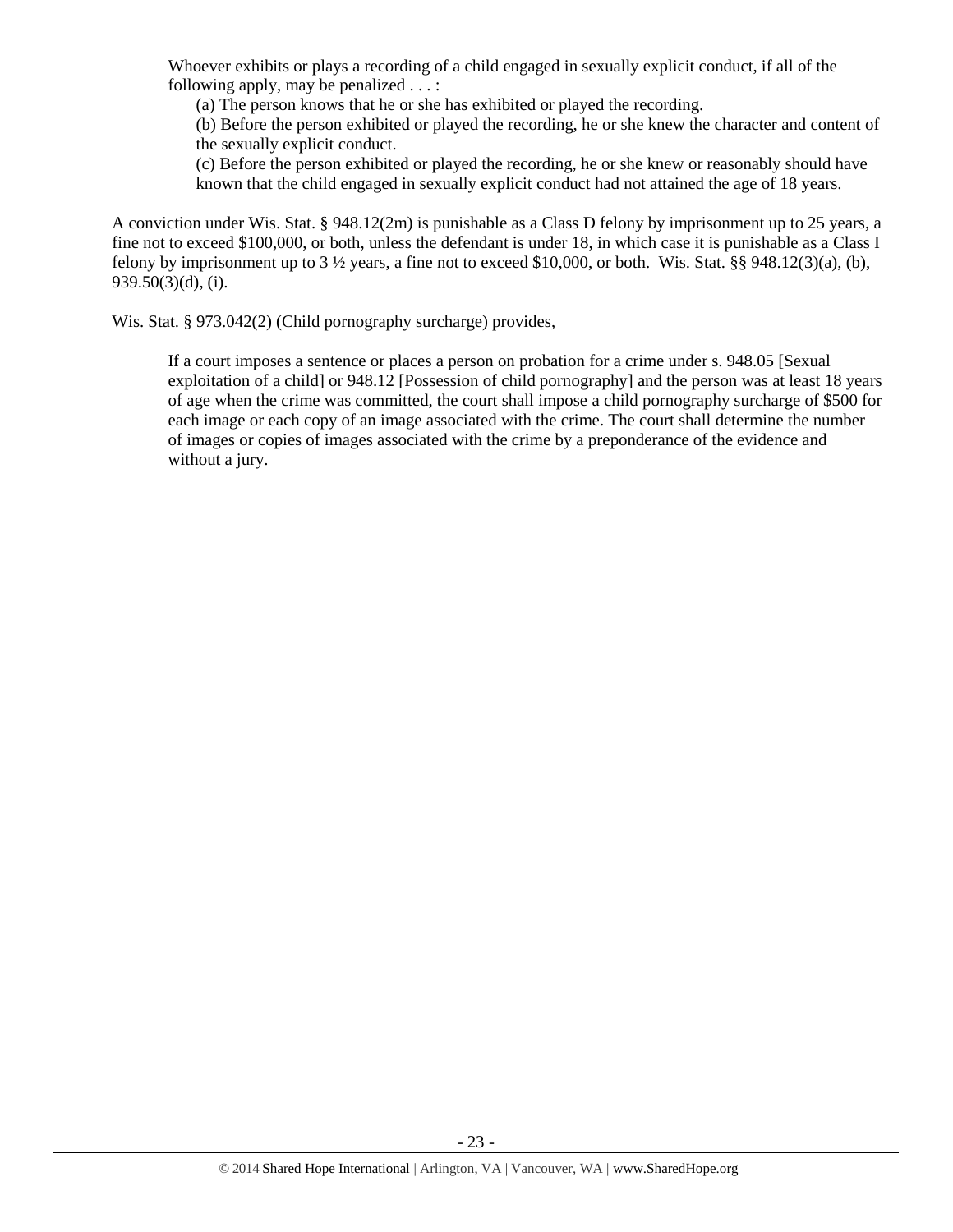#### **FRAMEWORK ISSUE 5: PROTECTIVE PROVISIONS FOR THE CHILD VICTIMS**

## *Legal Components:*

- *5.1 A victim of domestic minor sex trafficking or CSEC is defined as a victim for purposes of qualifying for crime victims' compensation and other victim benefits.*
- *5.2 The state sex trafficking statute expressly prohibits a defendant from raising consent of the minor to the commercial sex acts as a defense.*
- *5.3 Prostitution laws apply only to adults, making minors under 18 specifically immune from this offense.*
- *5.4 Child victims of sex trafficking or commercial sexual exploitation are provided with a child protection response, including specialized shelter and services, and are not detained in juvenile detention facilities.*
- *5.5 Commercial sexual exploitation is identified as a type of abuse and neglect within child protection statutes.*
- *5.6 The definition of "caregiver" (or similar term) in the child welfare statutes is broad enough to include a trafficker who has custody or control of a child in order to bring a trafficked child into protection of child protective services.*
- *5.7 Crime victims' compensation is specifically available to a child victim of sex trafficking or commercial sexual exploitation of children (CSEC) without regard to ineligibility factors.*
- *5.8 Victim-friendly procedures and protections are provided in the trial process for minors under 18.*
- *5.9 Expungement or sealing of juvenile delinquency records resulting from arrests or adjudications for prostitution-related offenses committed as a result of, or in the course of, the commercial sexual exploitation of a minor is available within a reasonable time after turning 18.*
- *5.10 Victim restitution and civil remedies for victims of domestic minor sex trafficking or commercial sexual exploitation of children (CSEC) are authorized by law.*
- *5.11 Statutes of limitations for civil and criminal actions for child sex trafficking or commercial sexual exploitation of children (CSEC) offenses are eliminated or lengthened sufficiently to allow prosecutors and victims a realistic opportunity to pursue criminal action and legal remedies.*

*\_\_\_\_\_\_\_\_\_\_\_\_\_\_\_\_\_\_\_\_\_\_\_\_\_\_\_\_\_\_\_\_\_\_\_\_\_\_\_\_\_\_\_\_\_\_\_\_\_\_\_\_\_\_\_\_\_\_\_\_\_\_\_\_\_\_\_\_\_\_\_\_\_\_\_\_\_\_\_\_\_\_\_\_\_\_\_\_\_\_\_\_\_*

## *Legal Analysis:*

*5.1 A victim of domestic minor sex trafficking or CSEC is defined as a victim for purposes of qualifying for crime victims' compensation and other victim benefits.*

In Wis. Stat. § 950.02(4)(a)(1) (Definitions) in Chapter 950 (Rights of victims and witnesses of crime) of the Criminal Code, "victim" is defined in part as "[a] person against whom a crime<sup>73</sup> has been committed."

In Wis. Stat. § 949.01(6) (Definitions) of the Crime Victim Compensation law, a "victim" is defined as "a person who is injured or killed . . . by any act or omission of any other person that is within the description of any of the offenses listed in s.  $949.03(1)(b)$ ...." The offenses listed under Wis. Stat. §  $949.03(1)(b)$ (Compensable acts) include Wis. Stat. § 940.225 (Sexual assault), § 948.02 (Sexual assault of a child), § 948.025 (Engaging in repeated acts of sexual assault of the same child), § 948.05 (Sexual exploitation of a child), § 948.051<sup>74</sup> (Trafficking of a child), § 948.06 (Incest with a child), § 948.07<sup>75</sup> (Child enticement), §948.075 (Use of a computer to facilitate a child sex crime), § 948.08 (Soliciting a child for prostitution), § 948.09 (Sexual intercourse with a child 16 or older).

<sup>&</sup>lt;sup>73</sup> "Crime" is defined as "an act committed in this state which, if committed by a competent adult, would constitute a crime, as defined in s. 939.12." Wis. Stat. § 950.02(1m). Wis. Stat. § 939.12 states, "crime is conduct which is prohibited by state law and punishable by fine or imprisonment or both. Conduct punishable only by a forfeiture is not a crime."

<sup>74</sup> *See supra* note [2.](#page-0-0)

<sup>75</sup> *See supra* note [11.](#page-2-0)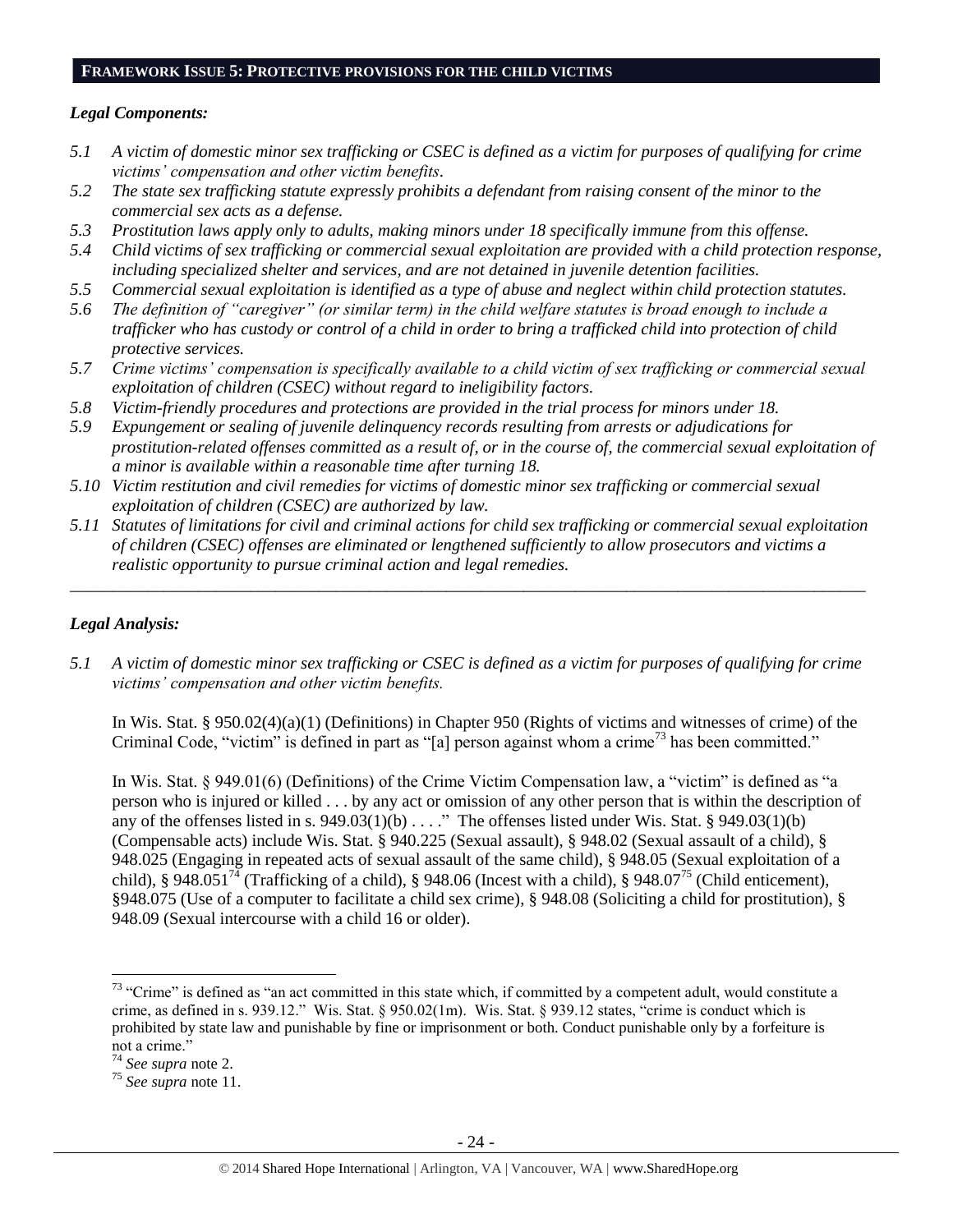*5.2 The state sex trafficking statute expressly prohibits a defendant from raising consent of the minor to the commercial sex acts as a defense.*

The trafficking, CSEC, and sexual offenses specific to children are silent as to consent of the minor as a defense.

- 5.2.1 Recommendation: Amend Wis. Stat. § 948.051 (Trafficking of a child), Wisconsin's CSEC statutes, and sexual offenses specific to children to expressly prohibit a defense to a commercial sexual offense against a minor under 18 based on consent of the child to the sex act.
- *5.3 Prostitution laws apply only to adults, making minors under 18 specifically immune from this offense.*

Wisconsin's prostitution law distinguishes between minors and adults to provide a diversion process for minors but does not make minors immune from prostitution charges. Wis. Stat. § 944.30  $(2m)^{76}$  (Prostitution) states,

If the person under sub. (1m) has not attained the age of 18 years and if the court determines that the best interests of the person are served and society will not be harmed, the court may enter a consent decree under . . . or a deferred prosecution agreement . . . .

- 5.3.1 Recommendation: Amend Wis. Stat. § 944.30 (Prostitution) to make minors immune from prosecution for prostitution.
- *5.4 Child victims of sex trafficking or commercial sexual exploitation are provided with a child protection response, including specialized shelter and services, and are not detained in juvenile detention facilities.*

# **Child Identified as Abused/Neglected**

Pursuant to Wis. Stat. § 48.02, a sexually exploited child is likely to be identified as abused or neglected. If a child is identified as abused or neglected under Wis. Stat. § 48.02, the definition of "caregiver" is sufficiently broad to involve Child Protective Services in investigations where the child is in the custody or control of a non-family trafficker.

Wis. Stat. § 48.981 provides that certain persons, including certain health care providers, school officials, and law enforcement officers who "ha[ve] reasonable cause to suspect that a child seen by the person in the course of professional duties has been abused<sup>77</sup> or neglected,<sup>78</sup> or who has reason to believe that a child seen by the person in the course of professional duties has been threatened with abuse or neglect and that abuse or neglect

 $\overline{a}$ 

<sup>76</sup> *See supra* note [12.](#page-3-0)

<sup>&</sup>lt;sup>77</sup> "Abuse" is defined in Wis. Stat.  $\S$  48.02(1) in part as

<sup>(</sup>b) [s]exual intercourse or sexual contact under s. 940.225 [Sexual assault], 948.02 [Sexual assault of a child], 948.025 [Engaging in repeated acts of sexual assault of the same child], or 948.085 [Sexual assault of a child placed in substitute care].

<sup>(</sup>c) A violation of s. 948.05 [Sexual exploitation of a child].

<sup>(</sup>d) Permitting, allowing or encouraging a child to violate s. 944.30 (1m) [Prostitution].

<sup>(</sup>e) A violation of s. 948.055 [Causing a child to view or listen to sexual activity].

<sup>(</sup>f) A violation of s. 948.10 [Exposing genitals or pubic area].

The text of Wis. Stat. § 48.02 included here and elsewhere in this report includes amendments made by the passage of A.B. 620, during the 2013-2014 Regular Session of the Wisconsin Legislature (effective April 23, 2014). <sup>78</sup> "Neglect" is defined in Wis. Stat. §  $\frac{48.02(12g)}{9}$  as "failure, refusal or inability on the part of a caregiver, for reasons other than poverty, to provide necessary care, food, clothing, medical or dental care or shelter so as to seriously endanger the physical health of the child."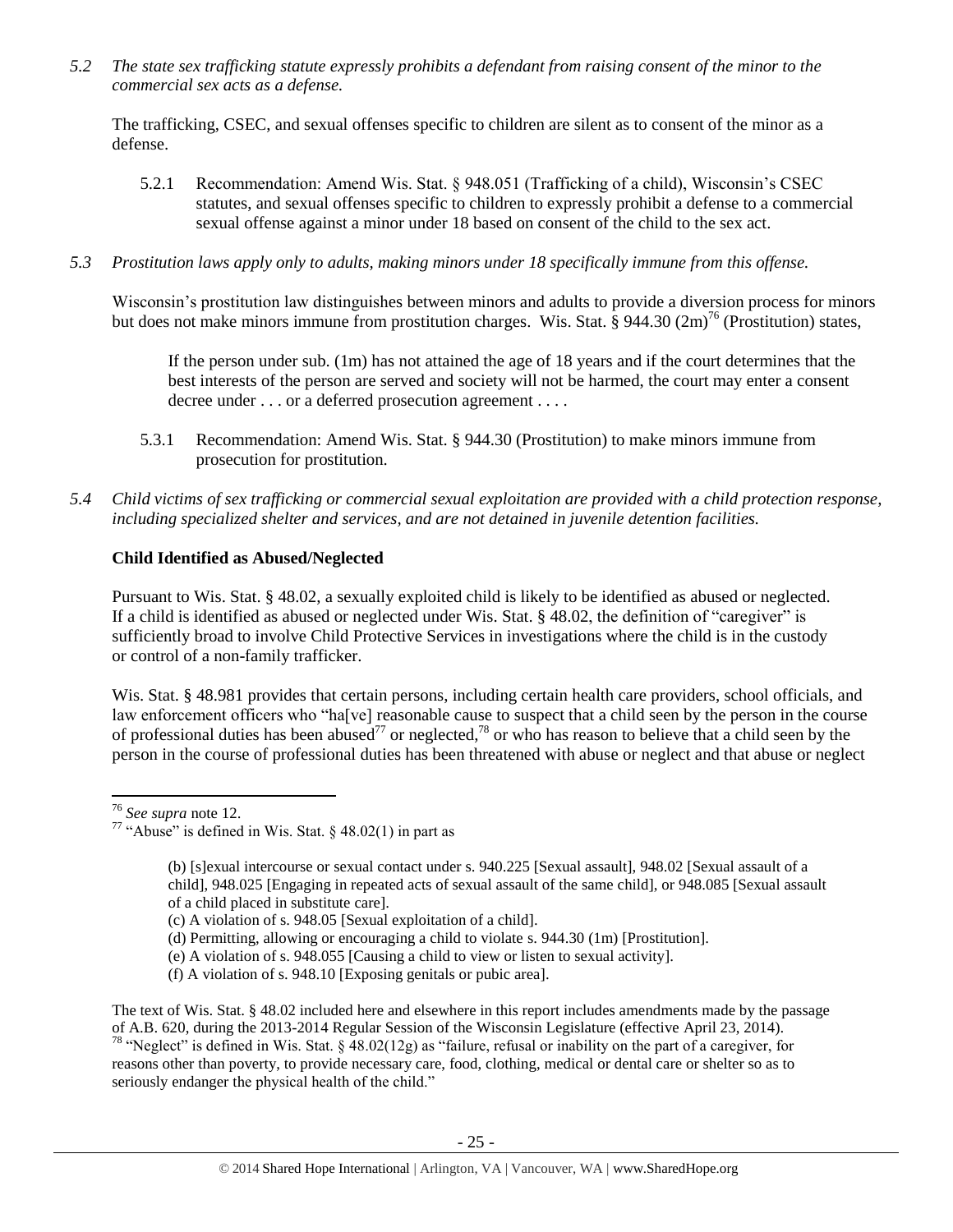of the child will occur" must immediately inform the county department or a licensed child welfare agency. Wis. Stat. § 48.981(2)(a), (3)(a)(1).

However, exceptions to the reporting requirement apply to health care providers pursuant to Wis. Stat. §  $48.981(2m)(c)$ , which states,

Except as provided under pars. (d) and (e), the following persons are not required to report as suspected or threatened abuse, as defined in s. 48.02 (1) (b), sexual intercourse or sexual contact involving a child:

1. A health care provider<sup>79</sup> who provides any health care service<sup>80</sup> to a child.

4. A person who obtains information about a child who is receiving or has received health care services from a health care provider.

This exception to the reporting requirement is limited by Wis. Stat. § 48.981(2m)(d), (e), which state,

(d) Any person described under par. (c) 1. or 4. shall report as required under sub. (2) if he or she has reason to suspect any of the following:

1. That the sexual intercourse or sexual contact occurred or is likely to occur with a caregiver. 2. That the child suffered or suffers from a mental illness or mental deficiency that rendered or renders the child temporarily or permanently incapable of understanding or evaluating the consequences of his or her actions.

3. That the child, because of his or her age or immaturity, was or is incapable of understanding the nature or consequences of sexual intercourse or sexual contact.

4. That the child was unconscious at the time of the act or for any other reason was physically unable to communicate unwillingness to engage in sexual intercourse or sexual contact.

5. That another participant in the sexual contact or sexual intercourse was or is exploiting the child. (e) In addition to the reporting requirements under par. (d), a person described under par. (c) 1. or 4. shall report as required under sub. (2) if he or she has any reasonable doubt as to the voluntariness of the child's participation in the sexual contact or sexual intercourse.

I. Initial Custody

 $\overline{\phantom{a}}$ 

a. Authority for Initial Custody

Once a report is made, "the agency shall evaluate the report to determine whether there is reason to suspect that a caregiver has abused or neglected the child, has threatened the child with abuse or neglect, or has facilitated or failed to take action to prevent the suspected or threatened abuse or neglect of the child." Wis. Stat. § 48.981(3)(c)(1)(a). Under Wis. Stat. § 48.981(3)(c)(1)(a),

Except as provided in sub. (3m), if the agency determines that a caregiver is suspected of abuse or neglect or of threatened abuse or neglect of the child, determines that a caregiver is suspected of facilitating or failing to take action to prevent the suspected or threatened abuse or neglect of the child, or cannot determine who abused or neglected the child, within 24 hours after receiving the report the agency shall . . . initiate a diligent investigation to determine if the child is in need of protection or services. If the agency determines that a person who is not a caregiver is suspected of abuse or of threatened abuse, the agency may, in accordance with that authority, initiate a diligent investigation to determine if the child is in need or protection or services. . . .

<sup>&</sup>lt;sup>79</sup> "Health care provider' means a physician, as defined under s.  $448.01$  (5), a physician assistant, as defined under s.  $448.01$  (6), or a nurse holding a certificate of registration under s.  $441.06$  (1) or a license under s.  $441.10$  (3)." Wis. Stat. § 48.981(2m)(b)(1).

 $80$  "Health care service' means family planning services, as defined in s. 253.07 (1) (b), 1995 stats, pregnancy testing, obstetrical health care or screening, diagnosis and treatment for a sexually transmitted disease." Wis. Stat. § 48.981(2m)(b)(2).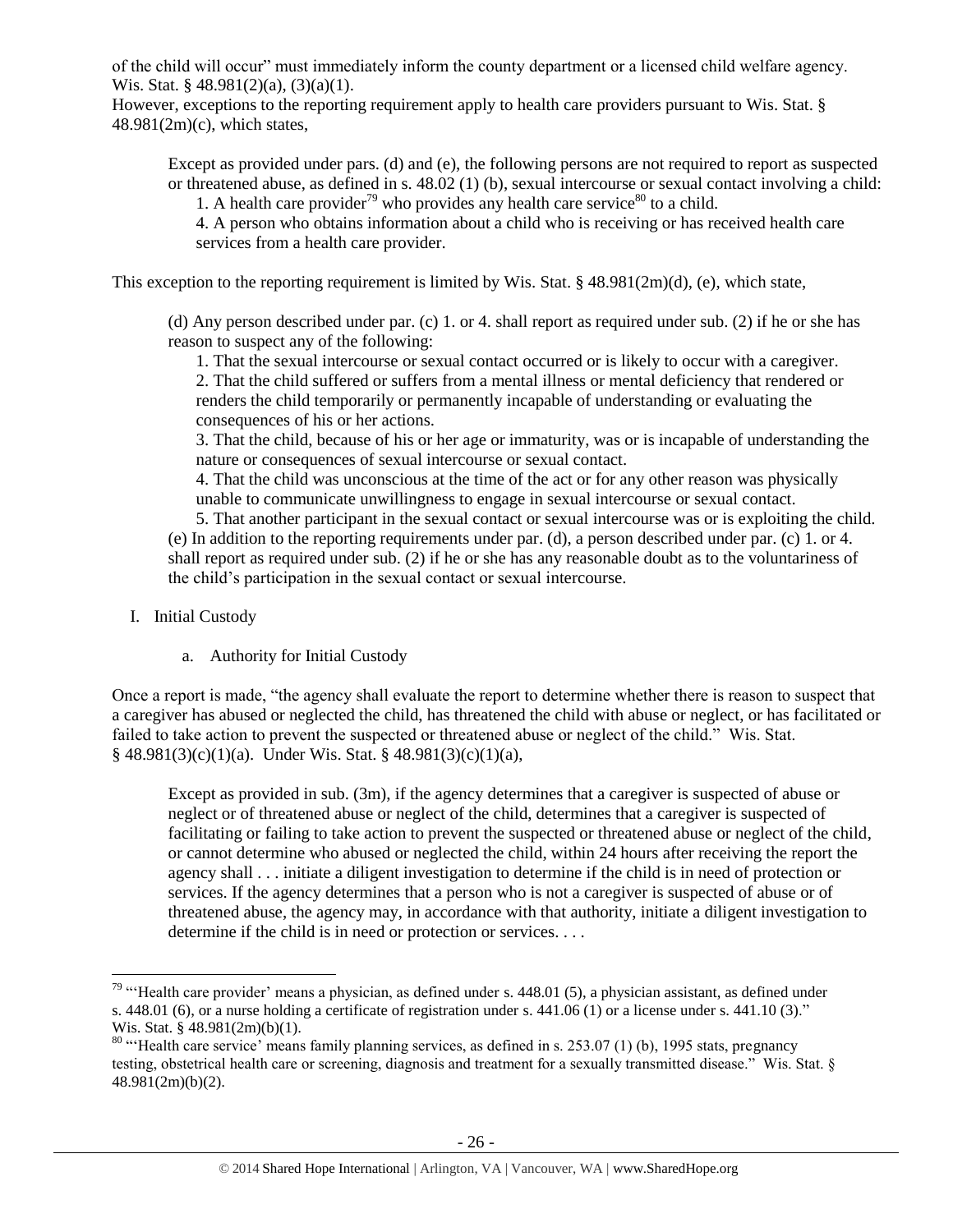a. If the person making the investigation is an employee of the county department or, in a county having a population of 500,000 or more, the department or a licensed child welfare agency under contract with the department and he or she determines that it is consistent with the child's best interest in terms of physical safety and physical health to remove the child from his or her home for immediate protection, he or she shall take the child into custody under s. 48.08 (2) or 48.19 (1) (c) and deliver the child to the intake worker under s. 48.20.

b. If the person making the investigation is an employee of a licensed child welfare agency which is under contract with the county department and he or she determines that any child in the home requires immediate protection, he or she shall notify the county department of the circumstances and together with an employee of the county department shall take the child into custody under s. 48.08 (2) or 48.19 (1) (c) and deliver the child to the intake worker under s. 48.20.

Under  $48.981(3)(c)5m$ , as amended by A.B.  $40$ 

The county department or, in a county having a population of 500,000 or more, the department or a licensed child welfare agency under contract with the department may include in a determination under subd. 4. a determination that a specific person has abused or neglected a child. If the county department, department, or licensed child welfare agency makes an initial determination that a specific person has abused or neglected a child, the county department, department, or licensed child welfare agency shall provide that person with an opportunity for a review of that initial determination in accordance with rules promulgated by the department before the county department, department, or licensed child welfare agency may make a final determination that the person has abused or neglected a child. Within 5 days after the date of a final determination that a specific person has abused or neglected a child, the county department, department, or licensed child welfare agency shall notify the person in writing of the determination, the person's right to a contested case hearing on the determination under ch. 227, and the procedures under sub. 5p. by which the person may receive that hearing.

A child may be taken into custody under, among other things, "[a]n order of the judge if made upon a showing satisfactory to the judge that the welfare of the child demands that the child be immediately removed from his or her present custody." Wis. Stat. § 48.19(c). Additionally, a child can be taken into custody if there are "[c]ircumstances in which a law enforcement officer believes on reasonable grounds that any of the following conditions exists: . . . . 4. The child has run away from his or her parents, guardian or legal or physical custodian. 5. The child is suffering from illness or injury or is in immediate danger from his or her surroundings and removal from those surroundings is necessary." Wis. Stat. § 48.19(d)(4), (5).

## b. Placement

Once taken into custody, Wis. Stat. § 48.20(2)(ag) (Release or delivery of child from custody) provides that "[e]xcept as provided in pars. (b) to (d), a person taking a child into custody shall make every effort to release the child immediately to the child's parent, guardian, [or] legal custodian . . . ." Under subsections (2)(b)–(d),

(b) If the child's parent, guardian, legal custodian, or Indian custodian is unavailable, unwilling, or unable to provide supervision for the child, the person who took the child into custody may release the child to a responsible adult after counseling or warning the child as may be appropriate. (c) If the child is 15 years of age or older, the person who took the child into custody may release the child without immediate adult supervision after counseling or warning the child as may be appropriate. (d) If the child is a runaway, the person who took the child into custody may release the child to a home authorized under s. 48.227 [Runaway homes].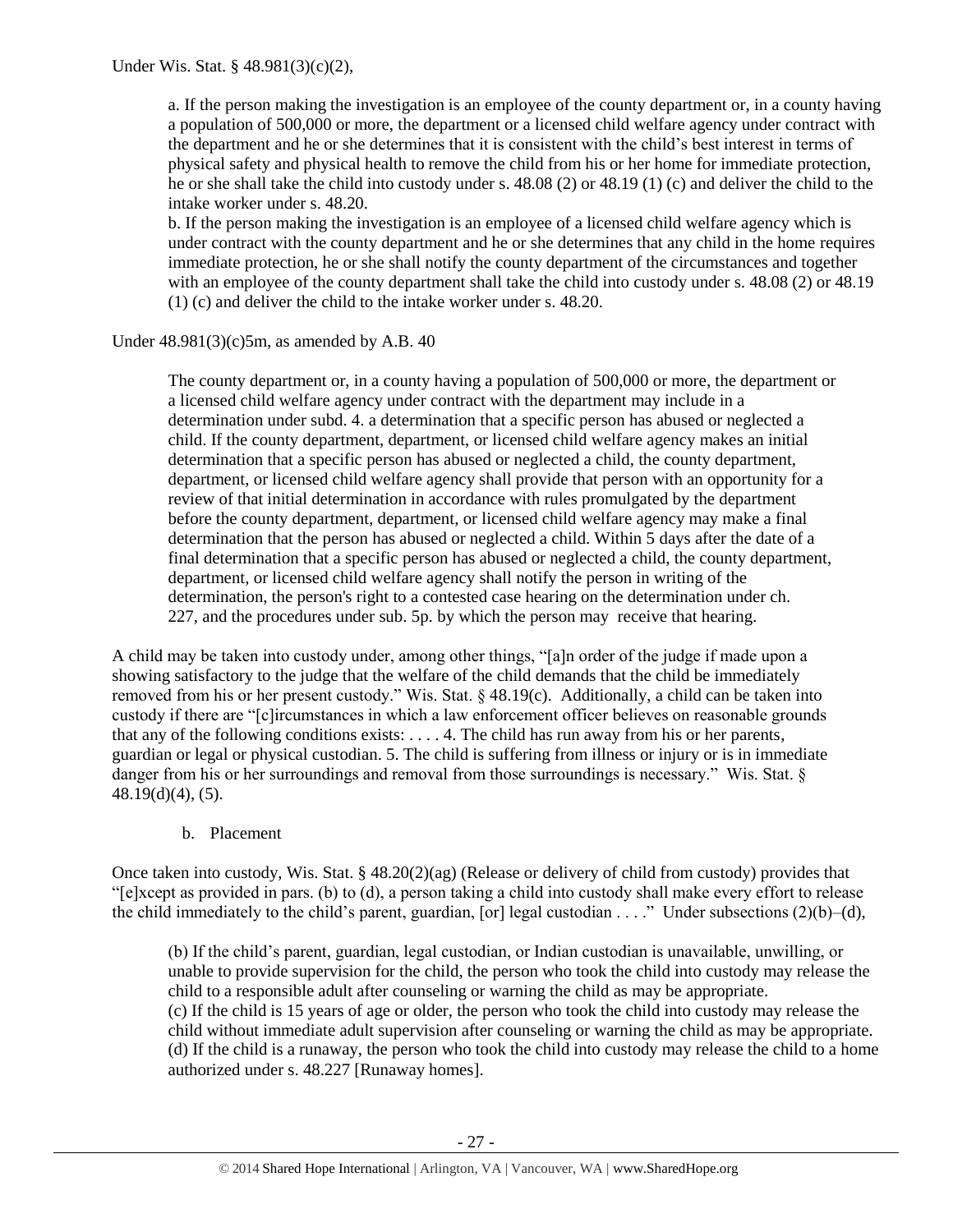Wis. Stat. § 48.20(3) (Release or delivery of child from custody) further provides in part, "If the child is not released under sub. (2), the person who took the child into custody shall arrange in a manner determined by the court and law enforcement agencies for the child to be interviewed by the intake worker under s.  $48.067(2)$ .<sup>81</sup> Pursuant to Wis. Stat. § 48.20(7)(b), "The intake worker shall review the need to hold the child in custody and shall make every effort to release the child from custody as provided in par. (c). The intake worker shall base his or her decision as to whether to release the child or to continue to hold the child in custody on the criteria specified in s. 48.205 (1) and criteria established under s. 48.06 (1) or (2)." If the child is held in custody, Wis. Stat. § 48.20(8)(a) provides in part that, "the intake worker shall notify the child's parent, guardian, legal custodian, and Indian custodian of the reasons for holding the child in custody and of the child's whereabouts unless there is reason to believe that notice would present imminent danger to the child."

II. Process Following Initial Custody

Under Wis. Stat. § 48.205(1) (Criteria for holding a child or expectant mother in physical custody),

(1) A child may be held under s. 48.207 (1), 48.208 or 48.209 if the intake worker determines that there is probable cause to believe the child is within the jurisdiction of the court and:

(a) Probable cause exists to believe that if the child is not held he or she will cause injury to himself or herself or be subject to injury by others.

. . . .

(b) Probable cause exists to believe that the parent, guardian or legal custodian of the child or other responsible adult is neglecting, refusing, unable or unavailable to provide adequate supervision and care and that services to ensure the child's safety and well-being are not available or would be inadequate.

(c) Probable cause exists to believe that the child will run away or be taken away so as to be unavailable for proceedings of the court or its officers.

. . . .

. . . .

## III. Placement process pending adjudication/investigation

Under Wis. Stat. § 48.21(1) (Hearing for child in custody), if the child is not released, a hearing must be held within 48 hours of the decision to detain the child, excluding holidays and weekends. "By the time of the hearing a petition under s. 48.25 shall be filed, except that no petition need be filed when the child is taken into custody under s. 48.19 (1) (b) or (d) 2. or 7. or when the child is a runaway from another state, in which case a

 $\overline{a}$  $81$  Wis. Stat. 48.067(2) provides,

To carry out the objectives and provisions of this chapter but subject to its limitations, intake workers shall:

<sup>. . . .</sup> (2) Interview, unless impossible, any child or expectant mother of an unborn child who is taken into physical custody and not released, and when appropriate interview other available concerned parties. If the child cannot be interviewed, the intake worker shall consult with the child's parent or a responsible adult. If an adult expectant mother of an unborn child cannot be interviewed, the intake worker shall consult with an adult relative or friend of the adult expectant mother. No child may be placed in a juvenile detention facility unless the child has been interviewed in person by an intake worker, except that if the intake worker is in a place which is distant from the place where the child is or the hour is unreasonable, as defined by written court intake rules, and if the child meets the criteria under s. 48.208, the intake worker, after consulting by telephone with the law enforcement officer who took the child into custody, may authorize the secure holding of the child while the intake worker is en route to the in-person interview or until 8 a.m. of the morning after the night on which the child was taken into custody.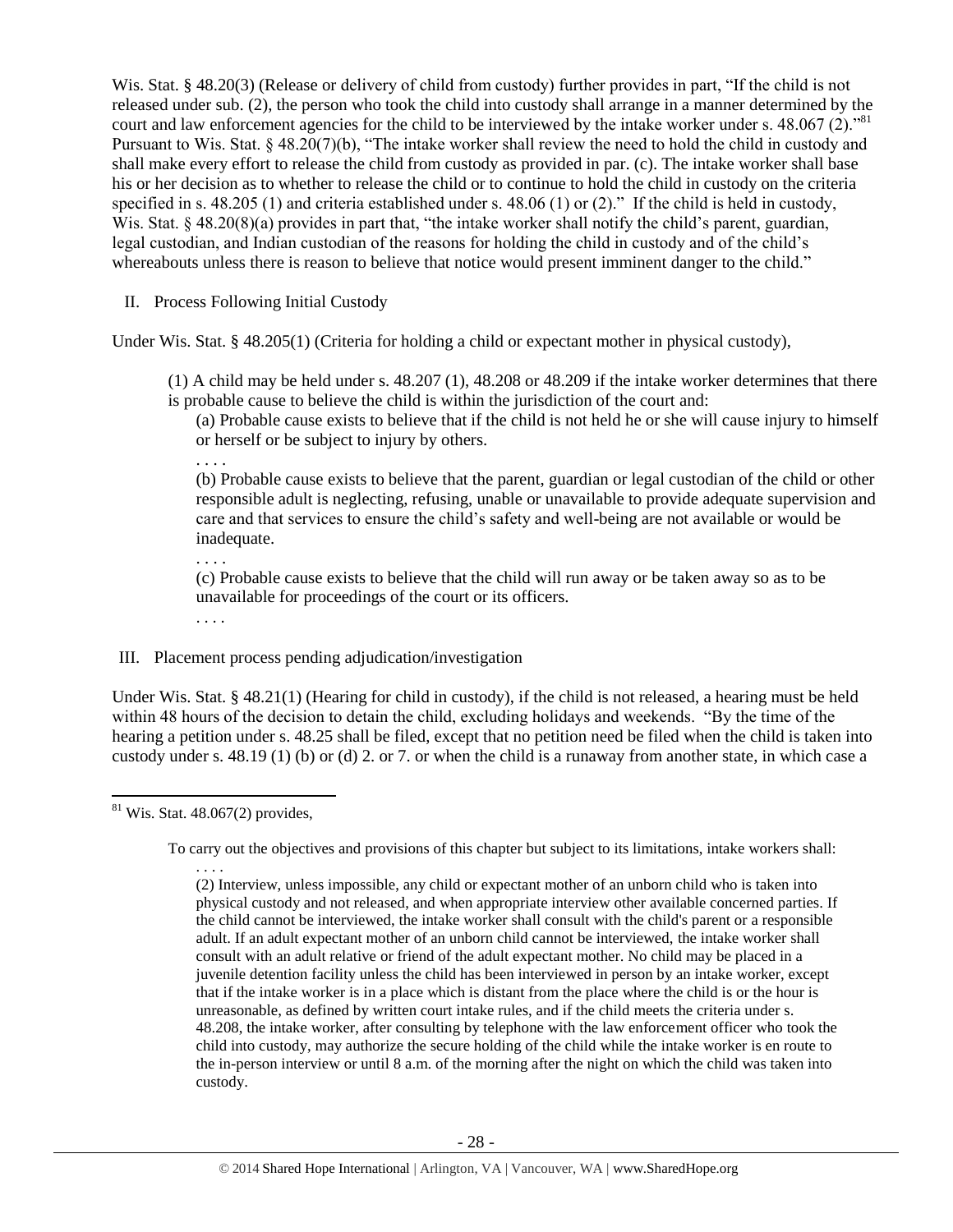written statement of the reasons for holding the child in custody shall be substituted if the petition is not filed." Wis. Stat. § 48.21(1)(a). If a hearing is not held and no petition or statement filed, unless an extension is permitted, the child is to be released. Wis. Stat. § 48.21(1)(a).

A 72-hour extension can be given under subsection (1)(b) if no petition has been filed and the judge determines, based on facts from the hearing, that "probable cause exists to believe," among other things, "[t]hat the child is an imminent danger to himself or herself or to others" or that "the parent, guardian, or legal custodian of the child or other responsible adult is neglecting, refusing, unable, or unavailable to provide adequate supervision and care." Wis. Stat.  $§$  48.21(1)(b)(2), (3).

IV. Outcomes

Under Wis. Stat. § 48.21(4),

If the judge or circuit court commissioner finds that the child should be continued in custody under the criteria of s. 48.205 [Criteria for holding a child or expectant mother in physical custody], he or she shall enter one of the following orders:

(a) Place the child with a parent, guardian, legal custodian or other responsible person and may impose reasonable restrictions on the child's travel, association with other persons or places of abode during the period of placement, including a condition requiring the child to return to other custody as requested; or subject the child to the supervision of an agency agreeing to supervise the child. Reasonable restrictions may be placed upon the conduct of the parent, guardian, legal custodian or other responsible person which may be necessary to ensure the safety of the child. (b) Order the child held in an appropriate manner under s. 48.207 [Places where a child or expectant mother may be held in nonsecure custody], 48.208 [Criteria for holding a child in a juvenile detention facility] or 48.209 [Criteria for holding a child in county jail].

Wis. Stat. § 48.207(3) states, "A child taken into custody under s. 48.981 [Abused or neglected children and abused unborn children] may be held in a hospital, foster home, relatives home, or other appropriate medical or child welfare facility that is not used primarily for the detention of delinquent children."<sup>82</sup> A child may only be held in a juvenile detention facility if the child consents to it to protect the child from a threat and it is "ordered

 $\overline{\phantom{a}}$ 

(b) The home of a relative, [unless the relative has committed first or second degree intentional homicide of the child's parent].... The person making the custody decision shall consider the wishes of the child in making that determination.

(c) A licensed foster home if the placement does not violate the conditions of the license.

(cm) A licensed group home provided that the placement does not violate the conditions of the license.

- (d) A nonsecure facility operated by a licensed child welfare agency.
- (e) A licensed private or public shelter care facility.
- (f) The home of a person not a relative, if the placement does not exceed 30 days, though the placement may be extended for an additional 30 days for cause by the court, and if the person has not had a license under s. 48.62 refused, revoked, or suspended within the last 2 years.

(h) A place listed in s.  $51.15$  (2) if the child is held under s.  $48.20$  (5).

(i) An approved public treatment facility for emergency treatment if the child is held under s. 48.20 (6). (k) A facility under s. 48.58.

 $82$  Wis. Stat. § 48.207(1) states,

A child held in physical custody under s. 48.205 (1) may be held in any of the following places: (a) The home of a parent or guardian, [unless the parent or guardian has committed first or second degree intentional homicide of the child's parent] . . . . The person making the custody decision shall consider the wishes of the child in making that determination.

 $(g)$  A hospital as defined in s. 50.33 (2) (a) and (c) or physician's office if the child is held under s. 48.20 (4) or (4m).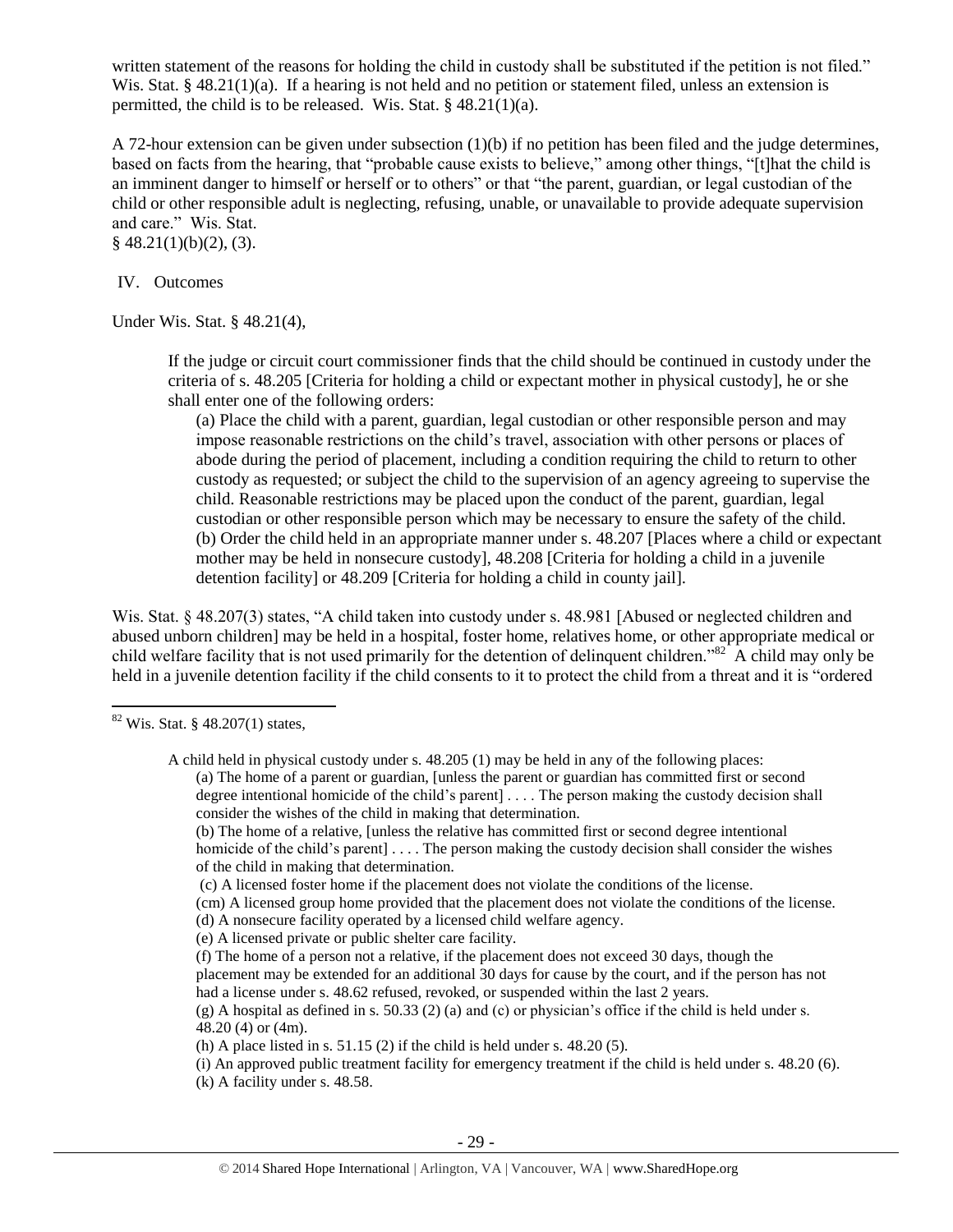by the judge in a protective order" or if probable cause exists to believe that the child has run away from nonsecure custody or committed a delinquent act "and no other suitable alternative exists." Wis. Stat. § 48.208(3), (4). Furthermore, a child may not be held in a county jail with other incarcerated adults unless no other facility is available and certain criteria are met or the criteria are met, the child receives a hearing, the judge orders the transfer, and the child "presents a substantial risk of physical harm to other persons in the juvenile detention facility, as evidenced by previous acts or attempts, which can only be avoided by transfer to the jail." Wis. Stat. § 48.209(1), (2).

# **Child Identified as Juvenile**

Commercially sexually exploited children may be treated as juveniles<sup>83</sup> within Chapter 938 (The Juvenile Justice Code) rather than being treated as abused children.

Wis. Stat. § 938.13 states,

Except as provided in s. 938.028 (3), the court has exclusive original jurisdiction over a juvenile alleged to be in need of protection or services which can be ordered by the court if any of the following conditions applies:

(4) Uncontrollable. The juvenile's parent or guardian signs the petition requesting jurisdiction under this subsection and is unable or needs assistance to control the juvenile.

(6) Habitually truant from school. Except as provided under s. 938.17 (2), the juvenile is habitually truant from school and evidence is provided by the school attendance officer that the activities under s. 118.16 (5) have been completed or were not required to be completed as provided in s. 118.16 (5m).

(6m) School dropout. The juvenile is a school dropout, as defined in s. 118.153 (1) (b). (7) Habitually truant from home. The juvenile is habitually truant from home and either the juvenile, a parent or guardian, or a relative in whose home the juvenile resides signs the petition requesting jurisdiction and attests in court that reconciliation efforts have been attempted and have failed.

(12) Delinquent act before age 10. The juvenile is under 10 years of age and has committed a delinquent act.

(14) Not responsible or not competent. The juvenile has been determined, under s. 938.30 (5) (c), to be not responsible for a delinquent act by reason of mental disease or defect or has been determined, under s. 938.30 (5) (d), to be not competent to proceed.

I. Initial Custody

 $\overline{\phantom{a}}$ 

a. Authority for Initial Custody

Pursuant to Wis. Stat. § 938.12(1) (Jurisdiction over juveniles alleged to be delinquent), "The court has exclusive jurisdiction, except as provided in ss. 938.17, 938.18, and 938.183, over any juvenile 10 years of age or older who is alleged to be delinquent."<sup>84</sup> Under subsection (2), "If a petition alleging that a juvenile is delinquent is filed before the juvenile is 17 years of age, but the juvenile becomes 17 years of age before

<sup>&</sup>lt;sup>83</sup> Wis. Stat. § 938.02(10m) defines "juvenile" as "when used without further qualification, ... a person who is less than 18 years of age, except that for purposes of investigating or prosecuting a person who is alleged to have violated a state or federal criminal law or any civil law or municipal ordinance, 'juvenile' does not include a person who has attained 17 years of age."

<sup>&</sup>lt;sup>84</sup> Wis. Stat. § 938.02(3m) defines "delinquent" as "a juvenile who is 10 years of age or older who has violated any state or federal criminal law, except as provided in ss. 938.17 [Jurisdiction over traffic, boating, snowmobile, and all-terrain vehicle violations and over civil law and ordinance violations], 938.18 [Jurisdiction for criminal proceedings for juveniles 14 or older; waiver hearing] and 938.183 [Original adult court jurisdiction for criminal proceedings], or who has committed a contempt of court, as defined in s. 785.01(1), as specified in s. 938.355(6g)."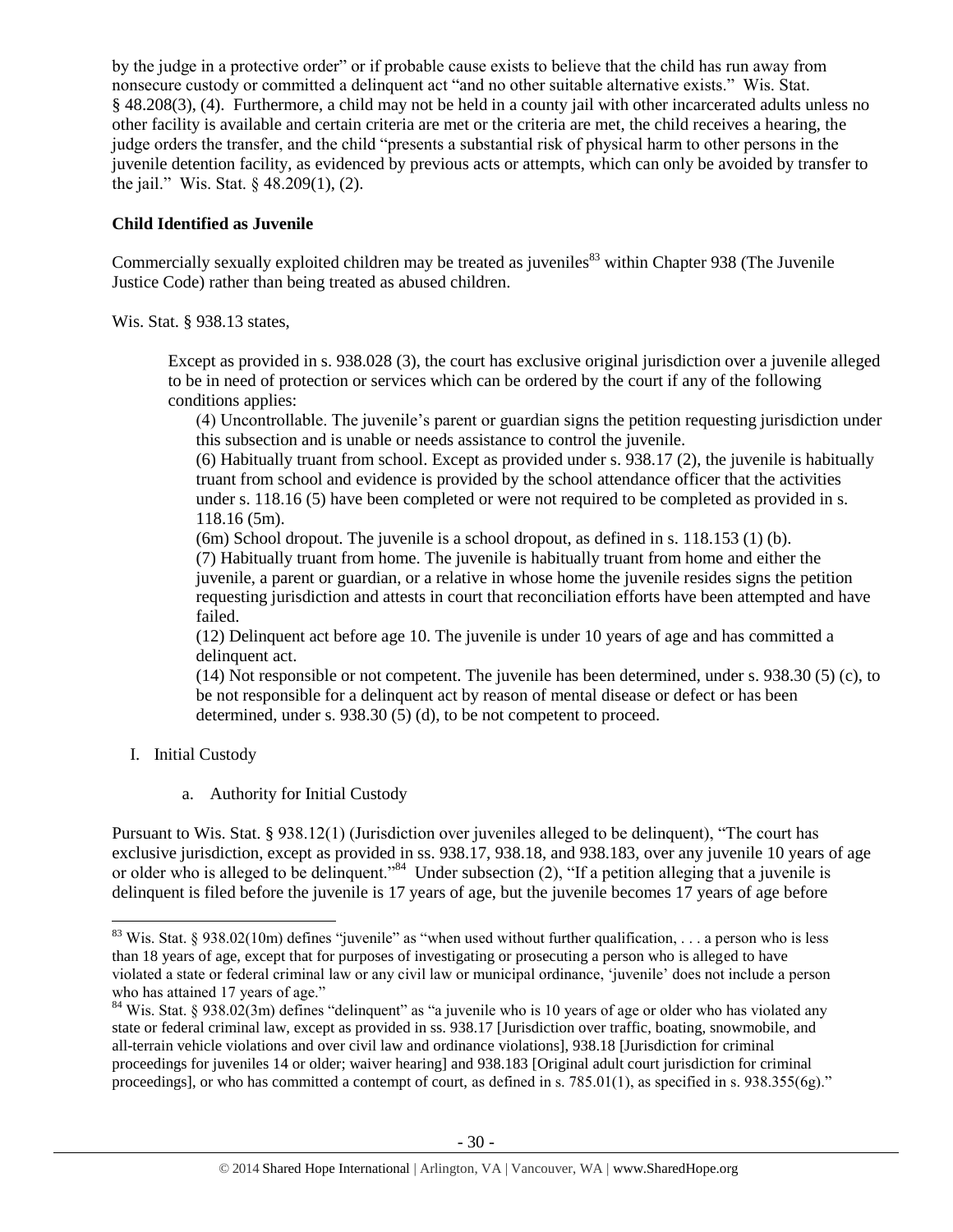admitting the facts of the petition at the plea hearing or if the juvenile denies the facts, before an adjudication, the court retains jurisdiction over the case."<sup>85</sup> Wis. Stat. § 938.125 states,

The court has exclusive jurisdiction over a juvenile alleged to have violated a law punishable by forfeiture or a county, town, or other municipal ordinance, except as follows:

(1) As provided under s. 938.17 [Jurisdiction over traffic, boating, snowmobile, and all-terrain vehicle violations and over civil law and ordinance violations].

(2) The court has exclusive jurisdiction over a juvenile alleged to have violated an ordinance enacted under s. 118.163 (2) [Municipal truancy and school dropout ordinances] only if evidence is provided by the school attendance officer that the activities under s. 118.16 (5) [Truancy committee and plan] have been completed or were not required to be completed as provided in s. 118.16 (5m).

Once a juvenile is taken into custody under Wis. Stat. § 938.19 (Taking a juvenile into custody), the process for releasing or retaining custody closely tracks the procedures for release of a child reported as abused under the Children's Code. Wis. Stat. § 938.19(1) states in part,

A juvenile may be taken into custody under any of the following:

(a) A warrant.

. . . .

(c) A court order if there is a showing that the welfare of the juvenile demands that the juvenile be immediately removed from his or her present custody. The order shall specify that the juvenile be held in custody under s. 938.207.

(d) Circumstances in which a law enforcement officer believes on reasonable grounds that any of the following conditions exists:

3. The juvenile is committing or has committed an act which is a violation of a state or federal criminal law.

4. The juvenile has run away from his or her parents, guardian or legal or physical custodian.

5. The juvenile is suffering from illness or injury or is in immediate danger from his or her surroundings and removal from those surroundings is necessary.

. . . .

. . . .

10. The juvenile is absent from school without an acceptable excuse under s. 118.15

b. Placement

 $\overline{\phantom{a}}$ 

Under Wis. Stat. § 938.20 (Release or delivery from custody), the juvenile may be released to a parent or legal guardian or if a parent or legal guardian is unavailable or unwilling, the juvenile may be release to a responsible adult with counseling or warning if appropriate. Wis. Stat. § 938.20(2)(ag), (b). A juvenile over the age of 15 may be released without supervision after counseling or warning if appropriate. Wis. Stat. § 938.20(2)(c). "If the juvenile is a runaway, the person who took the juvenile into custody may release the juvenile to a home under s. 48.227 [Runaway homes]." Wis. Stat. § 938.20(2)(d). An intake worker "shall review the need to hold the juvenile in custody and shall make every effort to release the juvenile from custody as provided in par. (c) The intake worker shall base his or her decision as to whether to release the juvenile or to continue to hold the juvenile in custody on the criteria under s. 938.205 and criteria established under s. 938.06 (1) or (2)." Wis. Stat. § 938.20(7)(b).

<sup>&</sup>lt;sup>85</sup> Wis. Stat. § 938.02(1) (Definitions) defines "adult" as "a person who is 18 years of age or older, except that for purposes of investigating or prosecuting a person who is alleged to have violated any state or federal criminal law or any civil law or municipal ordinance, 'adult' means a person who has attained 17 years of age."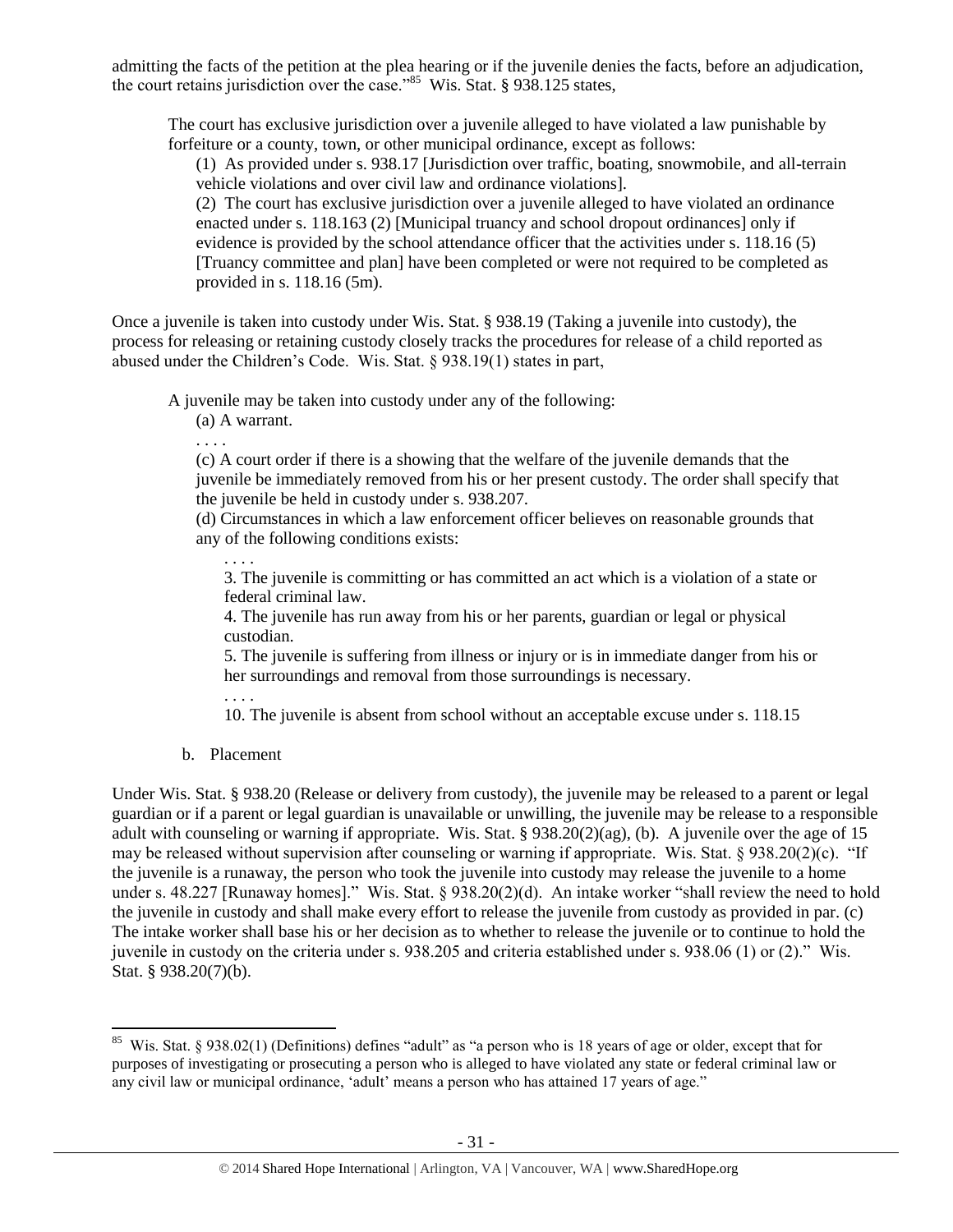A juvenile may be held under s. 938.207, 938.208, or 938.209 (1) if the intake worker determines that there is probable cause to believe the juvenile is within the jurisdiction of the court and if probable cause exists to believe any of the following:

(a) That the juvenile will commit injury to the person or property of others if not held. (b) That the parent, guardian, or legal custodian of the juvenile or other responsible adult is neglecting, refusing, unable, or unavailable to provide adequate supervision and care and that services to ensure the juveniles safety and well-being are not available or would be inadequate. (c) That the juvenile will run away or be taken away so as to be unavailable for proceedings of the court or its officers, proceedings of the division of hearings and appeals in the department of administration for revocation of aftercare supervision, or action by the department or county department relating to a violation of a condition of the juveniles placement in a Type 2 juvenile correctional facility or a Type 2 residential care center for children and youth or a condition of the juveniles participation in the intensive supervision program under s. 938.534.

Various nonsecure placement options are listed in Wis. Stat. §  $938.207(1)(a)–(k)$ . A child may only be held in a juvenile detention facility if "the intake worker determines that one of" certain conditions apply, including "[t]he juvenile consents in writing to being held in order to protect him or her from an imminent physical threat from another and such secure custody is ordered by the court in a protective order" or "[p]robable cause exists to believe that the juvenile, having been placed in nonsecure custody by an intake worker under s. 938.207 or by the court under s. 938.21 (4), has run away or committed a delinquent act and no other suitable alternative exists." Wis. Stat. § 938.208(3), (4).

II. Referral to Alternative Process

The prostitution statute creates an alternative to juvenile delinquency for children under the age of 18 charged with prostitution. Pursuant to Wis. Stat. § 944.30 (2m) (Prostitution),

If the person under sub. (1m) has not attained the age of 18 years and if the court determines that the best interests of the person are served and society will not be harmed, the court may enter a consent decree  $86$ ... or a deferred prosecution agreement ...

# III. Outcomes

 $\overline{\phantom{a}}$ 

If a minor victim is not diverted and detention in a juvenile detention facility is deemed appropriate pursuant to Wis. Stat. § 938.208, the child may be held in a county jail pursuant to Wis. Stat. § 938.209(a), (b) under either of the following circumstances:

(a) There is no other juvenile detention facility approved by the department or a county which is available and all of the following conditions are met:

- 1. The jail meets the standards for juvenile detention facilities established by the department.
- 2. The juvenile is held in a room separated and removed from incarcerated adults.

<sup>&</sup>lt;sup>86</sup> Pursuant to Wis. Stat. § 938.32(1)(a) (Consent decree), "(a) At any time after the filing of a petition for a proceeding relating to s. 938.12 or 938.13 and before the entry of judgment, the court may suspend the proceedings and place the juvenile under supervision in the juvenile's own home or present placement. The court may establish terms and conditions applicable to the parent, guardian, or legal custodian, and to the juvenile, including any of the conditions specified in subs. (1d), (1g), (1m), (1p), (1t), (1v), and (1x). The order under this section shall be known as a consent decree and must be agreed to by the juvenile; the parent, guardian, or legal custodian; and the person filing the petition under s. 938.25. If the consent decree includes any conditions specified in sub. (1g), the consent decree shall include provisions for payment of the services as specified in s. 938.361. The consent decree shall be in writing and be given to the parties."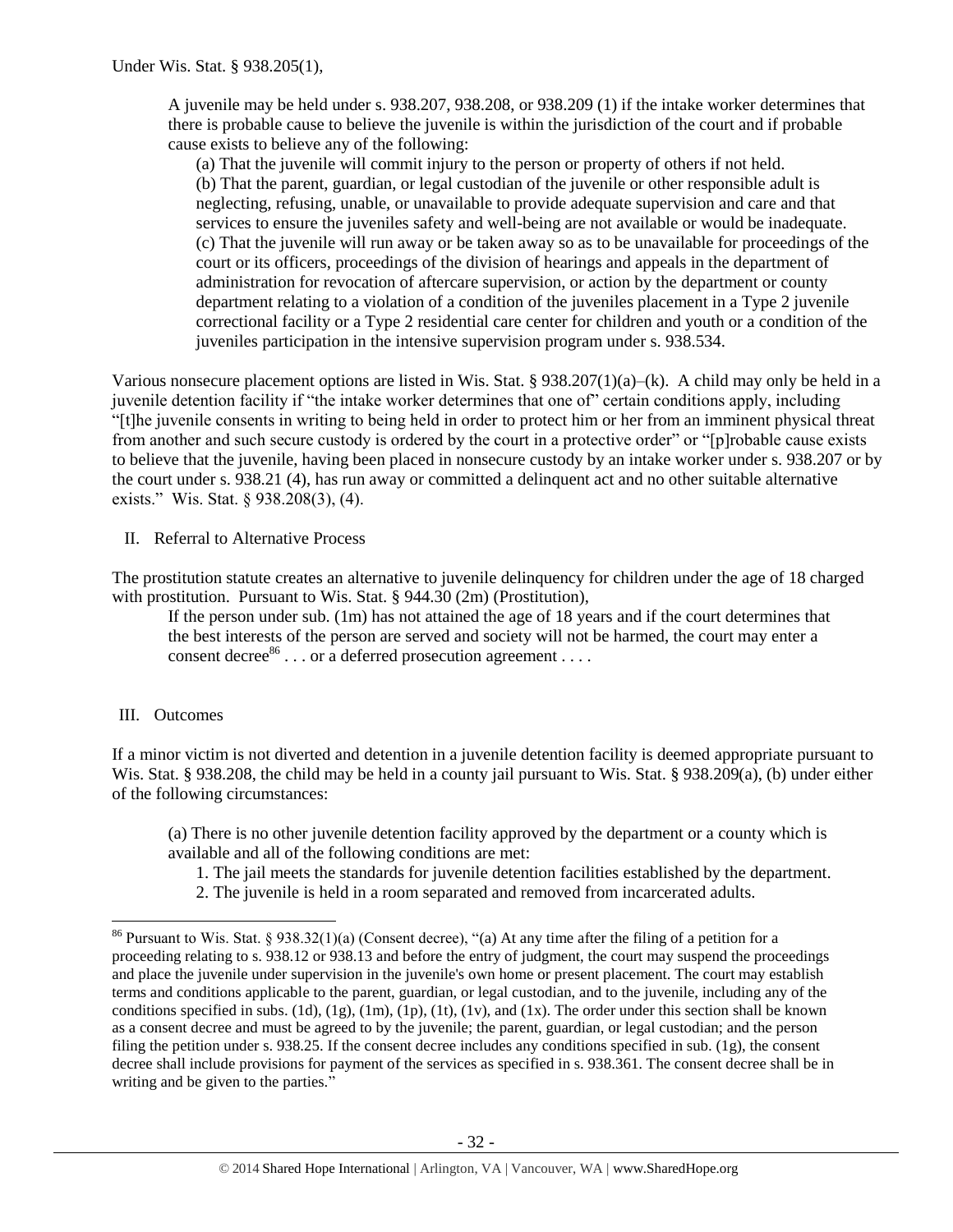3. The juvenile is not held in a cell designed for the administrative or disciplinary segregation of adults.

4. Adequate supervision is provided.

5. The court reviews the status of the juvenile every 3 days.

(b) The juvenile presents a substantial risk of physical harm to other persons in the juvenile detention facility, as evidenced by previous acts or attempts, which can only be avoided by transfer to the jail. The conditions of par. (a) 1. to 5. shall be met. The juvenile shall be given a hearing and transferred only upon a court order.

- 5.4.1 Recommendation: Establish a mandatory response law directing any minor involved in prostitution or who is a victim of trafficking for sexual servitude away from the criminal justice system and into a protective system.
- *5.5 Commercial sexual exploitation is identified as a type of abuse and neglect within child protection statutes.*

Wis. Stat. § 48.02(1) (Definitions), which is in the Children's Code, defines "abuse" as, among other things,

(b) Sexual intercourse or sexual contact under s. 940.225 [Sexual assault], 948.02 [Sexual assault of a child], 948.025 [Engaging in repeated acts of sexual assault of the same child], or 948.085 [Sexual assault of a child placed in substitute care].

(c) A violation of s. 948.05 [Sexual exploitation of a child].

- (d) Permitting, allowing or encouraging a child to violate s. [Prostitution].
- (e) A violation of s. 948.055 [Causing a child to view or listen to sexual activity].
- (f) A violation of s. 948.10 [Exposing genitals or pubic area].
- . . . .
- 5.5.1 Recommendation: Amend Wis. Stat. § 48.02(1) (Definitions) to include violations of Wis. Stat. § 948.051 (Trafficking of a child), § 948.08 (Soliciting a child for prostitution) and § 948.07 (Child enticement) in the definition of abuse.
- *5.6 The definition of "caregiver" (or similar term) in the child welfare statutes is broad enough to include a trafficker who has custody or control of a child in order to bring a trafficked child into protection of child protective services.*

Wis. Stat. § 48.981(am) (Abused or neglected children and abused unborn children), which sets out the requirements for reporting neglect and abuse, states, for purposes of that section,

'Caregiver' means, with respect to a child who is the victim or alleged victim of abuse or neglect or who is threatened with abuse or neglect, any of the following persons:

1. The child's parent, grandparent, greatgrandparent, stepparent, brother, sister, stepbrother, stepsister, half brother, or half sister.

- 2. The child's guardian.
- 3. The child's legal custodian.

4. A person who resides or has resided regularly or intermittently in the same dwelling as the child.

5. An employee of a residential facility or residential care center for children and youth in which the child was or is placed.

6. A person who provides or has provided care for the child in or outside of the child's home.

7. Any other person who exercises or has exercised temporary or permanent control over the child or who temporarily or permanently supervises or has supervised the child.

8. Any relative of the child other than a relative specified in subd.1.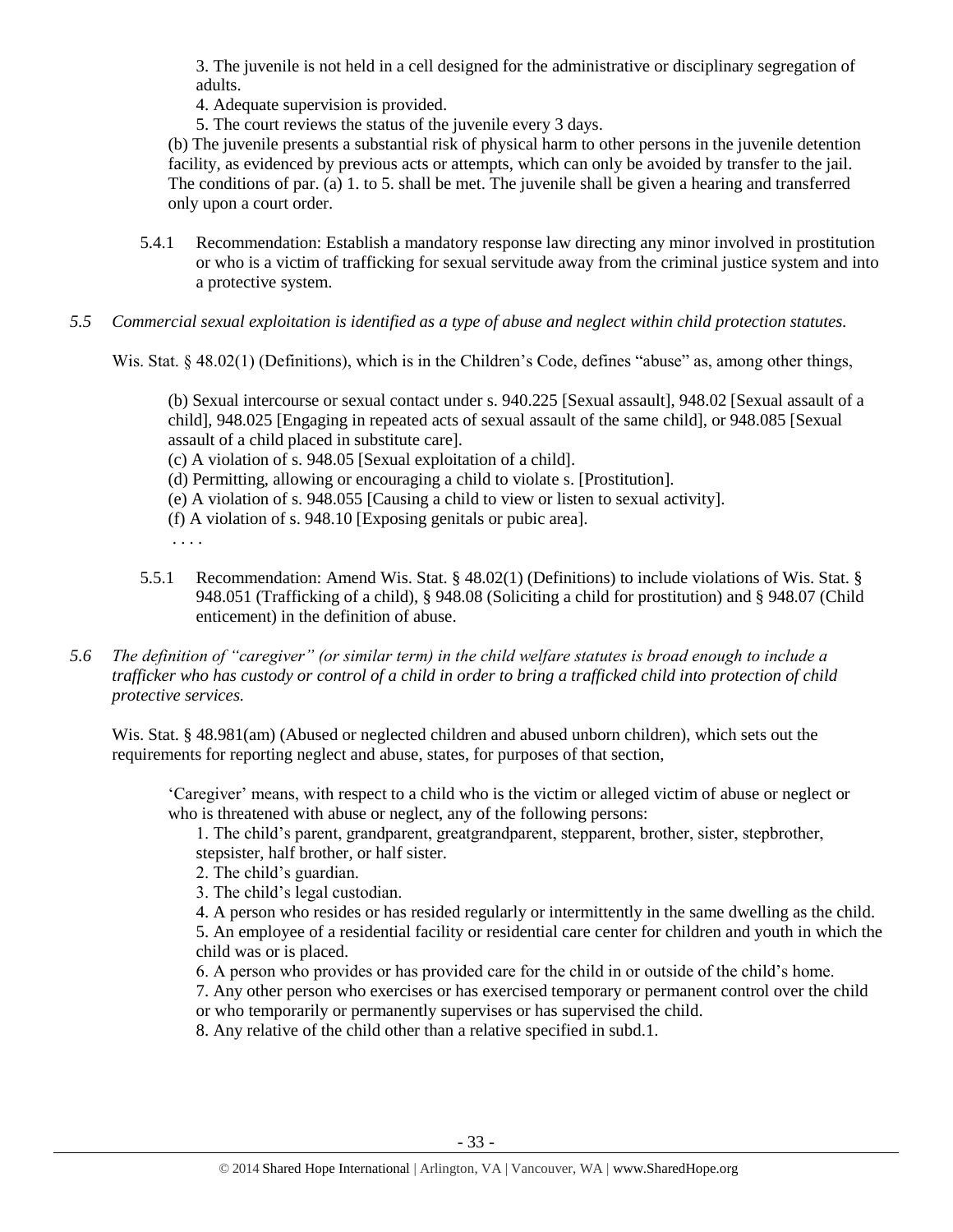*5.7 Crime victims' compensation is specifically available to a child victim of sex trafficking or commercial sexual exploitation of children (CSEC) without regard to ineligibility factors.*

Wis. Stat. § 949.03(1)(b)<sup>87</sup> (Compensable acts) specifically includes the following CSEC, trafficking and sex offenses as offenses for which victims may be compensated: Wis. Stat. § 948.02 (Sexual assault of a child), § 948.025 (Engaging in repeated acts of sexual assault of the same child), § 948.05 (Sexual exploitation of a child), § 948.051<sup>88</sup> (Trafficking of a child), § 948.06 (Incest with a child), § 948.07<sup>89</sup> (Child enticement), §948.075 (Use of a computer to facilitate a child sex crime), § 948.08 (Soliciting a child for prostitution), § 948.09 (Sexual intercourse with a child 16 or older). Wis. Stat. § 949.03(1)(b).

However, Wis. Stat. § 949.08 (Limitations on awards) does not provide exceptions for minor victims of trafficking or other commercial sexual exploitation crimes from the limitations on awards. Wis. Stat. § 949.08(1) requires that "the application was made within 1 year after the date of the personal injury or death, and the personal injury or death was the result of an incident or offense which had been reported to the police within 5 days of its occurrence or, if the incident or offense could not reasonably have been reported within such period, within 5 days of the time when a report could reasonably have been made. The department may waive the one-year requirement under this subsection in the interest of justice." In addition, Wis. Stat. § 949.08(2), (2m) state in part,

(2) No award may be ordered if the victim:

(a) Engaged in conduct which substantially contributed to the infliction of the victim's injury or death or in which the victim could have reasonably foreseen could lead to the injury or death. This does not apply to awards to victims under s. 949.03 (1) (a).

(b) Committed a crime which caused or contributed to the victim's injury or death.

(d) Has not cooperated with appropriate law enforcement agencies.

. . . .

(2m) If a claimant other than a victim has not cooperated with the department in the administration of the program, no award may be ordered for the claimant.

- 5.7.1 Recommendation: Amend Wis. Stat. § 949.08 (Limitations on awards) to make the listed limitations on awards inapplicable to victims of trafficking and CSEC crimes, with a good cause exception to the limitation in Wis. Stat. § 949.08(2)(d).
- *5.8 Victim-friendly procedures and protections are provided in the trial process for minors under 18.*

Wis. Stat. § 972.11(2) (Evidence and practice; civil rules applicable) provides special rules for the admission of evidence in cases involving certain sex offenses and crimes against children, including trafficking of a child under Wis. Stat. § 948.051.<sup>90</sup> Wis. Stat. § 972.11(2)(b) (commonly called a "rape shield law") provides,

(b) If the defendant is accused of a crime under s. 940.225 [Sexual assault], 948.02 [Sexual assault of a child], 948.025 [Engaging in repeated acts of sexual assault against the same child], 948.05 [Sexual exploitation of a child], 948.051 [Trafficking of a child] . . . 948.07 [Child enticement], 948.08 [Soliciting a child for prostitution] . . . 948.09 [Sexual intercourse with a child age 16 or older], . . . or under s. 940.302 (2) [Human trafficking], if the court finds that the crime was sexually motivated, as

 $87$  The text of Wis. Stat. § 949.03 included here and elsewhere in this report includes amendments made by the passage of A.B. 620, during the 2013-2014 Regular Session of the Wisconsin Legislature (effective April 23, 2014).

<sup>88</sup> *See supra* note [2.](#page-0-0) <sup>89</sup> *See supra* note [11.](#page-2-0)

<sup>90</sup> *See supra* note [2.](#page-0-0)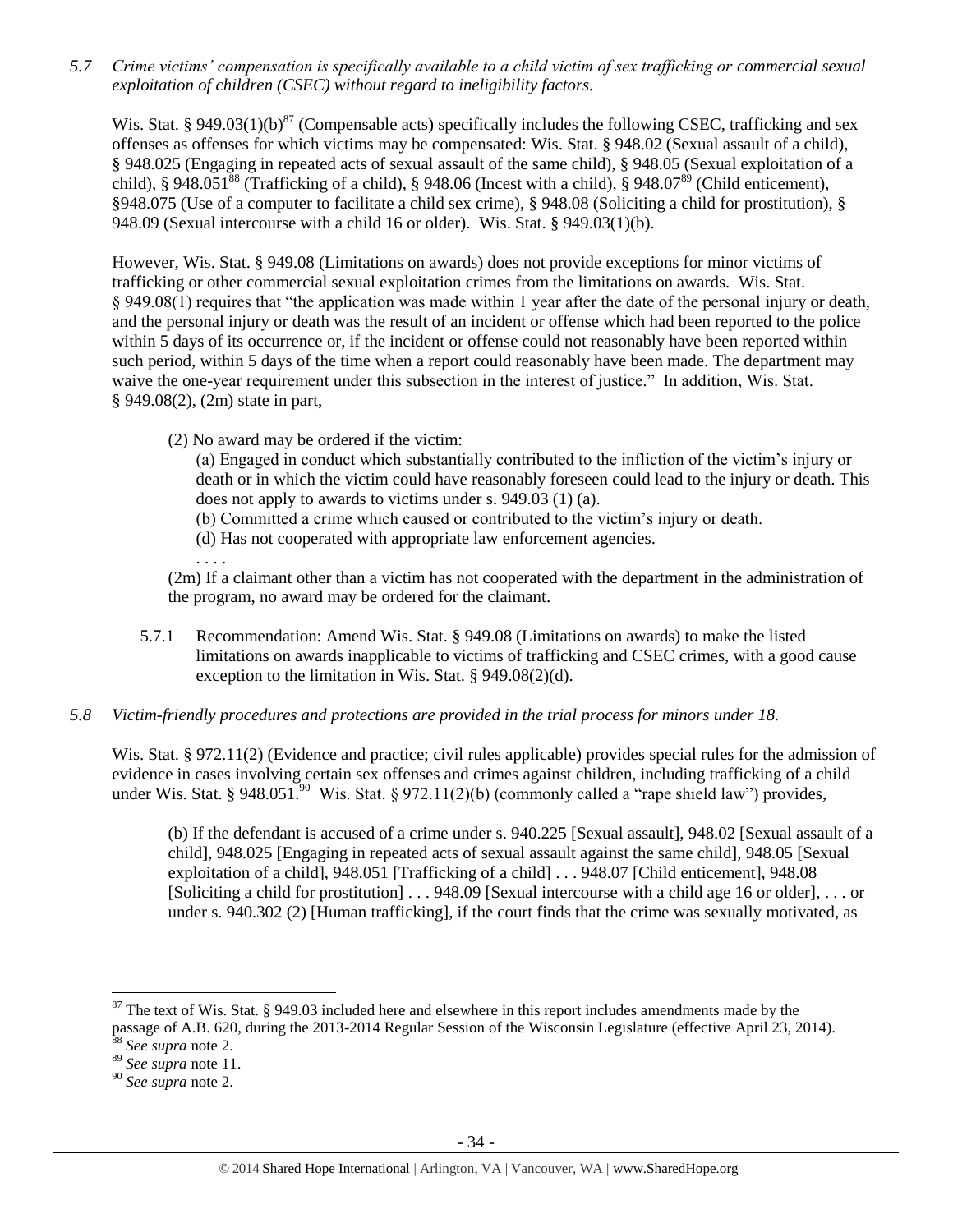defined in s. 980.01 (5), any evidence concerning the complaining witness's prior sexual conduct<sup>91</sup> or opinions of the witness's prior sexual conduct and reputation as to prior sexual conduct shall not be admitted into evidence during the course of the hearing or trial, nor shall any reference to such conduct be made in the presence of the jury, except the following, subject to s. 971.31 (11):  $^{92}$ 

1. Evidence of the complaining witness's past conduct with the defendant.

2. Evidence of specific instances of sexual conduct showing the source or origin of semen, pregnancy or disease, for use in determining the degree of sexual assault or the extent of injury suffered.

3. Evidence of prior untruthful allegations of sexual assault made by the complaining witness.

The court may order testimony of any child witness to be taken via closed-circuit television under Wis. Stat. § 972.11(2m), if all of the following things apply. First, the court must find that the "the presence of the defendant during the taking of the child's testimony will result in the child suffering serious emotional distress such that the child cannot reasonably communicate" and that taking the child's testimony in another room and "simultaneously televising the testimony in the courtroom by means of closed-circuit audiovisual equipment is necessary to minimize the trauma to the child of testifying in the courtroom setting and to provide a setting more amenable to securing the child witness's uninhibited, truthful testimony." Wis. Stat. § 972.11(2m)(a)(1). Second, the trial in which the child witness may be called will start before the child turns 12 or before the child turns 16 if "the court finds that the interests of justice warrant that the child's testimony be taken in a room other than the courtroom and simultaneously televised in the courtroom by means of closed-circuit audiovisual equipment." Wis. Stat. § 972.11(2m)(a)(2). In determining "interests of justice," the court may consider the following factors under Wis. Stat. § 972.11(2m)(b), including,

1. The child's chronological age, level of development and capacity to comprehend the significance of the events and to verbalize about them.

2. The child's general physical and mental health.

3. Whether the events about which the child will testify constituted criminal or antisocial conduct against the child or a person with whom the child had a close emotional relationship and, if the conduct constituted a battery or a sexual assault, its duration and the extent of physical or emotional injury thereby caused.

4. The child's custodial situation and the attitude of other household members to the events about which the child will testify and to the underlying proceeding.

5. The child's familial or emotional relationship to those involved in the underlying proceeding.

6. The child's behavior at or reaction to previous interviews concerning the events involved.

7. Whether the child blames himself or herself for the events involved or has ever been told by any person not to disclose them; whether the child's prior reports to associates or authorities of the events have been disbelieved or not acted upon; and the child's subjective belief regarding what consequences to himself or herself, or persons with whom the child has a close emotional relationship, will ensue from providing testimony.

8. Whether the child manifests or has manifested symptoms associated with posttraumatic stress disorder or other mental disorders, including, without limitation, reexperiencing the events, fear of their repetition, withdrawal, regression, guilt, anxiety, stress, nightmares, enuresis, lack of self-esteem, mood changes, compulsive behaviors, school problems, delinquent or antisocial behavior, phobias or changes in interpersonal relationships.

. . . .

 $\overline{\phantom{a}}$ 

 $91$  Wis. Stat. § 972.11(2)(a) states, "In this subsection, 'sexual conduct' means any conduct or behavior relating to sexual activities of the complaining witness, including but not limited to prior experience of sexual intercourse or sexual contact, use of contraceptives, living arrangement and life-style."

 $92$  Wis. Stat. § 971.31(11) states in part that "evidence which is admissible under s. 972.11 (2) must be determined by the court upon pretrial motion to be material to a fact at issue in the case and of sufficient probative value to outweigh its inflammatory and prejudicial nature before it may be introduced at trial."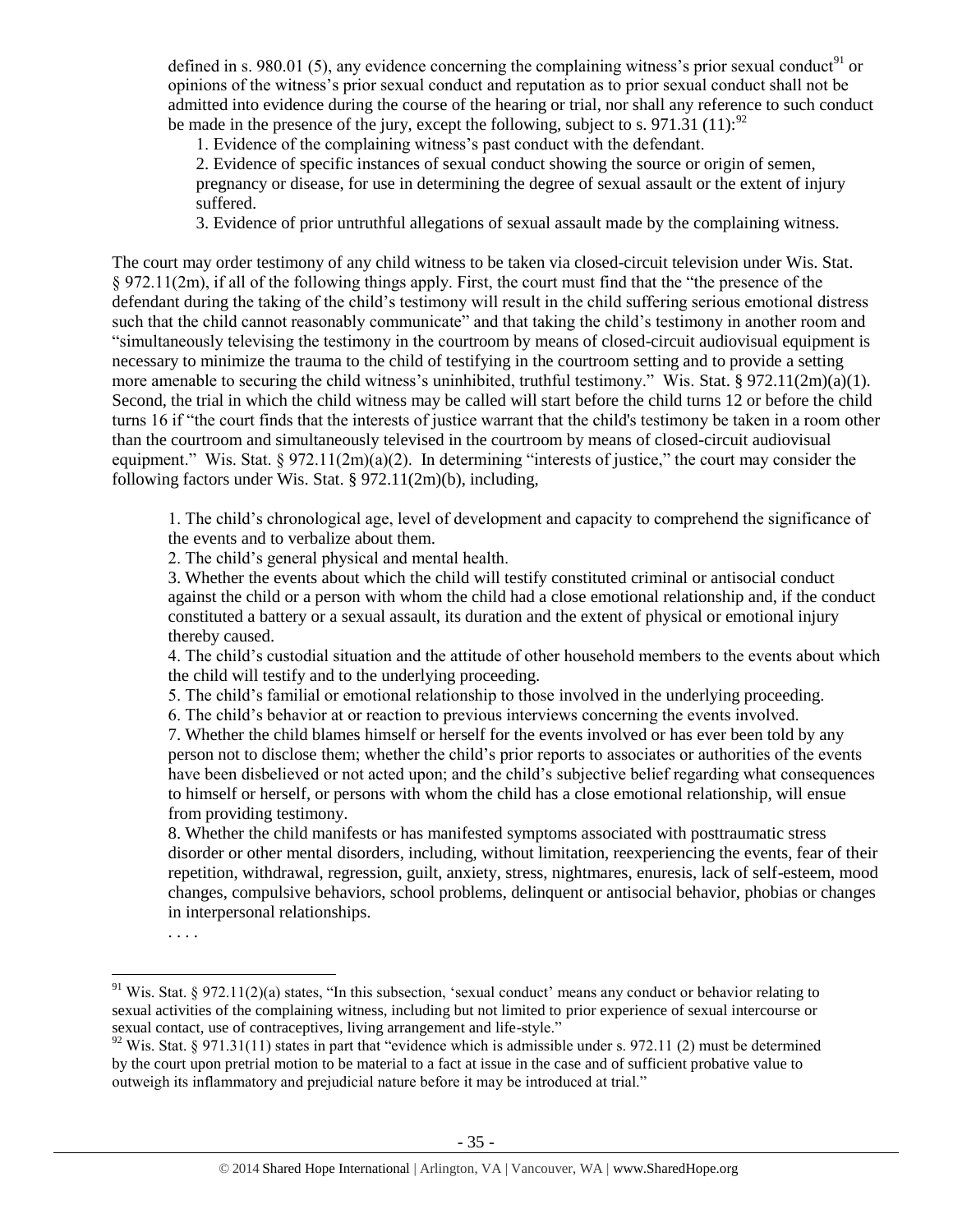If the court orders a child's testimony is taken by closed-circuit television, the court is directed to do several things, including, scheduling the testimony during a time when the child's energy and attention span should be the greatest and on a date when the child's recollection should be fresh, provide a room for the testimony that has adequate privacy, try to put the child at ease before questioning begins, and decide if the child understands that "it is wrong to tell a lie and will testify truthfully if the child's developmental level or verbal skills are such that administration of an oath or affirmation in the usual form would be inappropriate." Wis. Stat.  $§$  972.11(2m)(bm).

Wis. Stat. § 972.11(2m)(c) restricts the persons who may be present during the child's testimony to include only the camera operator, the parents or guardian of the child, and "[o]ne person designated by the attorney for the state and approved by the court and one person designated by either the defendant or the attorney for the defendant and approved by the court."

*5.9 Expungement or sealing of juvenile delinquency records resulting from arrests or adjudications for prostitution-related offenses committed as a result of, or in the course of, the commercial sexual exploitation of a minor is available within a reasonable time after turning 18.*

Expungement of juvenile records is not automatic, but Wis. Stat. §  $938.355(4m)^{93}$  (Dispositional orders) provides for expungement of juvenile records upon the filing of a petition. Wis. Stat. § 938.355(4m)(a) states,

(a) A juvenile who has been adjudged delinquent under s. 48.12, 1993 stats., or s. 938.12 may, on attaining 17 years of age, petition the court to expunge the courts record of the juveniles adjudication. Subject to par. (b), the court may expunge the record if the court determines that the juvenile has satisfactorily complied with the conditions of his or her dispositional order and that the juvenile will benefit from, and society will not be harmed by, the expungement.

Minor victims may also vacate a juvenile delinquency adjudication under Wis. Stat. § 973.015(2m)(a) $94$  (Special disposition), which states:

At any time after a person has been convicted, adjudicated delinquent, or found not guilty by reason of mental disease or defect for a violation of s. [944.30](http://nxt.legis.state.wi.us/nxt/gateway.dll?f=templates&fn=default.htm&vid=WI:Default&d=stats&jd=944.30) [Prostitution], a court may, upon the motion of the person, vacate the conviction, adjudication, or finding, or may order that the record of the violation of s. [944.30](http://nxt.legis.state.wi.us/nxt/gateway.dll?f=templates&fn=default.htm&vid=WI:Default&d=stats&jd=944.30) be expunged, if all of the following apply:

(a) The person was a victim of trafficking for the purposes of a commercial sex act, as defined in s. [940.302](http://nxt.legis.state.wi.us/nxt/gateway.dll?f=templates&fn=default.htm&vid=WI:Default&d=stats&jd=940.302) (1) (a), under s. [940.302](http://nxt.legis.state.wi.us/nxt/gateway.dll?f=templates&fn=default.htm&vid=WI:Default&d=stats&jd=940.302) or [948.051](http://nxt.legis.state.wi.us/nxt/gateway.dll?f=templates&fn=default.htm&vid=WI:Default&d=stats&jd=948.051) or under [22 USC 7101](http://docs.legis.wisconsin.gov/document/usc/22%20USC%207101) to [7112.](http://docs.legis.wisconsin.gov/document/usc/22%20USC%207112)

(b) The person committed the violation of s. [944.30](http://nxt.legis.state.wi.us/nxt/gateway.dll?f=templates&fn=default.htm&vid=WI:Default&d=stats&jd=944.30)

as a result of being a victim of trafficking for the purposes of a commercial sex  $act \dots$ 

*5.10 Victim restitution and civil remedies for victims of domestic minor sex trafficking or commercial sexual exploitation of children (CSEC) are authorized by law.* 

Restitution is available to victims of trafficking and CSEC crimes under Wis. Stat. § 973.20(1r) (Restitution), which provides in part, "When imposing sentence or ordering probation for any crime, other than a crime involving conduct that constitutes domestic abuse under s.  $813.12(1)(am)$  or  $968.075(1)(a)$ , for which the defendant was convicted, the court, in addition to any other penalty authorized by law, shall order the defendant

l <sup>93</sup> The text of Wis. Stat. § 938.355 included here and elsewhere in this report includes amendments made by the passage of A.B. 620, during the 2013-2014 Regular Session of the Wisconsin Legislature (effective April 23, 2014).

 $\frac{54}{94}$  The text of Wis. Stat. § 973.015 included here and elsewhere in this report includes amendments made by the passage of A.B. 620, during the 2013-2014 Regular Session of the Wisconsin Legislature (effective April 23, 2014).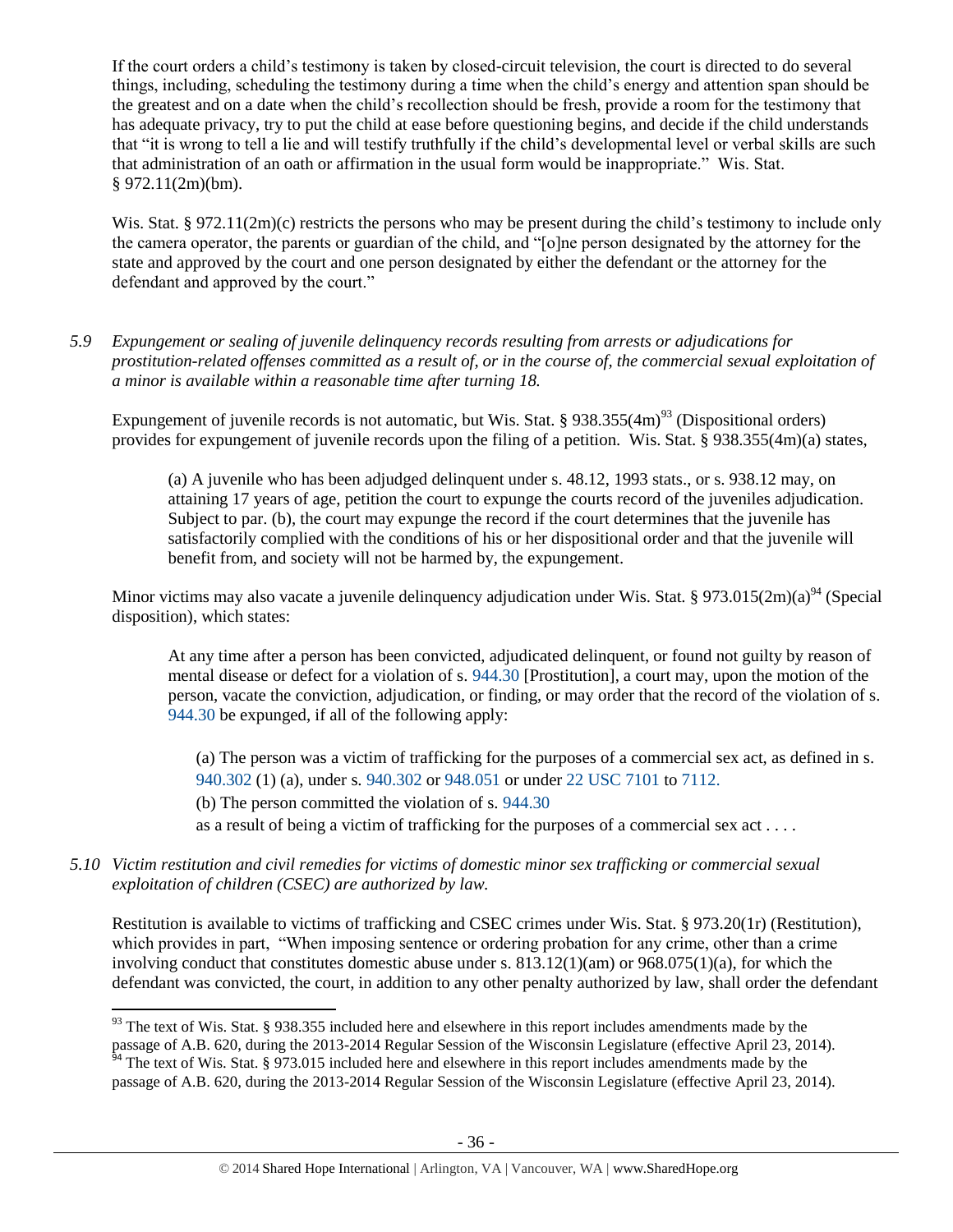to make full or partial restitution under this section to any victim of a crime considered at sentencing or, if the victim is deceased, to his or her estate, unless the court finds substantial reason not to do so and states the reason on the record." Wis. Stat. § 973.20(3)(a) states, "If a crime considered at sentencing resulted in bodily injury, the restitution order may require that the defendant," among other things, "(a) Pay an amount equal to the cost of necessary medical and related professional services and devices relating to physical, psychiatric and psychological care and treatment." In addition, Wis. Stat. § 973.20(5) states,

In any case, the restitution order may require that the defendant do one or more of the following: (a) Pay all special damages, but not general damages, substantiated by evidence in the record, which could be recovered in a civil action against the defendant for his or her conduct in the commission of a crime considered at sentencing.

(b) Pay an amount equal to the income lost, and reasonable out-of-pocket expenses incurred, by the person against whom a crime considered at sentencing was committed resulting from the filing of charges or cooperating in the investigation and prosecution of the crime.

(c) Reimburse any person or agency for amounts paid as rewards for information leading to the apprehension or successful prosecution of the defendant for a crime for which the defendant was convicted or to the apprehension or prosecution of the defendant for a read-in crime.

(d) If justice so requires, reimburse any insurer, surety or other person who has compensated a victim for a loss otherwise compensable under this section.

Wis. Stat. § 973.20(4m) specifically provides restitution to minor victims of trafficking by stating,

If the defendant violated s. 940.225 [Sexual assault], 948.02 [Sexual assault of a child], 948.025 [Engaging in repeated acts of sexual assault of the same child], 948.05 [Sexual exploitation of a child], 948.051 [Trafficking of a child], 948.06, 948.07 [Child enticement], 948.08 [Soliciting a child for prostitution], or 948.085 [Sexual assault of a child placed in substitute care] or s. 940.302 (2) [Human trafficking], if the court finds that the crime was sexually motivated, as defined in s. 980.01 (5) [Definitions],  $95$  and sub. (3) (a) does not apply, the restitution order may require that the defendant pay an amount, not to exceed \$10,000, equal to the cost of necessary professional services relating to psychiatric and psychological care and treatment. The \$10,000 limit under this subsection does not apply to the amount of any restitution ordered under sub. (3) or (5) for the cost of necessary professional services relating to psychiatric and psychological care and treatment.

Finally, Wis. Stat. § 973.20(4o) states,

If the defendant violated s. 940.302 (2) [Human trafficking] or 948.051 [Trafficking of a child], and sub. (2) or (3) does not apply, the restitution order may require that the defendant pay an amount equal to any of the following:

- (a) The costs of necessary transportation, housing, and child care for the victim.
- (b) The greater of the following:
	- 1. The gross income gained by the defendant due to the services of the victim.
	- 2. The value of the victims services as provided under the state minimum wage.
- (c) Any expenses incurred by the victim to his or her city, state, or country of origin.
- (d) The costs of relocating the victim to his or her city, state, or country of origin.

Wis. Stat. § 948.051<sup>96</sup> (Trafficking of a child) provides victims with a civil cause of action. Wis. Stat. § 948.051(3) states, "Any person who incurs an injury or death as a result of a violation of sub. (1) or (2) may bring a civil action against the person who committed the violation. In addition to actual damages, the court

l

<sup>95</sup> *See supra* note [42.](#page-11-1)

<sup>96</sup> *See supra* note [2.](#page-0-0)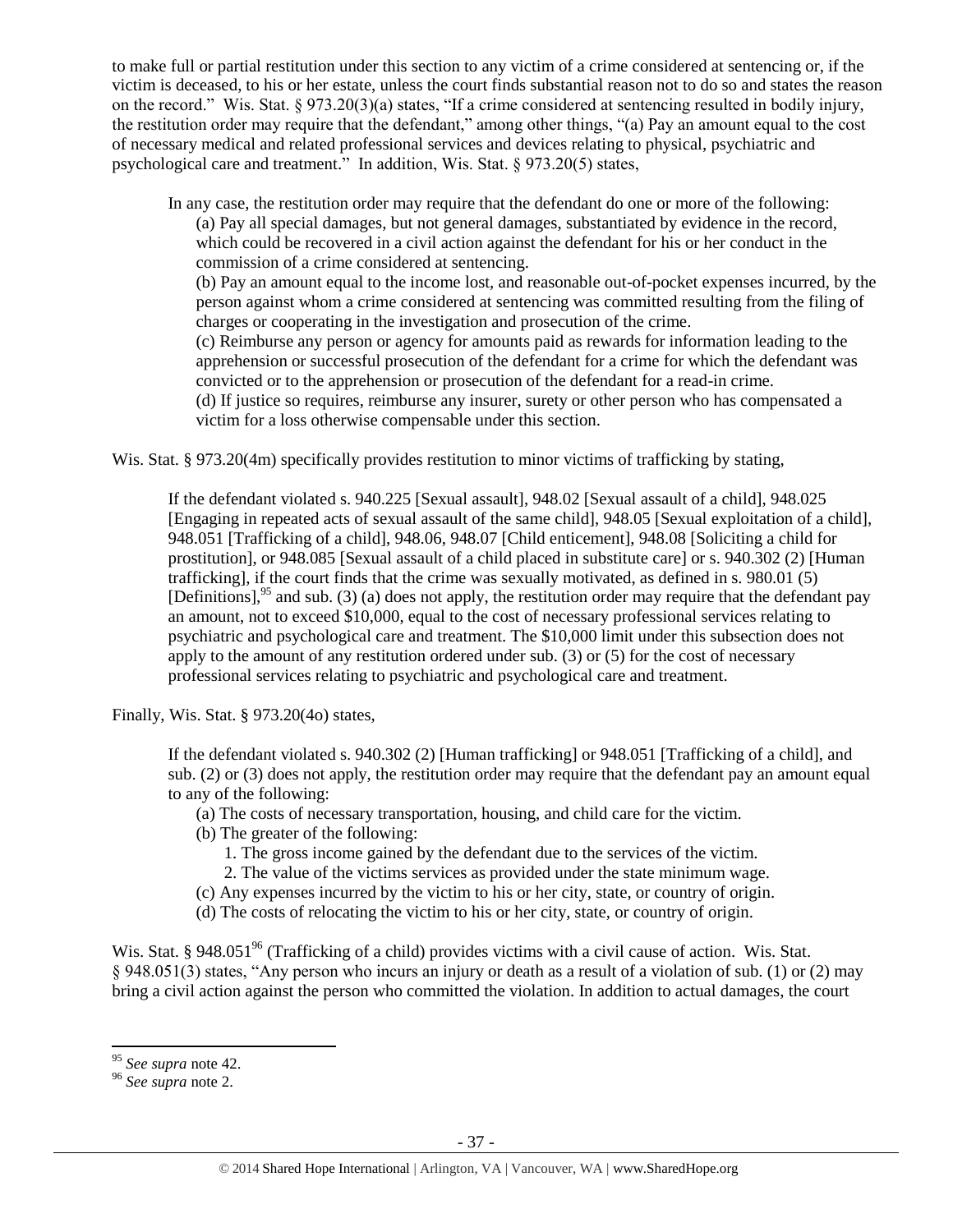may award punitive damages to the injured party, not to exceed treble the amount of actual damages incurred, and reasonable attorney fees."

In addition, if racketeering crimes are committed under Wis. Stat. § 946.83 (Prohibited activities), Wis. Stat. § 946.87(4) establishes a statutory cause of action stating in part, "Any person who is injured by reason of any violation of s. 946.83 or 946.85 has a cause of action for 2 times the actual damages sustained and, when appropriate, punitive damages. The person shall also recover attorney fees and costs of the investigation and litigation reasonably incurred." Wis. Stat. § 946.87(4).

Furthermore, when defendants are subject to mandatory criminal asset forfeiture for a violation of Wis. Stat. § 946.83[Prohibited Activities] or Wis. Stat. § 946.85[Continuing criminal enterprise], "[a]ny injured person has a right or claim to forfeited property or the proceeds derived therefrom superior to any right or claim the state has under this section in the same property or proceeds." Wis. Stat. § 946.86(4).

*5.11 Statutes of limitations for civil and criminal actions for child sex trafficking or commercial sexual exploitation of children (CSEC) offenses are eliminated or lengthened sufficiently to allow prosecutors and victims a realistic opportunity to pursue criminal action and legal remedies.* 

Under Wis. Stat. § 939.74(1) (Time limitations on prosecutions), the general statute of limitations for criminal prosecutions is 6 years for felonies and 3 years for misdemeanors. Wis. Stat. § 939.74(1). Wis. Stat. § 939.74(2) sets out one set of exceptions to the general statute of limitations. Prosecutions for violations of Wis. Stat. § 948.02(1) (Sexual assault of a child) and § 948.025(1)(a)–(d) (Engaging in repeated acts of sexual assault of the same child), among other listed crimes, can be brought at any time. Wis. Stat. § 939.74(2)(a)(1). Prosecutions for violations of Wis. Stat. § 948.02(2) (Sexual assault of a child), § 948.025(1)(b) (Engaging in repeated acts of sexual assault of the same child), § 948.05 (Sexual exploitation of a child), § 948.051<sup>97</sup> (Trafficking of a child), § 948.07(1)–(4) (Child enticement), and § 948.08 (Soliciting a child for prostitution), among other listed crimes, must be brought "before the victim reaches the age of 45 years." Wis. Stat. § 939.74(2)(c).<sup>98</sup> Prosecutions for violations of Wis. Stat. § 948.07(5), (6) (Child enticement), among other listed crimes, must be brought "before the victim reaches the age of 26 years." Wis. Stat. § 939.74(2)(c). Wis. Stat. §  $939.74(2d)(c)$  provides an additional exception to the general statute of limitations. It states,

If, before the applicable time limitation under sub. (1) or (2) (am), (c), or (cm), or (d) for commencing prosecution of a felony under ch. 940 or 948 [Crimes against children], other than a felony under s. 940.225 (1) or a felony specified in sub. (2) (a), expires, the state collects biological material that is evidence of the identity of the person who committed the felony, identifies a deoxyribonucleic acid profile from the biological material, and compares the deoxyribonucleic acid profile to deoxyribonucleic acid profiles of known persons, the state may commence prosecution of the person who is the source of the biological material for the felony or a crime that is related to the felony or both within 12 months after comparison of the deoxyribonucleic acid profile relating to the felony results in a probable identification of the person or within the applicable time under sub. (1) or (2), whichever is latest.

With regard to civil actions, the statute of limitations is tolled for minor victims until 2 years after they reach the age of majority. Wis. Stat. § 893.16(1). Additionally, Wis. Stat. § 893.587 (Sexual assault of a child; limitation) states, "An action to recover damages for injury caused by an act that would constitute a violation of s. 948.02 [Sexual assault of a child], [or] 948.025 [Engaging in repeated acts of sexual assault of the same child]

<sup>97</sup> *See supra* note [2.](#page-0-0)

<sup>98</sup> Senate Bill 536, Section 10 (Initial applicability) provides, "Notwithstanding section 990.06 [Construction of statutes] of the statutes, the treatment of section  $939.74(2)(c)$  and (d) and  $(2d)(c)$  first applies to an act for which the time limit under section 939.74 of the statutes for prosecution has not expired as of the effective date of this subsection."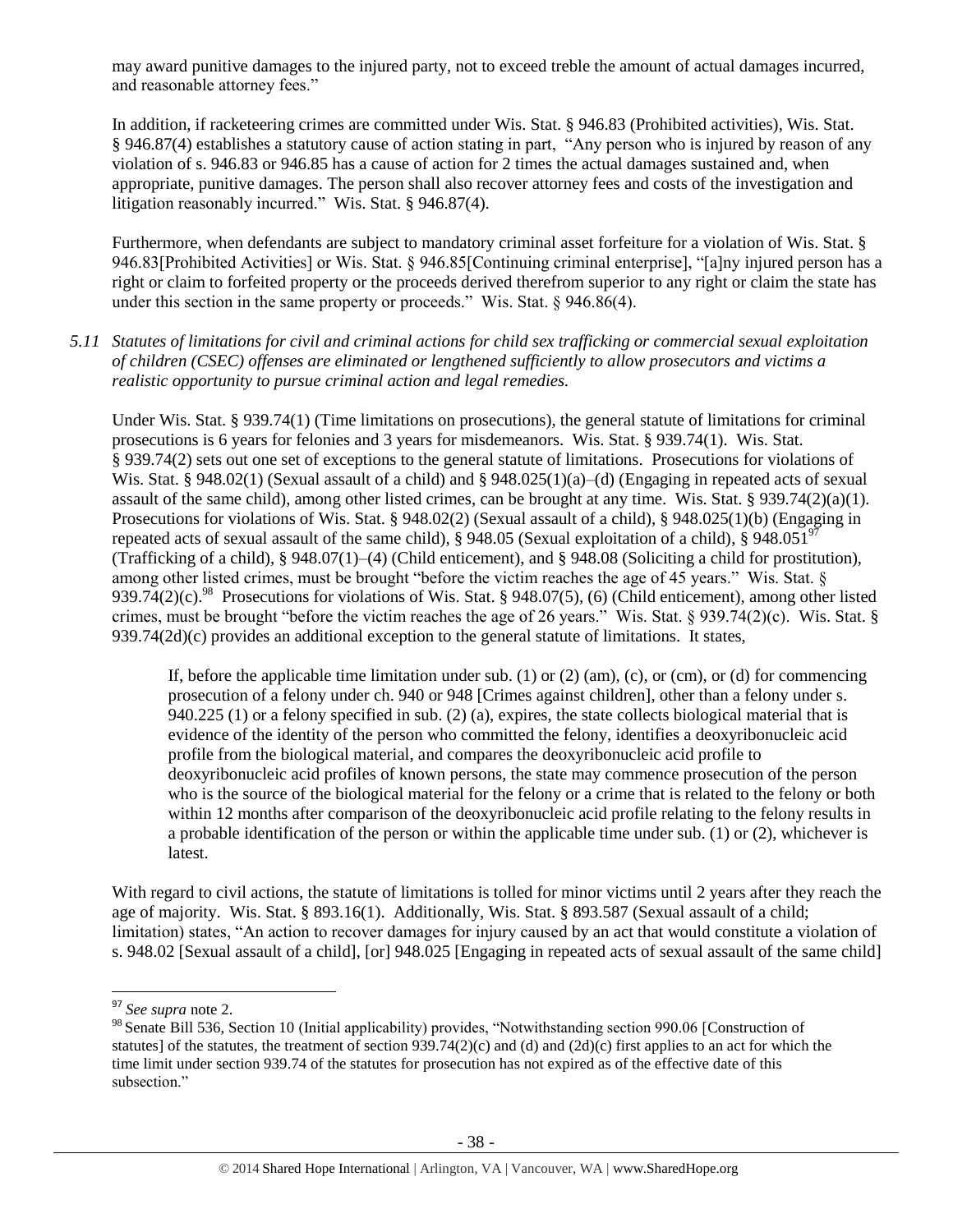. . . shall be commenced before the injured party reaches the age of 35 years or be barred." However, this extension of the statute of limitations does not apply to the civil cause of action in Wis. Stat. § 948.051 (Trafficking of a child), which would most likely fall under the 3 year limitation in Wis. Stat. § 893.54(1) (Injury to the person), which states that a 3 year statute of limitations applies for "action[s] to recover damages for injuries to the person."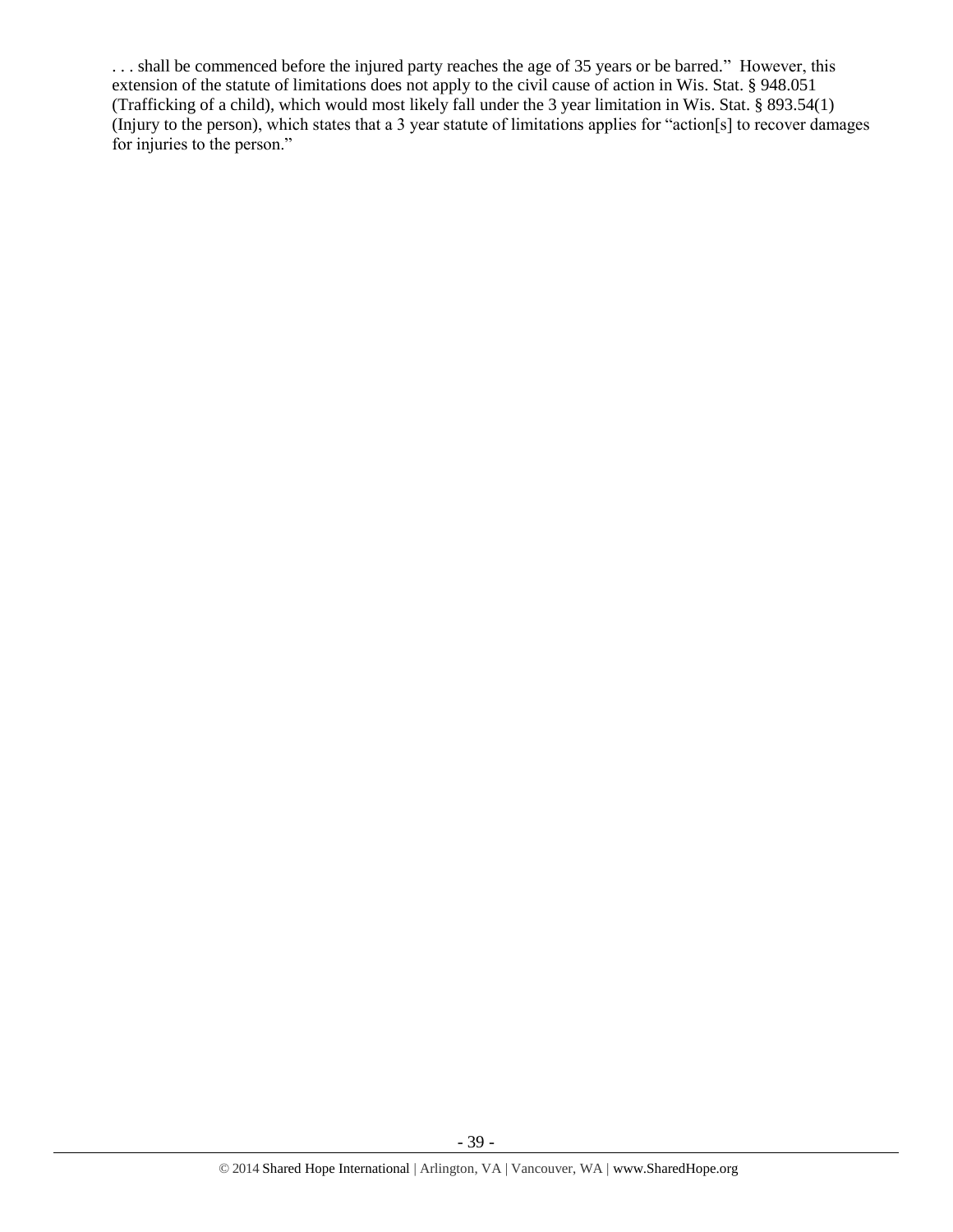#### **FRAMEWORK ISSUE 6: CRIMINAL JUSTICE TOOLS FOR INVESTIGATION AND PROSECUTIONS**

## *Legal Components:*

- *6.1 Training on human trafficking and domestic minor sex trafficking for law enforcement is statutorily mandated or authorized.*
- *6.2 Single party consent to audio-taping is permitted in law enforcement investigations.*
- *6.3 Wiretapping is an available tool to investigate domestic minor sex trafficking.*
- *6.4 Using a law enforcement posing as a minor to investigate buying or selling of commercial sex acts is not a defense to soliciting, purchasing, or selling sex with a minor.*
- *6.5 Using the Internet to investigate buyers and traffickers is a permissible investigative technique.*
- *6.6 Law enforcement and child welfare agencies are mandated to promptly report missing and recovered children. \_\_\_\_\_\_\_\_\_\_\_\_\_\_\_\_\_\_\_\_\_\_\_\_\_\_\_\_\_\_\_\_\_\_\_\_\_\_\_\_\_\_\_\_\_\_\_\_\_\_\_\_\_\_\_\_\_\_\_\_\_\_\_\_\_\_\_\_\_\_\_\_\_\_\_\_\_\_\_\_\_\_\_\_\_\_\_\_\_\_\_\_\_\_*

## *Legal Analysis:*

*6.1 Training on human trafficking and domestic minor sex trafficking for law enforcement is statutorily mandated or authorized.*

Wis. Stat. § 165.86(2) (Law enforcement training) requires the state department of justice to

(a) . . . supply the training required for all recruits in the state under the preparatory training standards and time limits set by the board and for law enforcement officers, jail officers and juvenile detention officers in this state.

(b) Organize a program of training, which shall encourage utilization of existing facilities and programs through cooperation with federal, state, and local agencies and institutions presently active in this field. . . . [T]he department shall cooperate in the creation and operation of other advanced and special

courses, . . . that meet the curriculum standards recommended by the board. . . .

Specialized training on child abuse is direct through Wis. Stat. § 48.981(8)(a) (Abused or neglected children and abused unborn children),which states in part,

The department, the county departments, and a licensed child welfare agency under contract with the department in a county having a population of 500,000 or more to the extent feasible shall conduct continuing education and training programs for staff of the department, the county departments, licensed child welfare agencies under contract with the department or a county department, law enforcement agencies, and the tribal social services departments, persons and officials required to report, the general public, and others as appropriate. . . .

Although this training does not expressly include identification of or reporting on commercial sexual exploitation of children, this subject could be included with the scope of abuse and neglect.

*6.2 Single party consent to audiotaping is permitted in law enforcement investigations.*

Pursuant to Wis. Stat. § 968.31(2) (Interception and disclosure of wire, electronic or oral communications prohibited),

(2) It is not unlawful under ss. 968.28 to 968.37:

. . . .

(b) For a person acting under color of law to intercept a wire, electronic or oral communication, where the person is a party to the communication or one of the parties to the communication has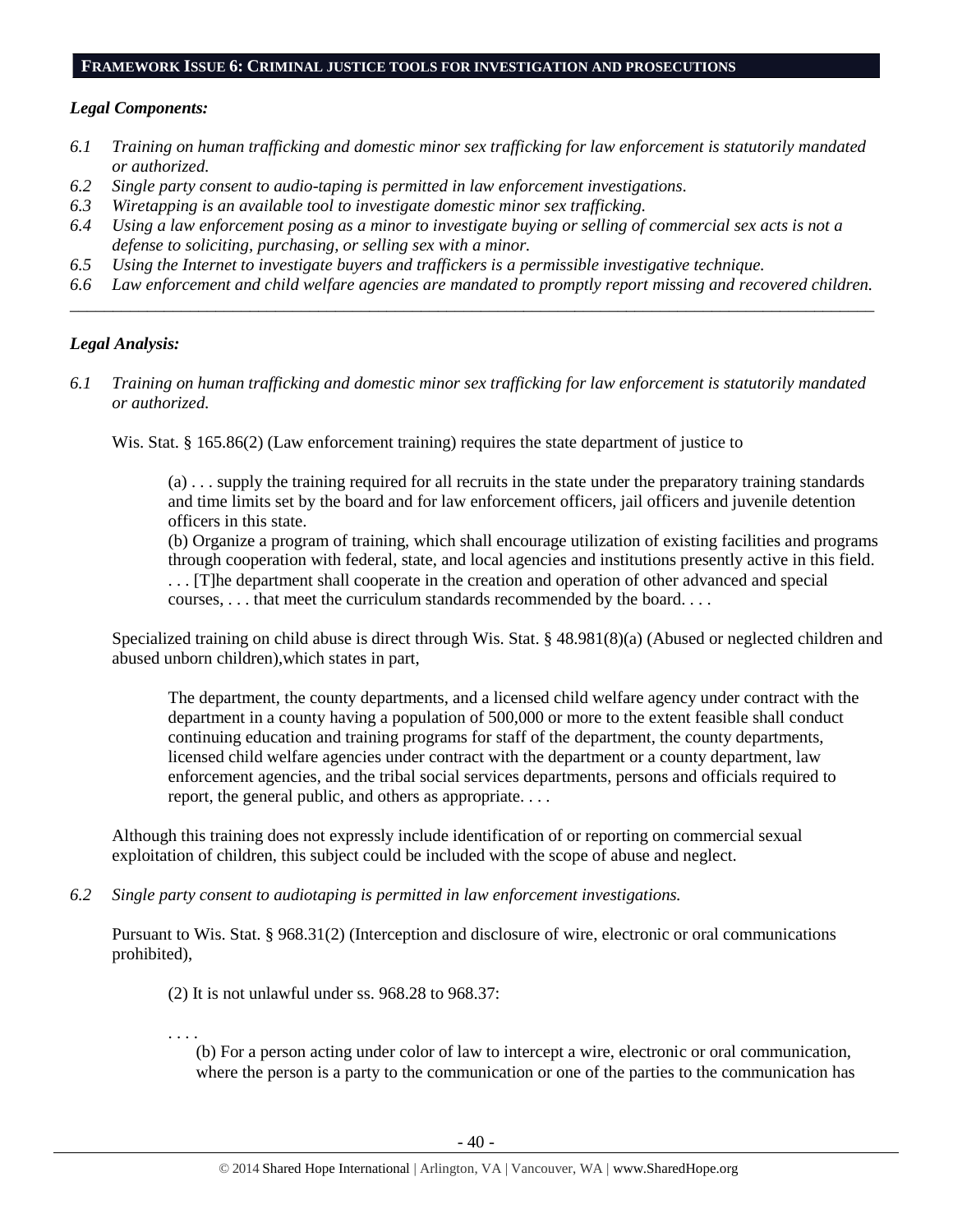given prior consent to the interception.

(c) For a person not acting under color of law to intercept a wire, electronic or oral communication where the person is a party to the communication or where one of the parties to the communication has given prior consent to the interception unless the communication is intercepted for the purpose of committing any criminal or tortious act in violation of the constitution or laws of the United States or of any state or for the purpose of committing any other injurious act. . . . .

# *6.3 Wiretapping is an available tool to investigate domestic minor sex trafficking.*

Wisconsin's wiretapping law does permit wiretapping for investigations of suspected trafficking and CSEC crimes. Wis. Stat. § 968.28 (Application for court order to intercept communications) states,

The attorney general together with the district attorney of any county may approve a request of an investigative or law enforcement officer to apply to the chief judge of the judicial administrative district for the county where the interception is to take place for an order authorizing or approving the interception of wire, electronic or oral communications. The chief judge may under s. 968.30 grant an order authorizing or approving the interception of wire, electronic or oral communications by investigative or law enforcement officers having responsibility for the investigation of the offense for which the application is made. The authorization shall be permitted only if the interception may provide or has provided evidence of the commission of the offense of homicide, felony murder, kidnapping, commercial gambling, bribery, extortion, dealing in controlled substances or controlled substance analogs, a computer crime that is a felony under s. 943.70, sexual exploitation of a child under s. 948.05, trafficking of a child under s. 948.051, child enticement under s. 948.07, use of a computer to facilitate a child sex crime under s. 948.075, or soliciting a child for prostitution under s. 948.08, or any conspiracy to commit any of the foregoing offenses.

*6.4 Using a law enforcement posing as a minor to investigate buying or selling of commercial sex acts is not a defense to soliciting, purchasing, or selling sex with a minor.*

No statutory permission to utilize undercover law enforcement officers or agents to investigate the sex trafficking of minors through prostitution is found in the code. A close analogy is the use of the Internet to investigate traffickers and buyers of minors. The language of Wis. Stat. § 948.075(1r) (Use of a computer to facilitate a child sex crime) seems to contemplate online investigations using law enforcement decoys to investigate potential buyers. It states, "Whoever uses a computerized communication system to communicate with an individual who the actor believes or has reason to believe has not attained the age of 16 years with intent to have sexual contact or sexual intercourse with the individual in violation of s. 948.02 (1) or (2) is guilty of a Class C felony." Wis. Stat. § 948.075(1r). However, subsection (3) requires that "[p]roof that the actor did an act, other than use a computerized communication system to communicate with the individual, to affect the actors intent under sub. (1r) shall be necessary to prove that intent."

- 6.4.1 Recommendation: Add a provision to expressly permit law enforcement to utilize decoys in investigating child sex trafficking through prostitution and to prohibit a defendant in such a case from asserting a defense that the person engaged in prostitution was not, in fact, a minor.
- *6.5 Using the Internet to investigate buyers and traffickers is a permissible investigative technique.*

Wis. Stat. § 948.075(1r) (Use of a computer to facilitate a child sex crime) suggests that law enforcement may be able to use the Internet to investigate potential buyers. It states, "Whoever uses a computerized communication system to communicate with an individual who the actor believes or has reason to believe has not attained the age of 16 years with intent to have sexual contact or sexual intercourse with the individual in violation of s. 948.02 (1) or (2) is guilty of a Class C felony." Wis. Stat. § 948.075(1r). However, subsection